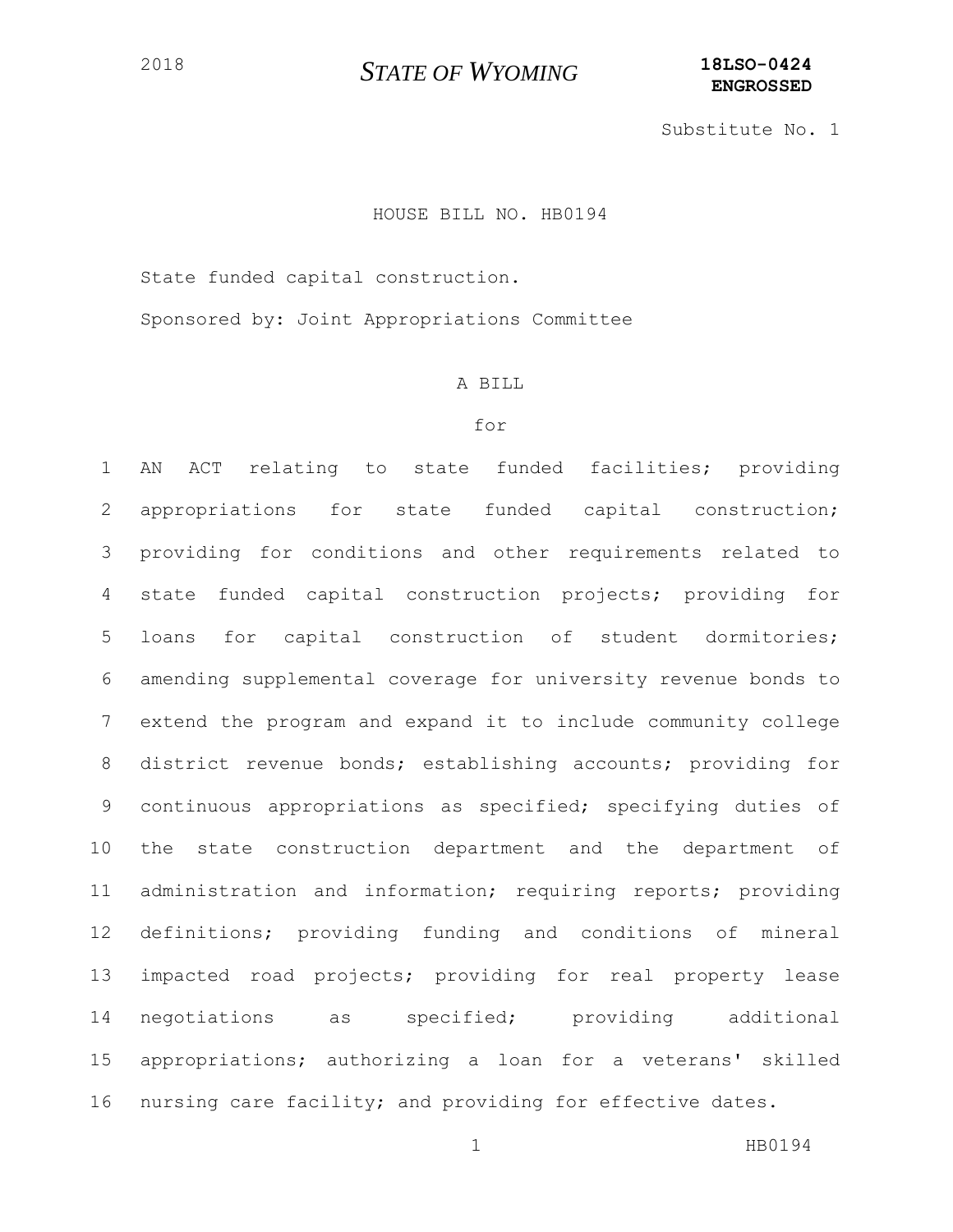```
1
2 Be It Enacted by the Legislature of the State of Wyoming:
3
4 Section 1. W.S. 16-1-111, 21-18-319 and 36-8-1701 are 
5 created to read:
6
7 16-1-111. Loans to political subdivisions; requirements; 
8 limitations; rulemaking.
9
10 (a) The state loan and investment board may negotiate 
11 and make loans from the permanent Wyoming mineral trust fund 
12 to political subdivisions of this state as provided in this 
13 section. The aggregate sum of all loans made under this 
14 section shall not exceed four hundred million dollars 
15 ($400,000,000.00). The aggregate sum of loans made for 
16 infrastructure projects shall not exceed two hundred million 
17 dollars ($200,000,000.00) and shall not exceed two hundred 
18 million dollars ($200,000,000.00) for road or street projects. 
19 Loans may be made for infrastructure projects and street and 
20 road projects as provided in this section. The board shall 
21 adopt rules and procedures as it deems advisable or necessary 
22 to administer the program. The rules shall include
```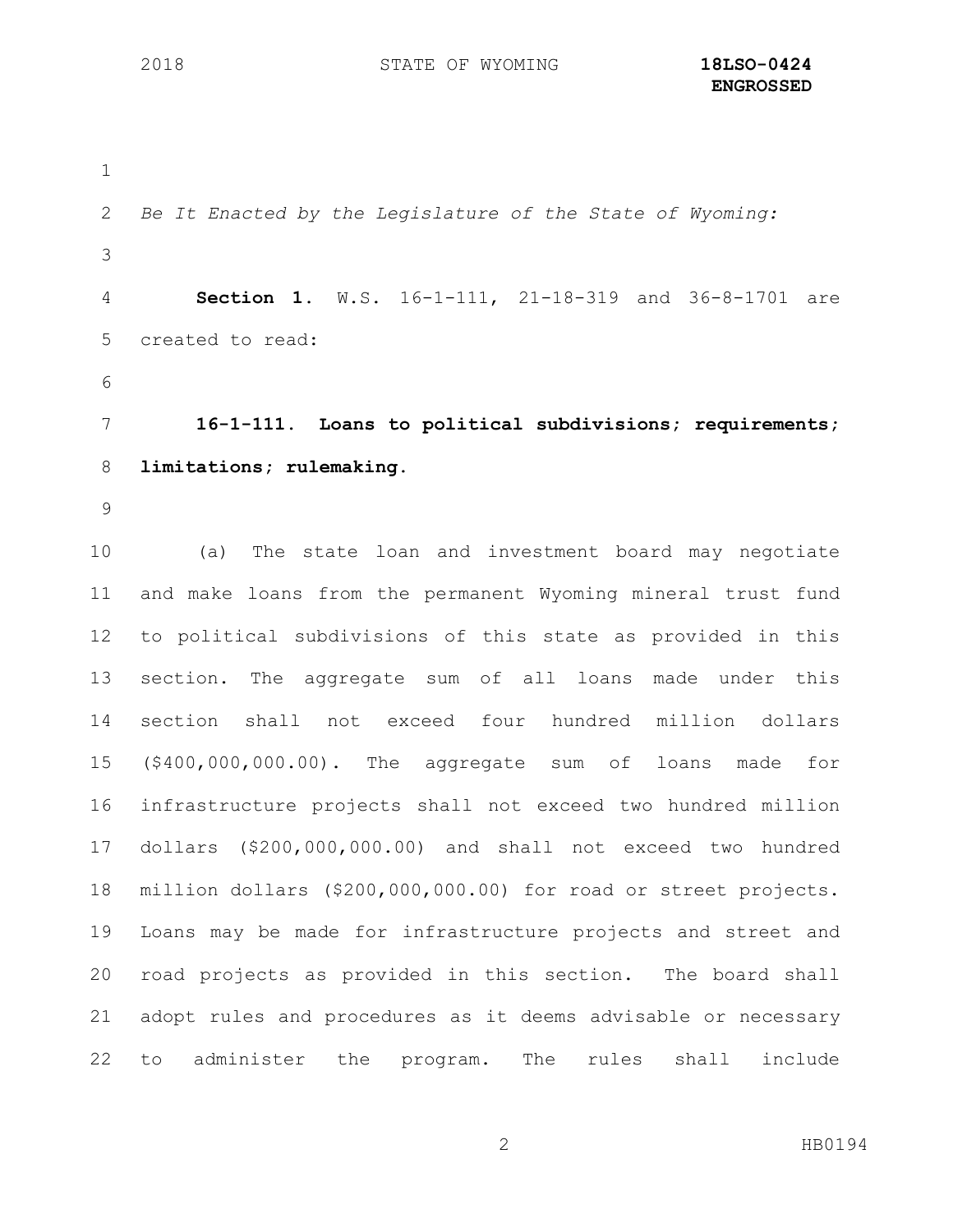**ENGROSSED**

 requirements and standards which the board determines to be necessary or advisable in accordance with the following: (i) To qualify for a loan an applicant shall demonstrate: (A) A commitment to adequately maintain the project for which the loan is requested during a reasonable period of time; (B) That all project costs will be funded at the time of receipt of the loan, with funding sources specified within the project application; (C) Compliance with any other criteria developed by the board consistent with this section. (ii) The determination of whether to make a loan shall include consideration of: (A) The contribution of the project to health, safety and welfare;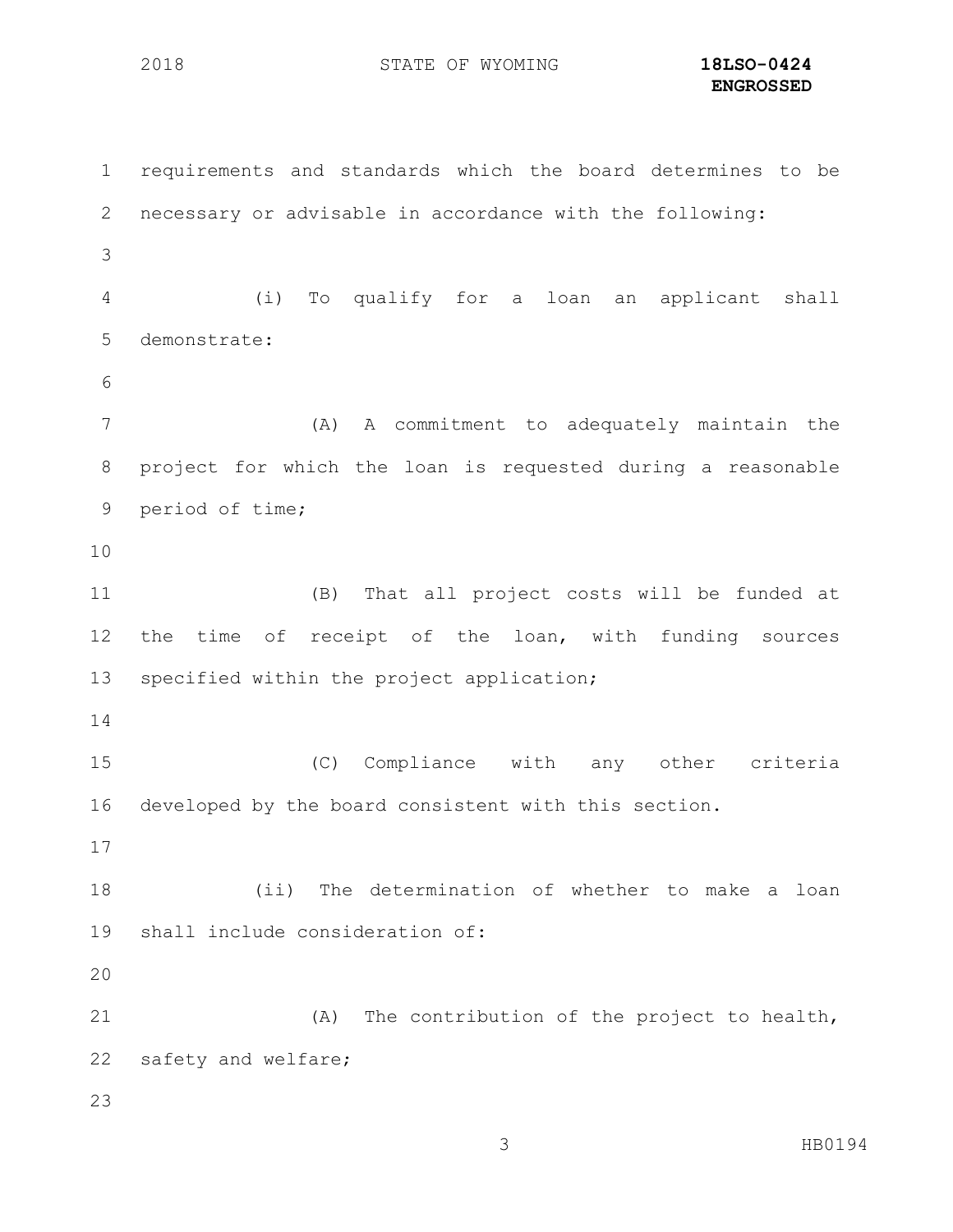| $\mathbf 1$    | The applicant's need for the project and<br>(B)                |
|----------------|----------------------------------------------------------------|
| $\mathbf{2}$   | financial needs of the applicant in relation to the project;   |
| 3              |                                                                |
| $\overline{4}$ | (C)<br>The ability of the applicant to repay the               |
| 5              | loan.                                                          |
| 6              |                                                                |
| $7\phantom{.}$ | Loans may be made to cities, towns, counties, school<br>(b)    |
| 8              | districts and community college districts for infrastructure   |
| 9              | projects. A loan under this subsection shall be at an interest |
| 10             | rate of one-tenth of one percent (.1%) multiplied by each year |
| 11             | of the initial loan term. In the event of prepayment of a      |
| 12             | loan, the interest rate shall be calculated at the actual loan |
| 13             | period, but no refund of interest payment shall be made to the |
| 14             | borrowing entity. Loans<br>shall not<br>exceed a<br>term<br>of |
| 15             | twenty-five (25) years for repayment. Adequate security for    |
| 16             | loans shall be required and may include:                       |
| 17             |                                                                |
| 18             | (i) A pledge of the revenues from the project for              |
| 19             | which the loan was granted;                                    |
| 20             |                                                                |
| 21             | (ii) A pledge of other revenues available to the               |
| 22             | entity receiving the loan;                                     |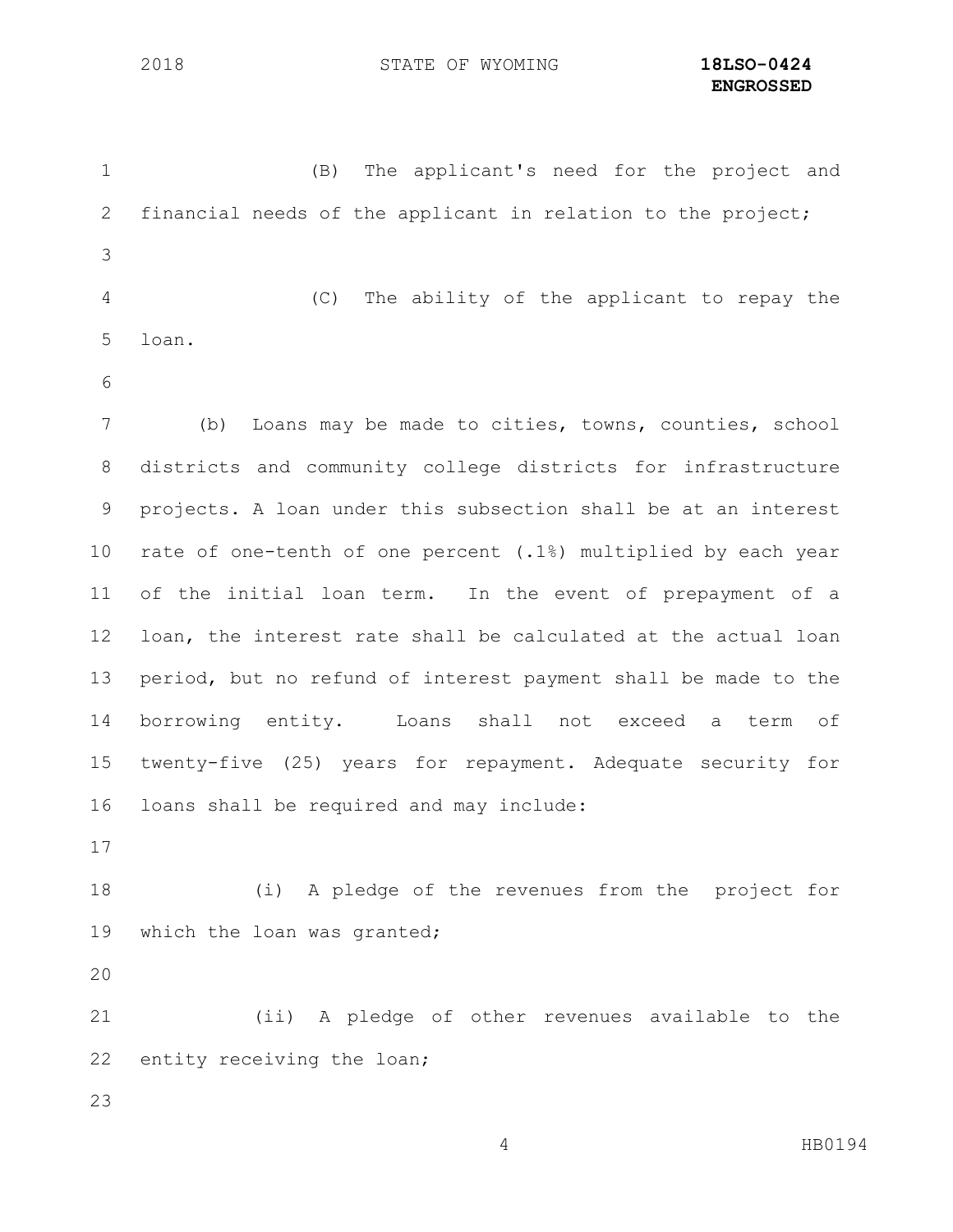(iii) A mortgage covering all or any part of the project or by a pledge of the lease of the project;

 (iv) Any other security device or requirement deemed advantageous or necessary by the board.

 (c) Loans may be made to cities, towns and counties for road or street projects. To qualify for a road or street project loan, in addition to the requirements of subsections (a) and (b) of this section, an applicant shall demonstrate that all related infrastructure including water and sewer is or will be in place at the time of receipt of the loan. No loan shall be provided under this subsection to any city, town or county that has any outstanding or unpaid loan under this subsection. Any loan under this subsection shall be at an interest rate of one and one-half percent (1.5%). Loans under this subsection shall not exceed a term of twenty (20) years for repayment. The total loans under this subsection provided in any one (1) year shall not exceed one hundred million dollars (\$100,000,000.00). Not more than thirty-five million dollars (\$35,000,000.00) of road or street loans shall be made in any one (1) year to: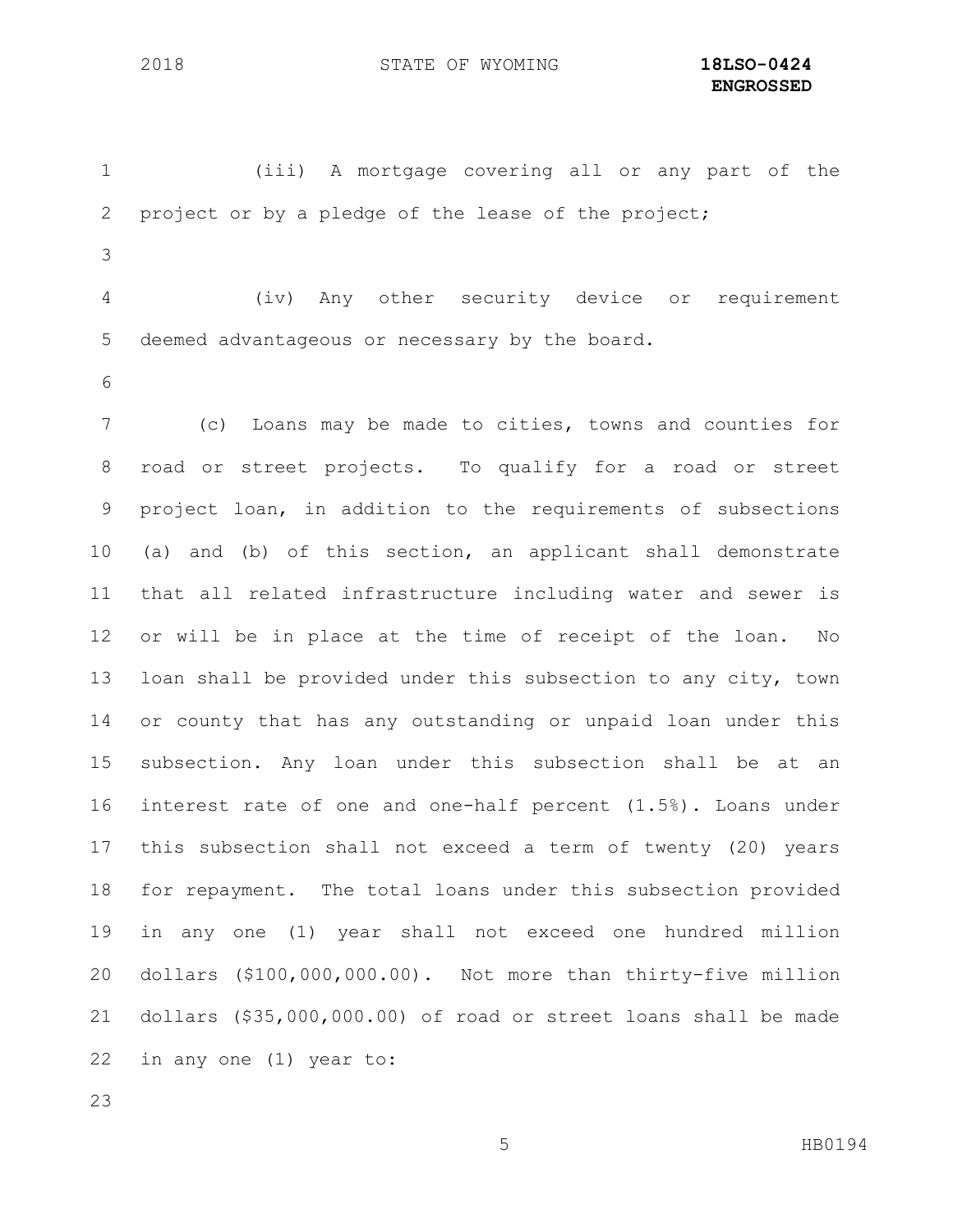$(i)$  Towns as defined in W.S. 15-1-101(a)(xiv); 3 (ii) Cities as defined in  $W.S. 15-1-101(a)(iv);$  (iii) Counties. (d) No loan shall be made without the written opinion of the attorney general certifying the legality of the transaction and all documents connected therewith. An election approving the project and borrowing for the project by the qualified electors of the borrowing entity shall be required only if the attorney general determines such an election is otherwise required by law. (e) There is created a loss reserve account for loans made under this section. If, as a result of default in the payment of any loan made under this section, there occurs a nonrecoverable loss either to the corpus of, or interest due to the permanent Wyoming mineral trust fund, the board shall restore the loss to the permanent fund using any funds available in the loss reserve account. If the funds in the loss reserve account are insufficient to restore the full amount of the loss, the board shall submit a detailed report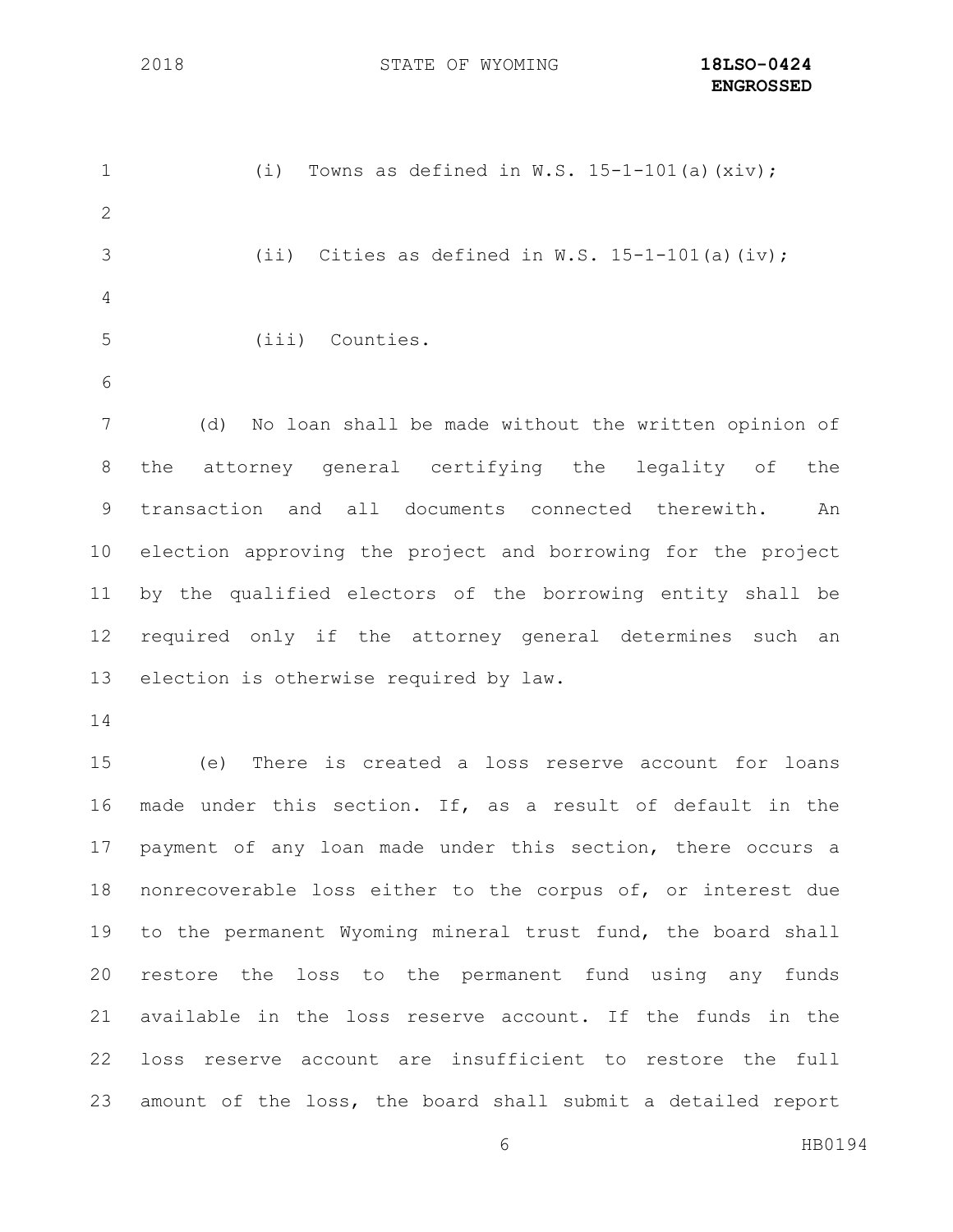of the loss to the legislature and shall request an appropriation to restore the balance of the loss to the permanent fund. Beginning June 30, 2018, the state treasurer shall transfer funds quarterly from the permanent Wyoming mineral trust fund reserve account to the loss reserve account created in this subsection, in an amount necessary to ensure that as of the last day of each quarter there is an unobligated, unencumbered balance equal to five percent (5%) of the balance of outstanding loans under this section. Any funds transferred to the loss reserve account pursuant to this subsection which are not necessary to maintain the five percent (5%) balance shall be transferred back to the permanent Wyoming mineral trust fund reserve account on the last day of the quarter.

(f) As used in this section:

 (i) "Board" means the state loan and investment board to include the office of state lands and investments; 

 (ii) "Infrastructure project" means a capital construction project which may lawfully be undertaken within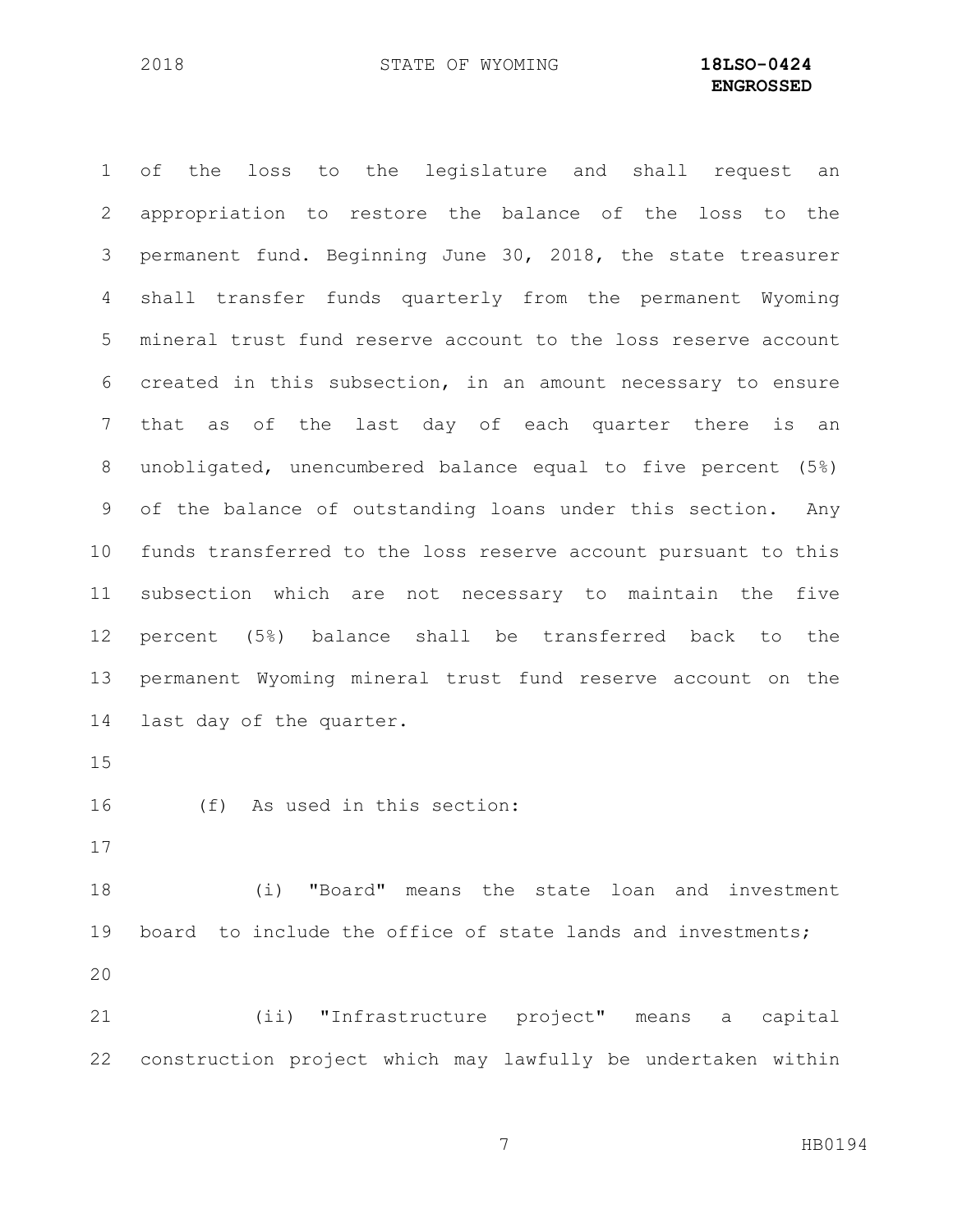the powers of the political subdivision authorized to receive 2 a loan under this section; (iii) "Road or street project" means the construction, maintenance or improvement of a public street, road or alley within a city, town or county. **21-18-319. Student dormitory capital construction loans; rulemaking; requirements; reporting; definition.** (a) The state loan and investment board may negotiate and make loans from the permanent Wyoming mineral trust fund to community college districts for capital construction of student dormitories, including the purchase of land, buildings, facilities and necessary rights-of-way. The aggregate sum of all outstanding loans made under this section shall not exceed sixty million dollars (\$60,000,000.00). The board shall adopt rules as it deems advisable or necessary to administer the loans authorized in this section. (b) In making loans authorized in this section, the

board shall establish in rule the requirements and standards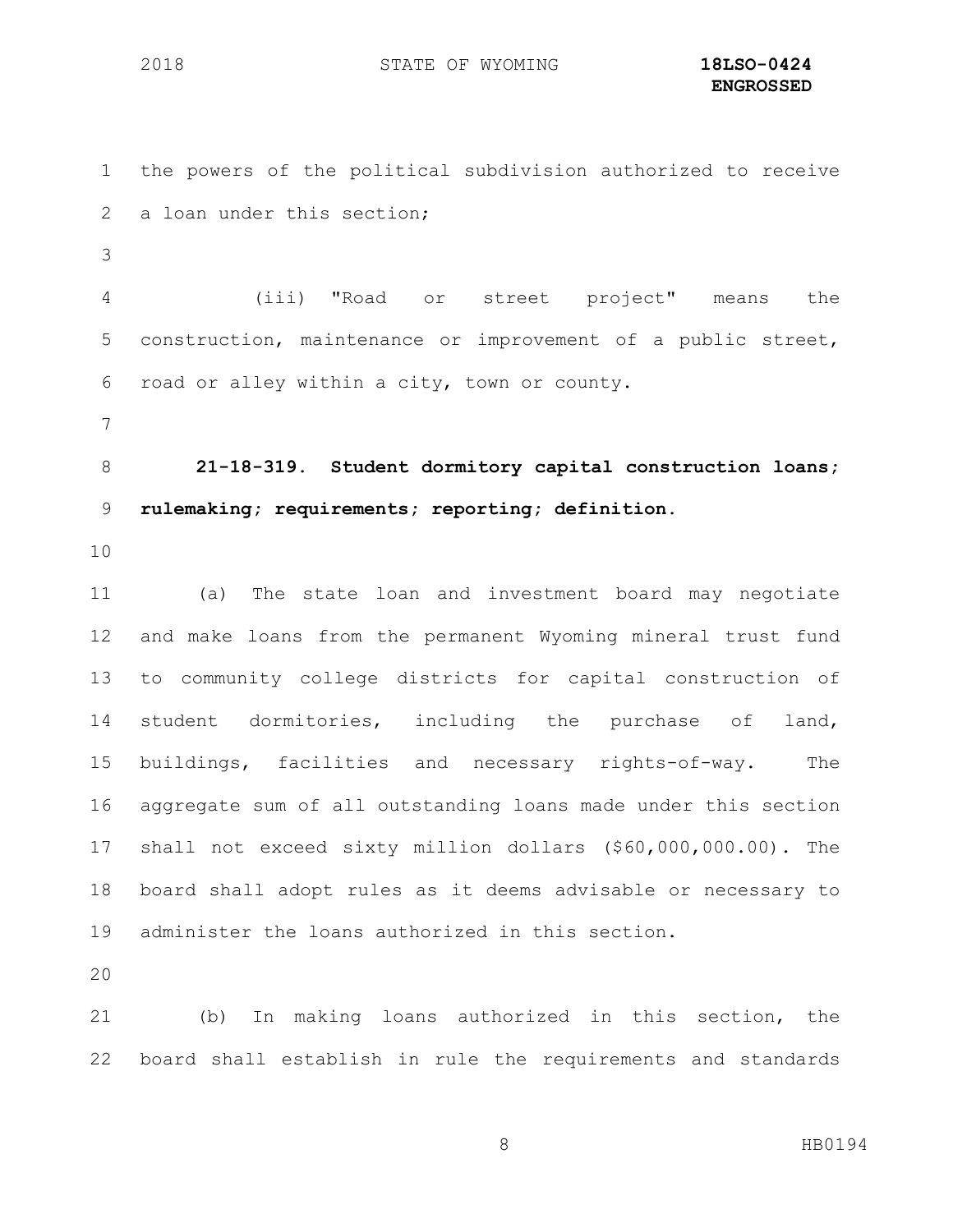which it determines to be advisable or necessary and in accordance with the following: (i) To qualify for a loan a community college district shall demonstrate in its application: (A) A commitment to adequately maintain the student dormitory for which the loan is requested for the full term of the loan or for the period in which there remains an outstanding loan balance; (B) That all costs for the construction of the student dormitory will be funded at the time of receipt of the loan, with funding sources specified in the application. (ii) The determination of whether to make a loan shall include consideration of: (A) The community college district's need for the student dormitory and the financial needs of the community college district in relation to the student dormitory;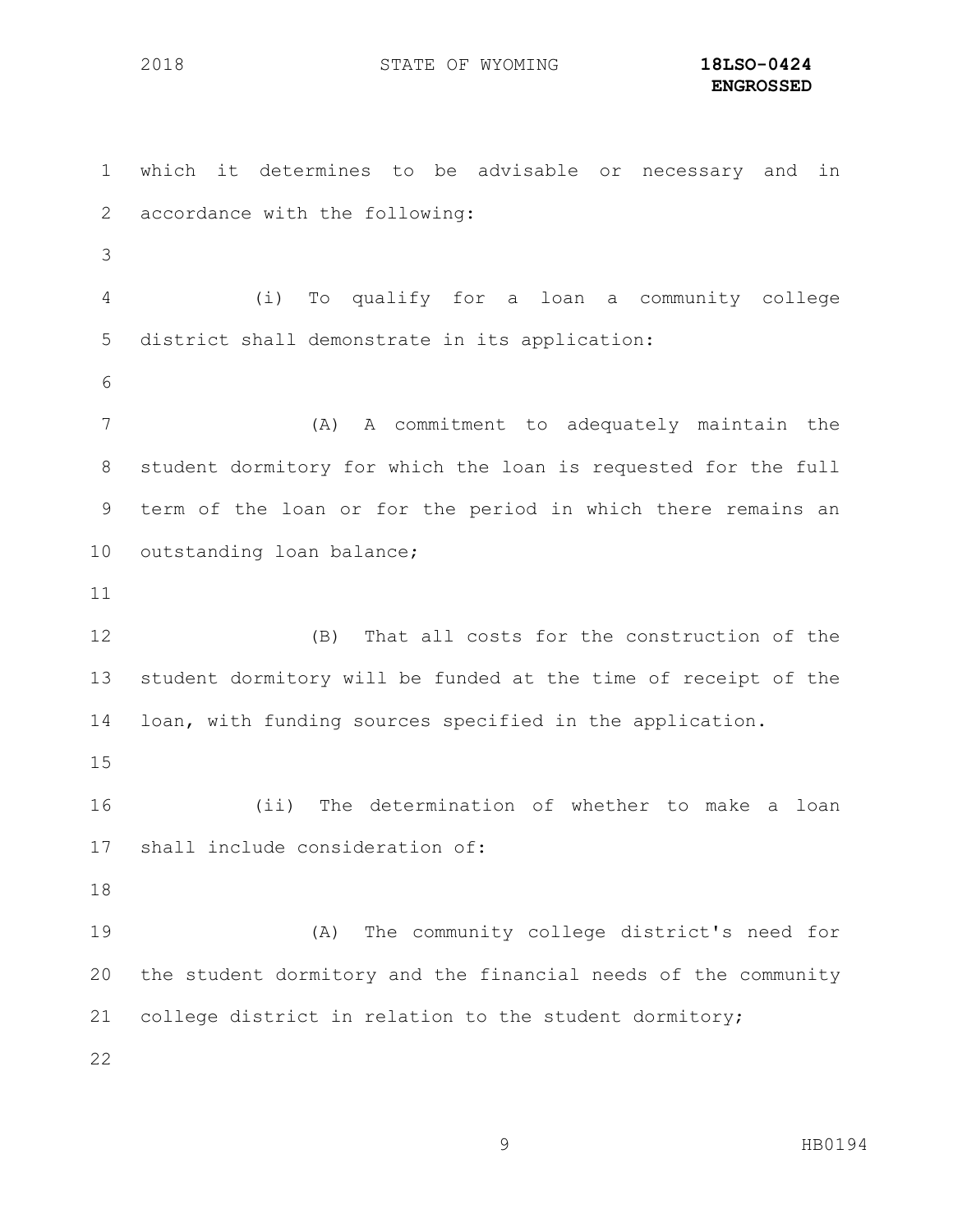(B) The ability of the community college district to repay the loan. (iii) Any community college district with a significant demonstrated need to increase student dormitory capacity on campus shall be granted first priority for loans; (iv) Loans shall be at an interest rate of one-tenth of one percent (.1%) multiplied by each year of the initial loan term. In the event of prepayment of a loan, the interest rate shall be calculated at the actual loan period, but no refund of prior interest paid shall be made to the 13 community college district; (v) Loans shall not exceed an initial term of twenty-five (25) years for repayment; (vi) Adequate security for loans shall be required and may include: (A) A pledge of the revenues from the student 22 dormitory for which the loan was granted;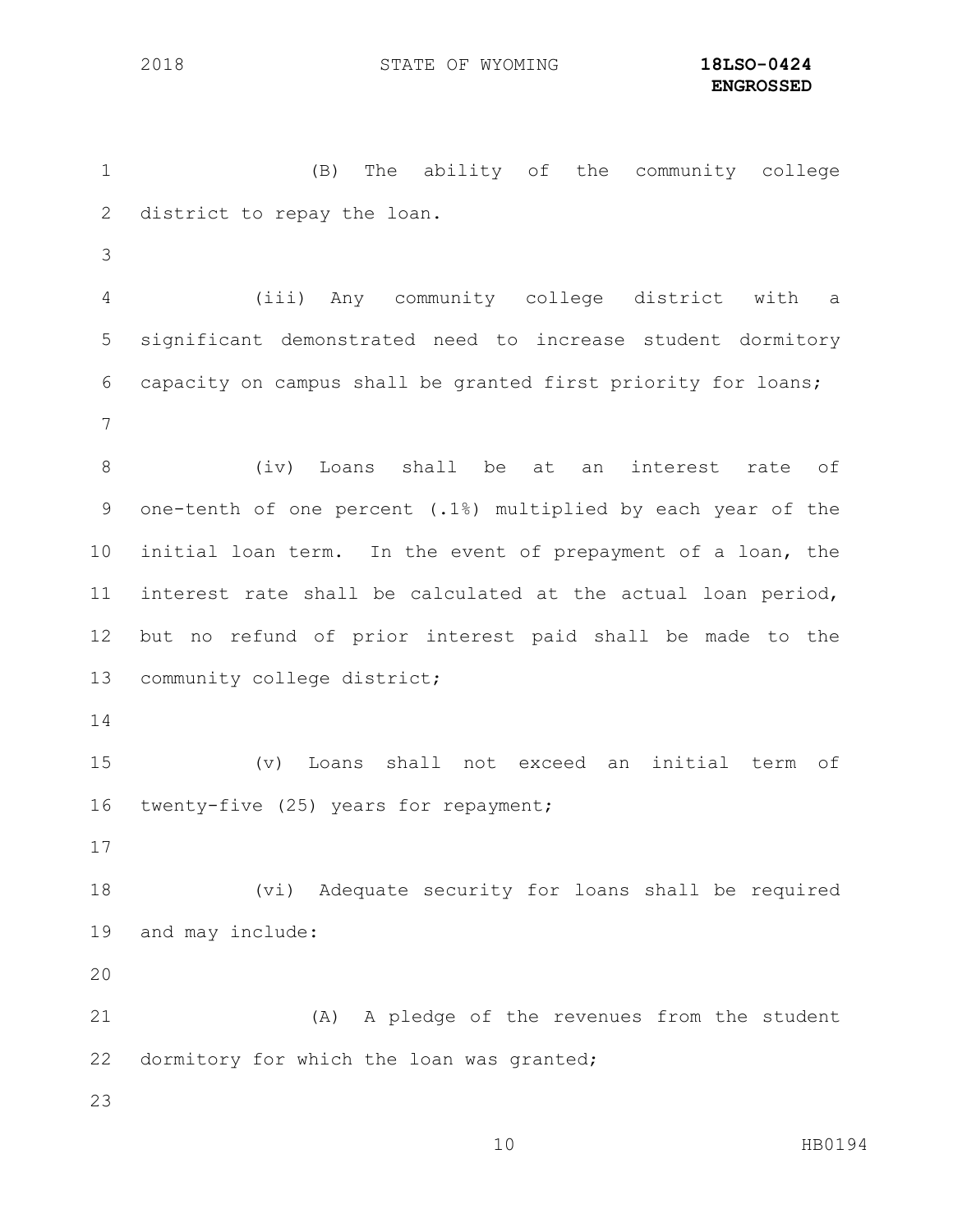(B) A pledge of other revenues available to the community college district receiving the loan; (C) Any other security device or requirement deemed advantageous or necessary by the board. (vii) Annual financial statements shall be required from any community college district receiving a loan. In addition, the expenditures and progress of the project related to the loan shall be reported to the board at least annually or more frequently if deemed advisable by the board. At the end of the term of the loan, the community college district shall provide to the board a comprehensive report that shall, at minimum, include a financial review and a list of the accomplishments as a result of the loan; 

 (viii) No loan shall be made without the written opinion of the attorney general certifying the legality of the transaction and all documents connected therewith. An election by the qualified electors of the community college district approving the construction of student dormitories and borrowing of funds under this section shall be required only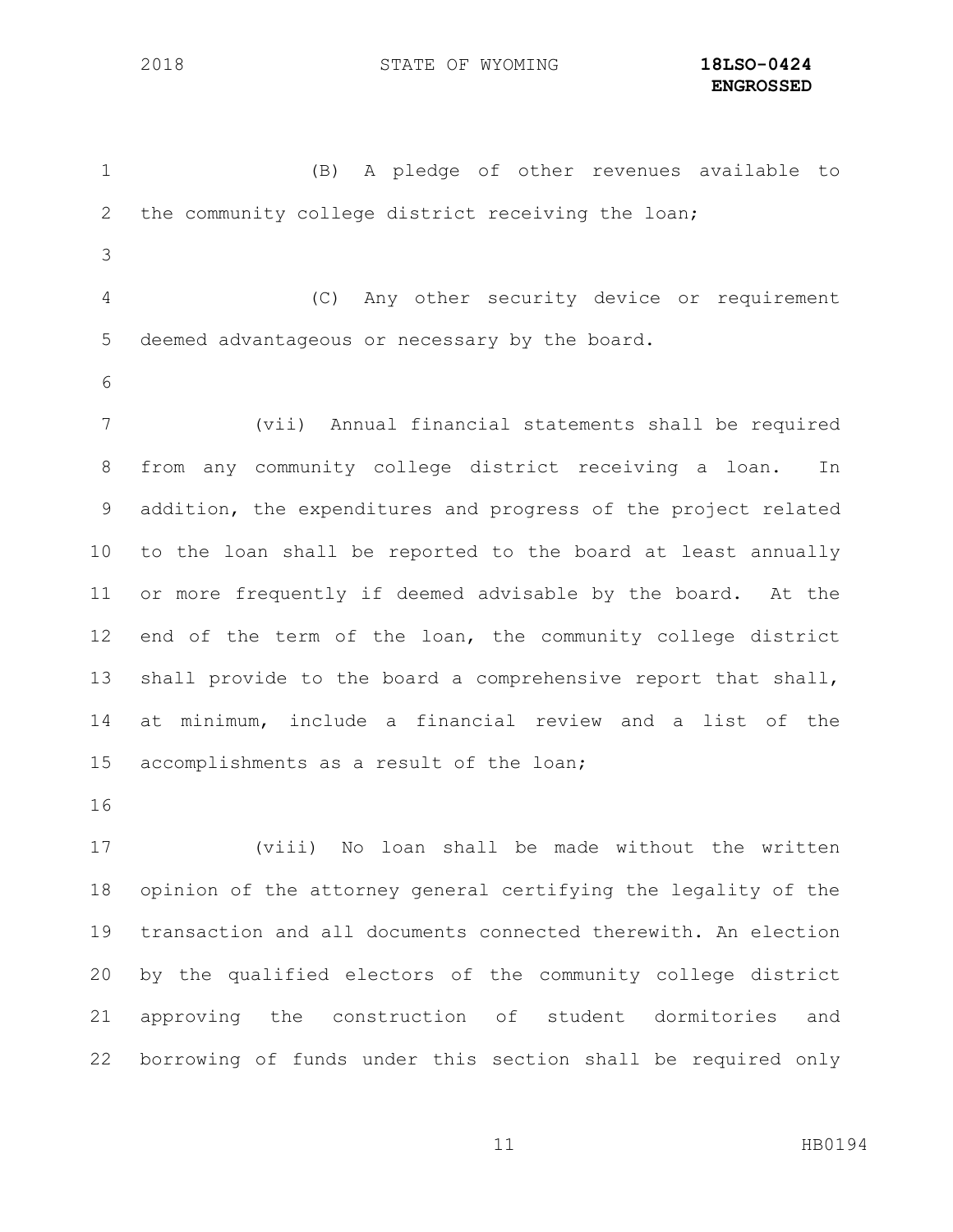if the attorney general determines an election is otherwise required by law; (ix) A loan origination fee of one percent (1%) of the loan amount shall be paid by the community college district to the board to be credited to a loss reserve account, which is hereby created: (A) Revenues received by the board for deposit in the loss reserve account shall be transmitted to the state treasurer for deposit to the account; (B) Funds in the loss reserve account shall be used to pay the administrative and legal expenses of the board in making collections and foreclosing on loans made pursuant to this section; (C) If, as a result of default in the payment of any loan made under this section there occurs a nonrecoverable loss either to the corpus of, or interest due to the permanent Wyoming mineral trust fund, the board shall restore the loss to the fund using any funds available in the

loss reserve account. If the funds in the loss reserve account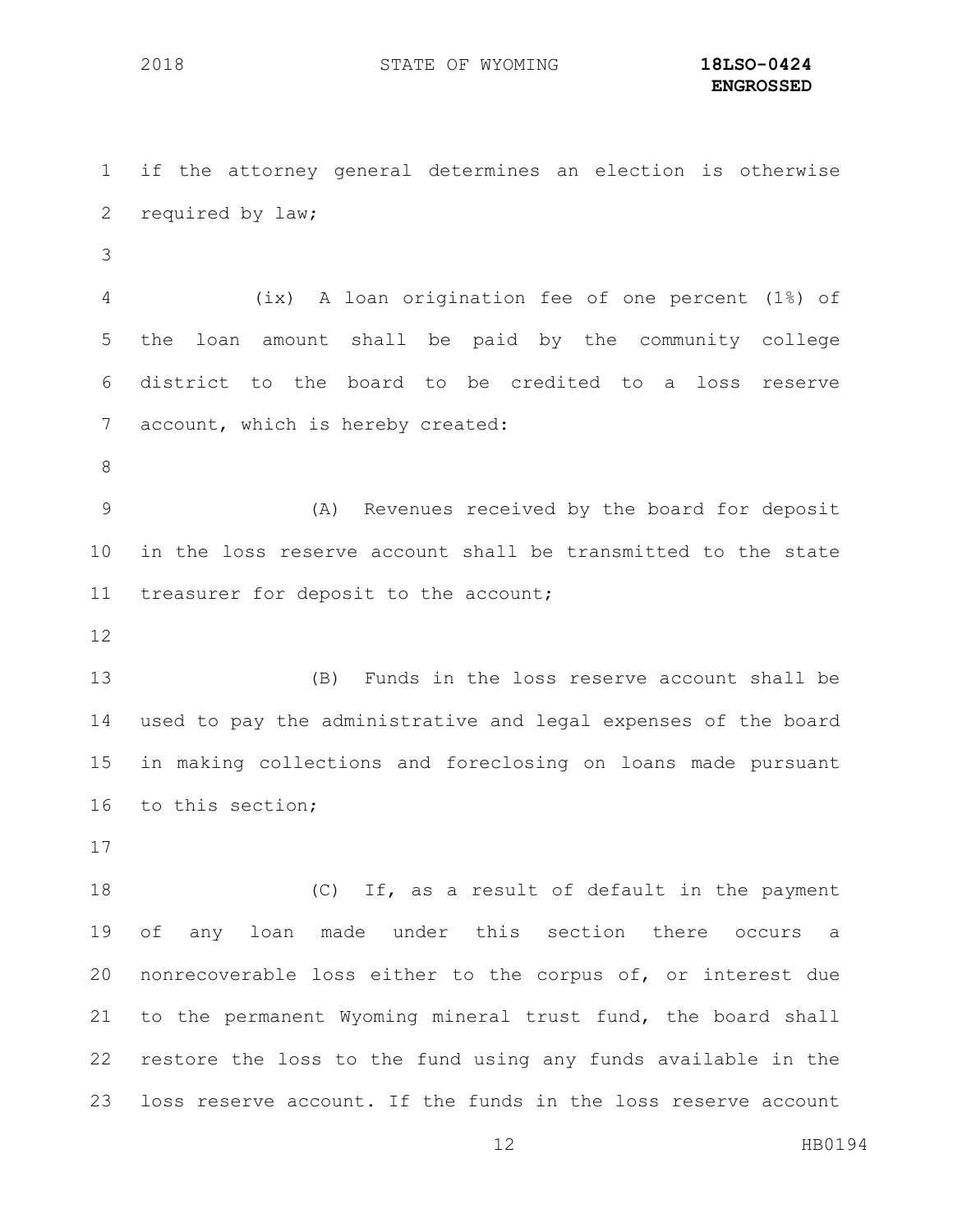are insufficient to restore the full amount of the loss, the board shall submit a detailed report of the loss to the legislature and shall request an appropriation to restore the balance of the loss to the permanent Wyoming mineral trust fund.

 (x) The board, whenever it deems necessary for the better protection of the permanent Wyoming mineral trust fund, may refinance any delinquent loan made under this section and reamortize the loan over not more than thirty (30) years from the date of refinancing. All costs of refinancing the loan shall be paid by the community college district that is delinquent on the original loan and no loan shall be refinanced where it appears refinancing will jeopardize the collection of the loan. A fee of one percent (1%) of the refinanced loan amount shall be paid by the community college district to the board to be credited to a loss reserve account created by paragraph (ix) of this subsection. The rate of interest for any refinanced loan shall be at the same rate specified under paragraph (iv) of this subsection multiplied by the total years of the refinanced loan period, but not to exceed a total maximum of two and one-half percent (2.5%).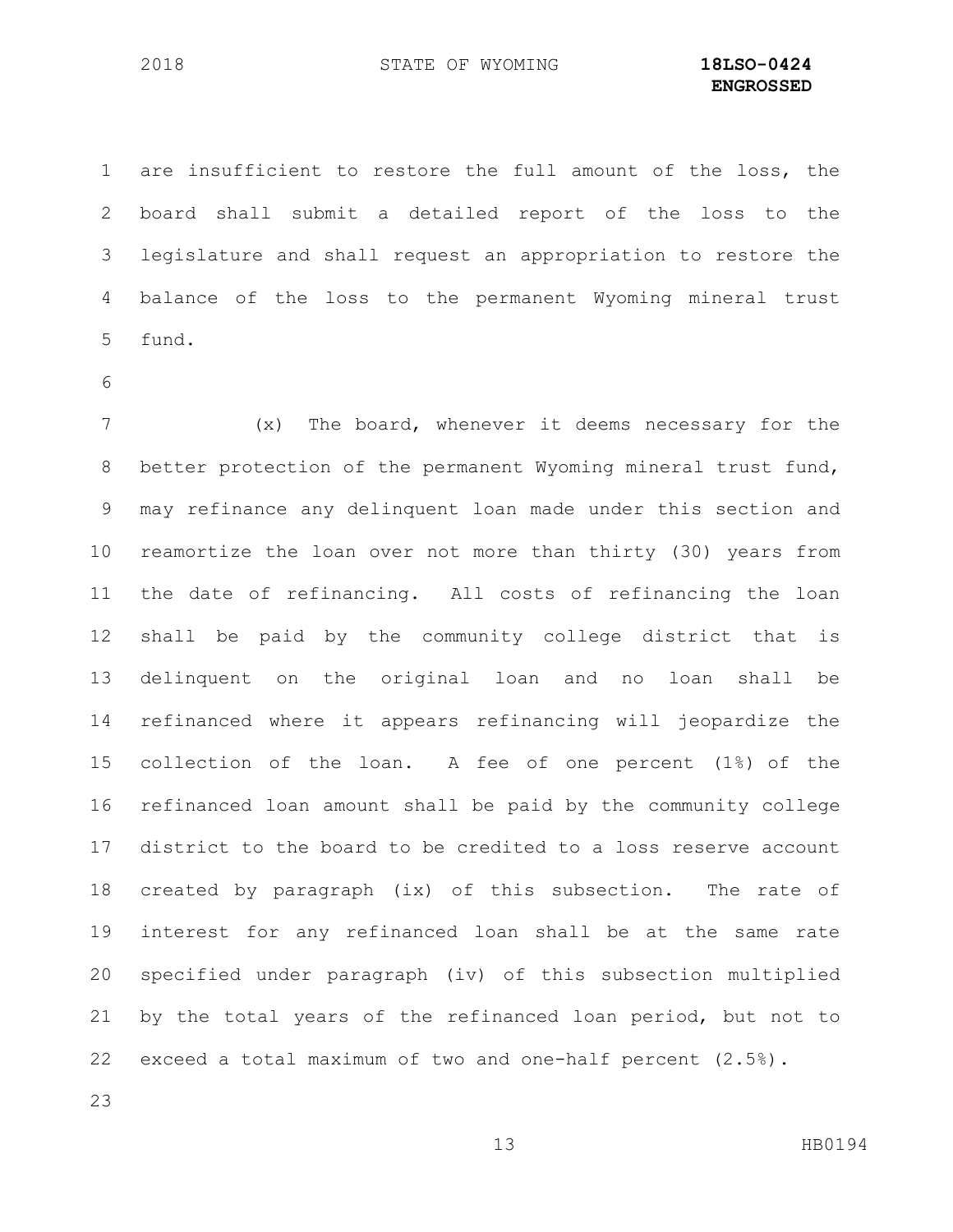(c) Loans to a community college district under this section shall not be used for any other infrastructure need of the community college district that is not directly associated with the development and construction of student dormitories. 

 (d) On or before June 30 of each year, the board shall report information on the administration of loans made pursuant to this section to the joint appropriations committee, the joint minerals, business and economic development interim committee and the joint education interim committee. The report shall include a list of all loan requests made in the previous twelve (12) months, the amount approved by project, expenditures by project and the progress of each project as of the date of the report, including outstanding loan amounts, repayment schedules and any delinquencies.

(e) As used in this section:

 (i) "Board" means the state loan and investment board and includes assistance provided by the office of state 22 lands and investments;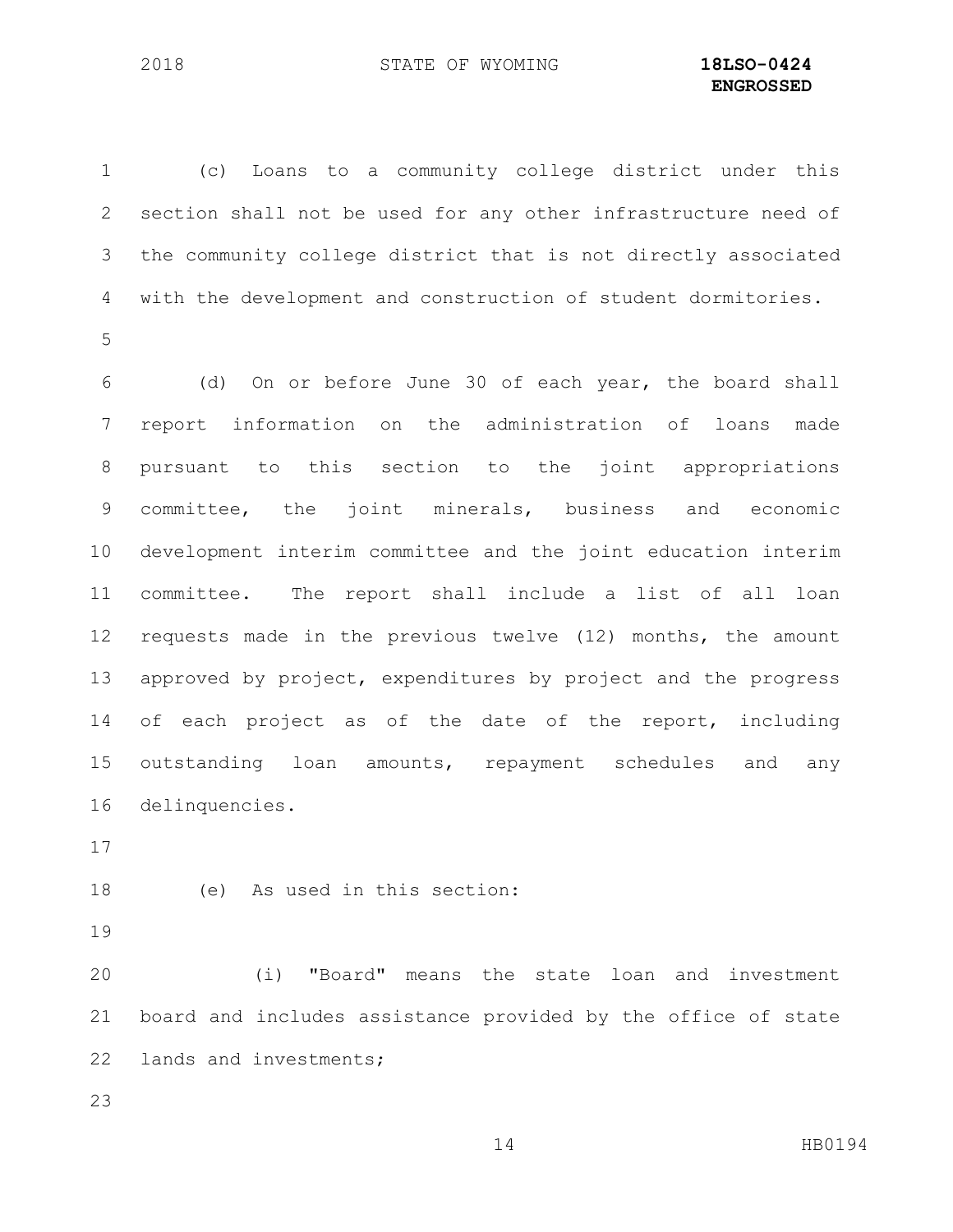| $\mathbf 1$     | (ii) "Capital construction" or "construction"                  |
|-----------------|----------------------------------------------------------------|
| 2               | includes new construction, renovation or capital renewal.      |
| 3               |                                                                |
| $\overline{4}$  | ARTICLE 17                                                     |
| 5               | RANCH A                                                        |
| 6               |                                                                |
| 7               | 36-8-1701. Ranch A account; use of funds.                      |
| 8               |                                                                |
| $\mathcal{G}$   | There is created the Ranch A account. The board of<br>(a)      |
| 10 <sub>o</sub> | land commissioners shall deposit all earnings, whether from    |
| 11              | lease or otherwise, generated by state owned property commonly |
| 12              | known as "Ranch A" to the account. The board may accept gifts  |
| 13              | from any individual or entity for Ranch A and shall deposit    |
| 14              | those funds to the account. Funds in the account from any      |
| 15              | source are continuously appropriated to the board for purposes |
| 16              | of capital construction projects, major maintenance and        |
| 17              | maintenance of the outdoor recreation area and the facilities  |
| 18              | comprising Ranch A. Notwithstanding W.S. 9-2-1008 and          |
| 19              | $9-4-207$ , any earnings from funds in the account shall be    |
| 20              | credited to the account and shall not lapse at the end of any  |
| 21              | fiscal period.                                                 |
|                 |                                                                |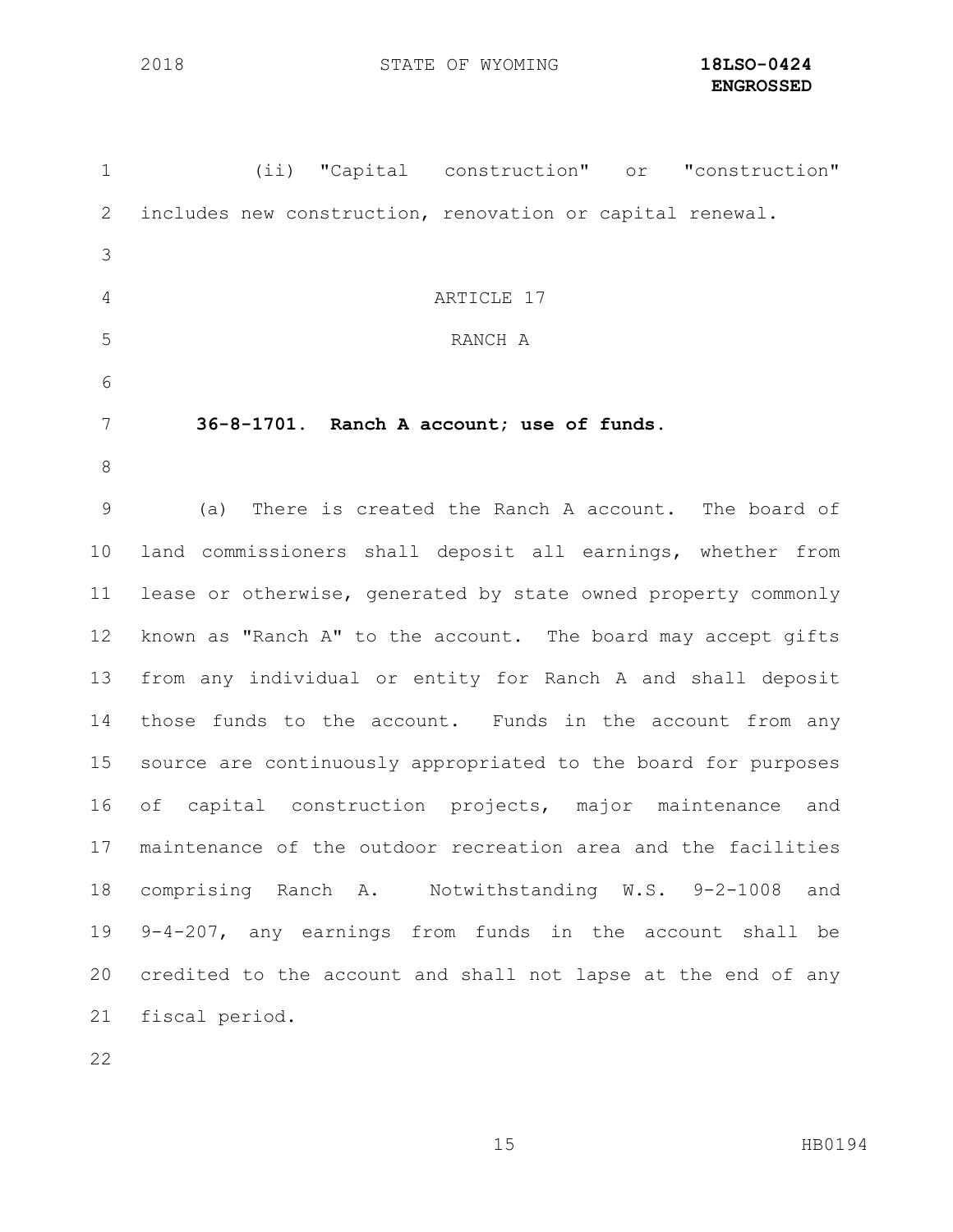(b) As used in this section "Ranch A" means the following described property: In township 52 north, range 60 west, 6th p.m., section 18, lots 3, 4: SE1/4 SW1/4: SW1/4 SE1/4: 7.79 acres in NE1/4 SW1/4; section 19 lot 1, NE1/4 NW1/4. In township 52 north, range 61 west, 6th p.m., section 13: lot 4: W1/2 SE1/4: SE1/4 SE1/4; section 24 NE1/4 (less 1.0 acre): NE1/4 NW1/4: E1/2 NE1/4 NW1/4 SE1/4 less south 50 feet: W1/2 NW1/4 NE1/4 SE1/4 less south 50 feet. All containing six hundred twelve and ninety-four hundredths (612.94) acres more or less.

 **Section 2.** W.S. 9-2-3004(c) by creating a new paragraph (viii), 9-4-601(d)(vii), 9-4-1003(a), (b)(intro), (c), (d)(intro), (i), (ii), (iii)(intro), (B)(intro), (II), (III), (C) and by creating a new subsection (e) and 21-18-102(a)(xxiii) are amended to read:

**9-2-3004. Duties of the department.**

- 
- (c) The department shall:
- 

 (viii) Review the final design, drawings and plans of any capital construction project prior to commencing with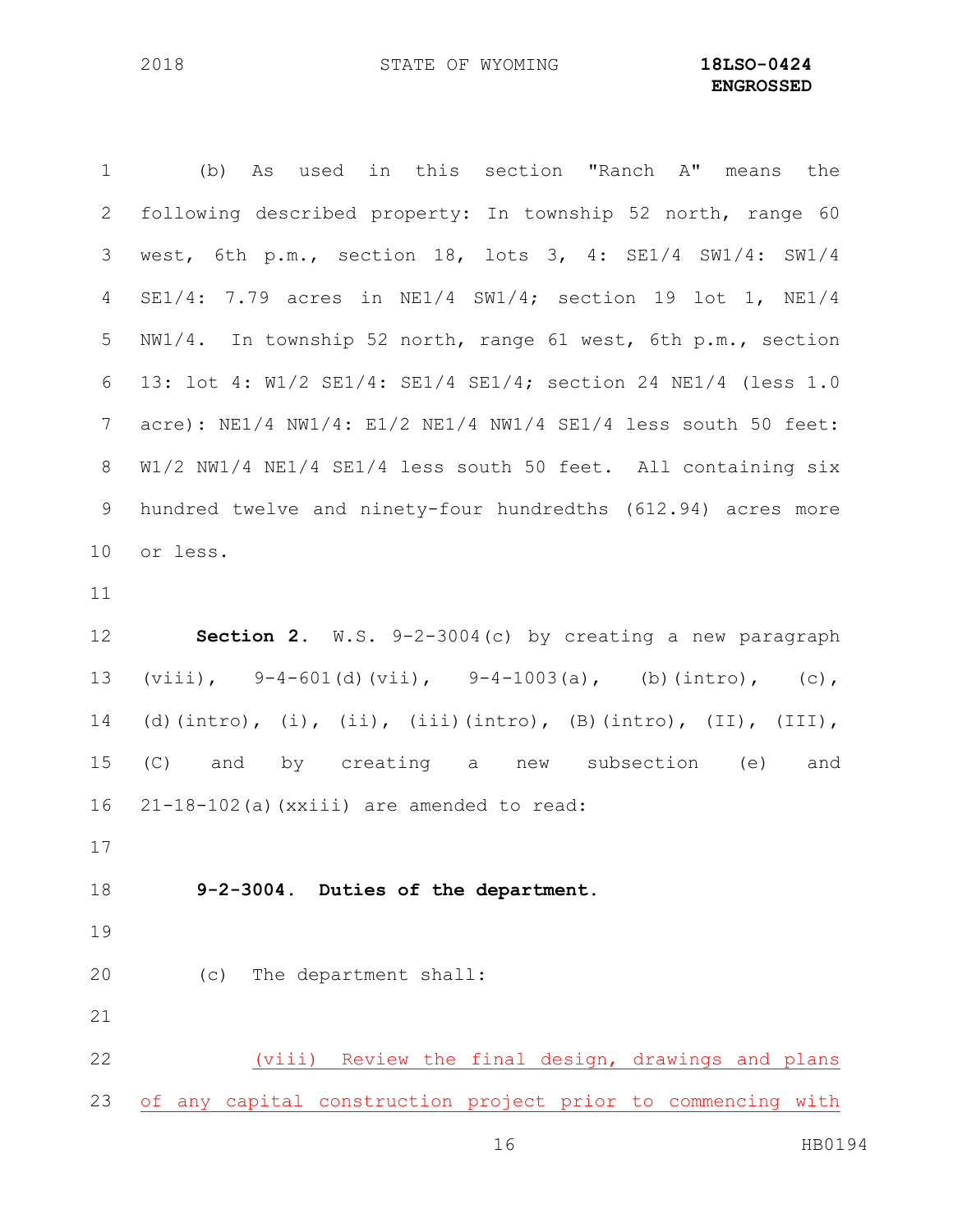| $\mathbf 1$ | bidding to ensure that energy efficient best practice            |
|-------------|------------------------------------------------------------------|
| 2           | techniques and processes are included in the design of any       |
| 3           | capital construction project funded with federal funds and for   |
| 4           | which the state is required to expend state funds to fully or    |
| 5           | partially pay for operations, routine maintenance or major       |
| 6           | maintenance expenses for the facility. Upon conclusion of        |
| 7           | each review, the department shall submit a report of findings    |
| 8           | to the joint appropriations committee<br>and the joint           |
| 9           | transportation, highways and military affairs interim            |
| 10          | committee.                                                       |
| 11          |                                                                  |
|             |                                                                  |
| 12          | 9-4-601. Distribution and use; funds, accounts, cities           |
| 13          | and towns benefited; exception for bonus payments.               |
|             |                                                                  |
| 14<br>15    | Any revenue received under subsection (a)<br>(d)<br>of this      |
| 16          | section<br>hundred million<br>in<br>excess of<br>dollars<br>two  |
|             | 17 (\$200,000,000.00) shall be distributed as follows:           |
| 18          |                                                                  |
| 19          | (vii) From the amounts that would otherwise be                   |
| 20          | distributed to the budget reserve account under paragraph (iv)   |
| 21          | of this subsection, amounts necessary to make the required       |
| 22          | revenue bond payments as provided by $W.S. 9-4-1003(d)$ , but in |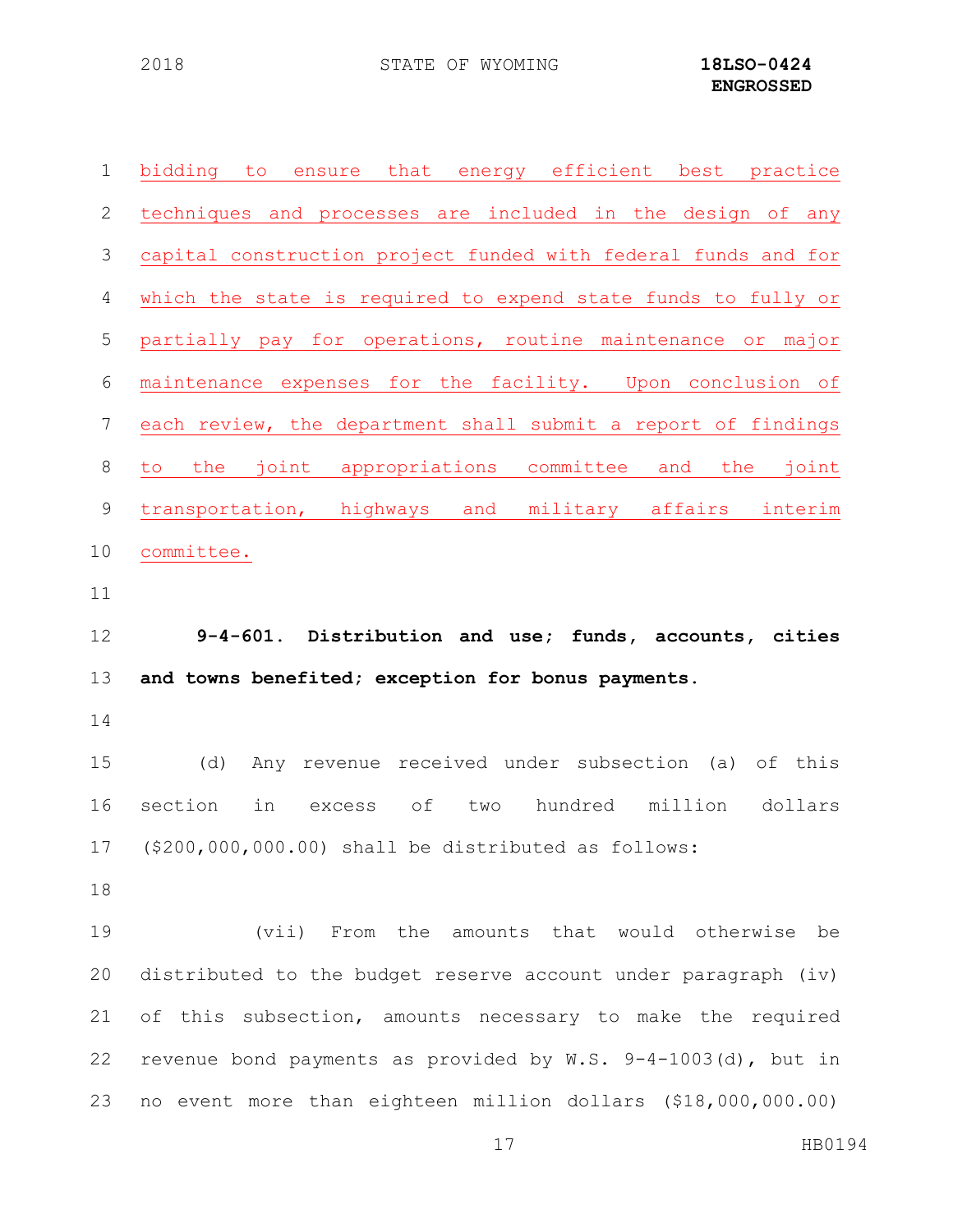| $\mathbf 1$    | for University of Wyoming revenue bonds annually and four         |
|----------------|-------------------------------------------------------------------|
| 2              | million dollars (\$4,000,000.00) for community college district   |
| 3              | revenue bonds annually;                                           |
| $\overline{4}$ |                                                                   |
| 5              | 9-4-1003. Supplemental coverage program for university            |
| 6              | and community college district revenue bonds.                     |
| 7              |                                                                   |
| 8              | The state loan and investment board shall administer<br>(a)       |
| $\mathsf 9$    | a university and community college district revenue bond          |
| 10             | supplemental coverage program in accordance with this section     |
| 11             | and may promulgate rules to implement it. This program applies    |
| 12             | to bonds issued by the University of Wyoming under W.S.           |
| 13             | $21-17-402$ through $21-17-450$ on or before November 1, $2015$ , |
| 14             | only and bonds issued by a community college district under       |
| 15             | W.S. 21-18-313. The program is intended to benefit the            |
| 16             | university and community college districts by providing           |
| 17             | supplemental coverage for payment of bonded indebtedness of       |
| 18             | the university thereby reducing the interest rate at which the    |
| 19             | bonds may be issued.                                              |
| 20             |                                                                   |
| 21             | (b) If the university or a community college district             |
| 22             | seeks supplemental coverage for its revenue bonds under this      |
| 23             | program, the university or community college district shall       |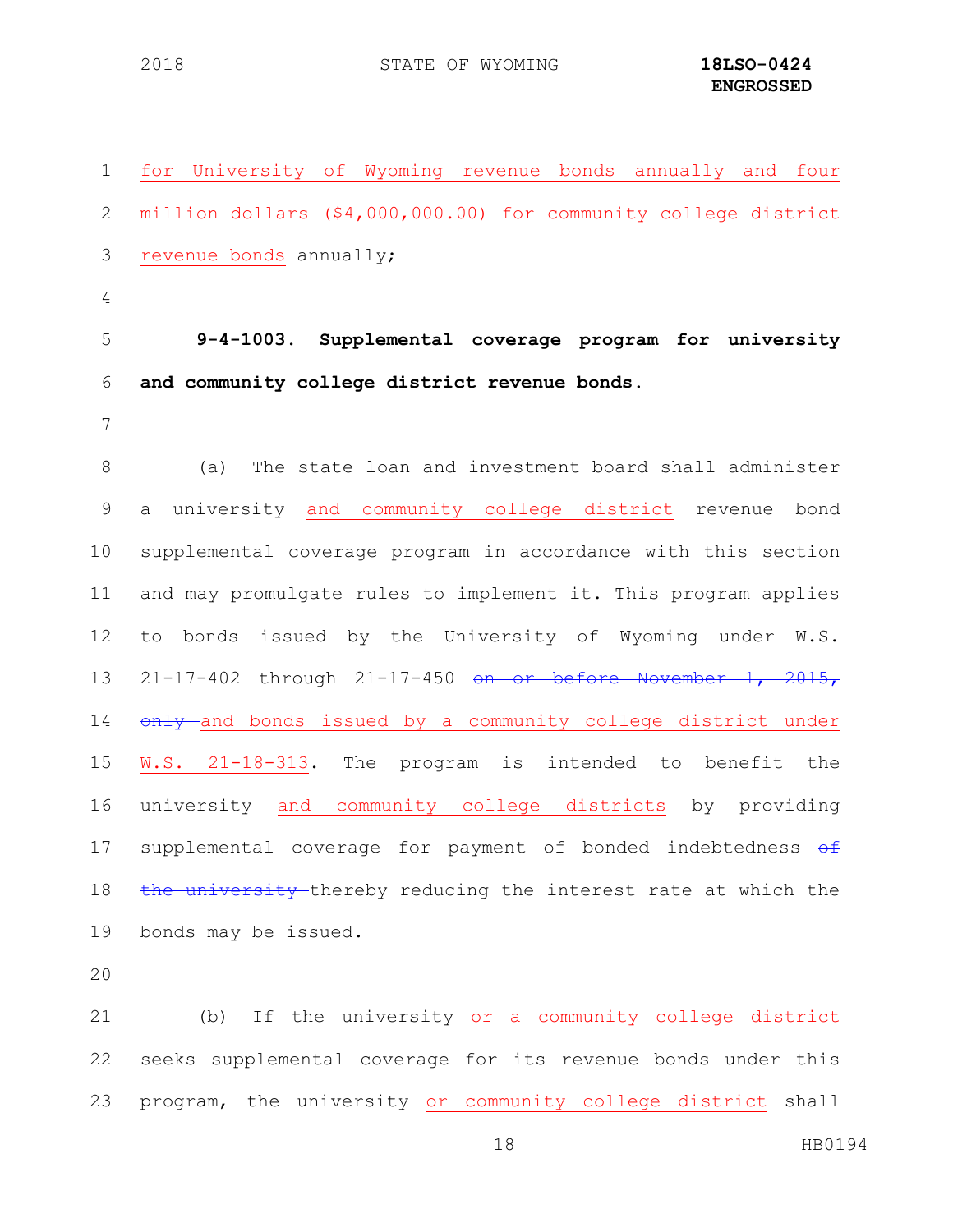apply to the board on forms prescribed by the board following 2 legislative authorization of the university to issue revenue bonds. In no case shall the board approve supplemental coverage for bonds if the sale of the bonds would reduce the ratio of university or community college district pledged revenue that is available for debt servicing to the cost of annual interest and principal payments to a level of less than  $two$  and five tenths  $(2.5)$  one and five-tenths  $(1.5)$  to one (1). The board shall review the application and determine whether to approve the application based upon:

 (c) The board may determine to provide supplemental coverage for revenue bonds under this section and may impose terms, conditions and limits on that supplemental coverage as it finds, in its discretion, are necessary to protect state funds and ensure the viability of the program. In addition, the board may provide supplemental coverage for refunding of 18 university or community college district revenue bonds. issued 19 on or before November 1, 2015 provided the refunding is not combined with any bonds issued after November 1, 2015. A decision by the board not to approve supplemental coverage for revenue bonds under this section is not subject to judicial review under the Wyoming Administrative Procedure Act.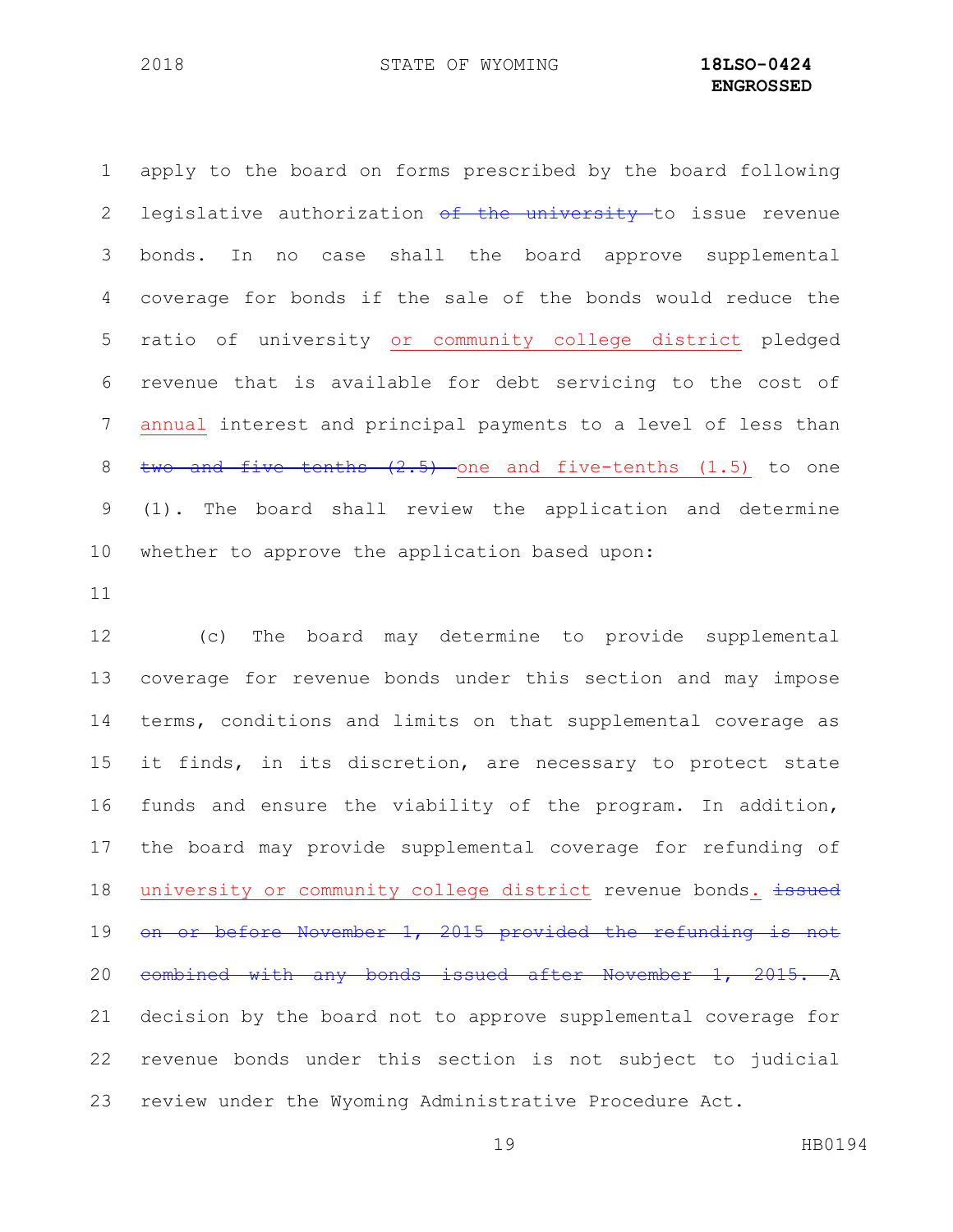(d) As a condition of participating in the supplemental coverage program under this section, the university or a community college district shall enter into agreements necessary to provide that: (i) The state of Wyoming, through the state treasurer, shall assume responsibility for and make all payments to the university's or the community college district's paying agent in the amount necessary to pay principal and interest on the bonds subject to the supplemental coverage; (ii) The university or a community college district shall deposit funds with the state by a certain date and in a sufficient amount so that the state can make the entire 17 principal and interest payment to the university's paying 18 agent in a timely manner; (iii) If the university or a community college district fails to comply with paragraph (ii) of this subsection: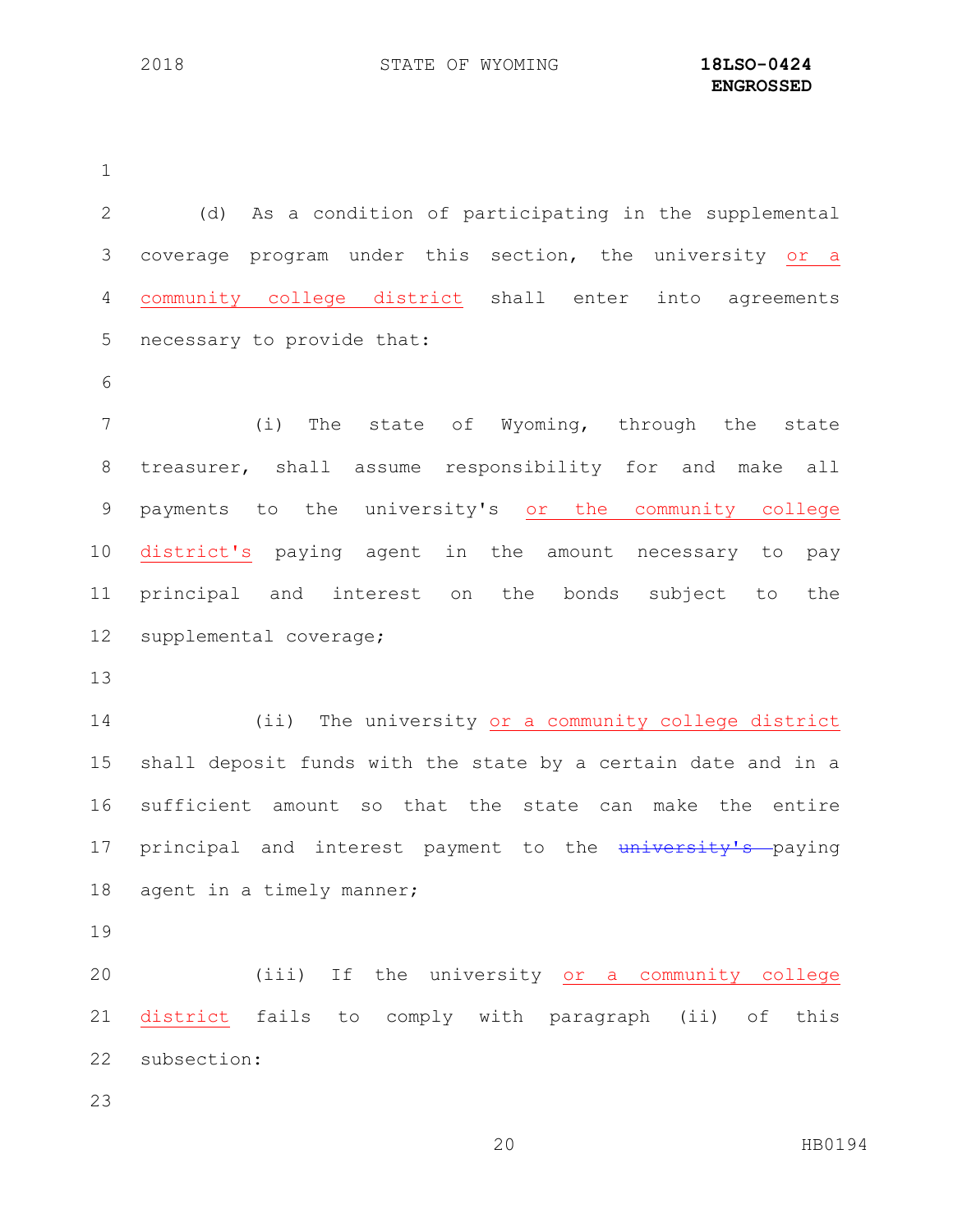(B) To the extent that the university or a community college district has not deposited sufficient funds with the state to comply with paragraph (ii) of this subsection, the state is deemed to have loaned and the university or community college district is deemed to have borrowed those funds subject to the following terms and conditions: (II) The loan, including principal and interest, shall be repaid from revenues from the university's or community college district's general fund that are neither 12 state appropriations to the university nor pledged revenues under W.S. 21-17-404(a)(xiv)(A) or 21-18-313(b) or ad valorem taxes. The loan is not deemed to be a general obligation of 15 the university or the community college district, and the state shall not require repayment from any source other than as provided in this subdivision; (III) The university or community college district may make additional payments on the loan. (C) The state loan and investment board may require the university or a community college district to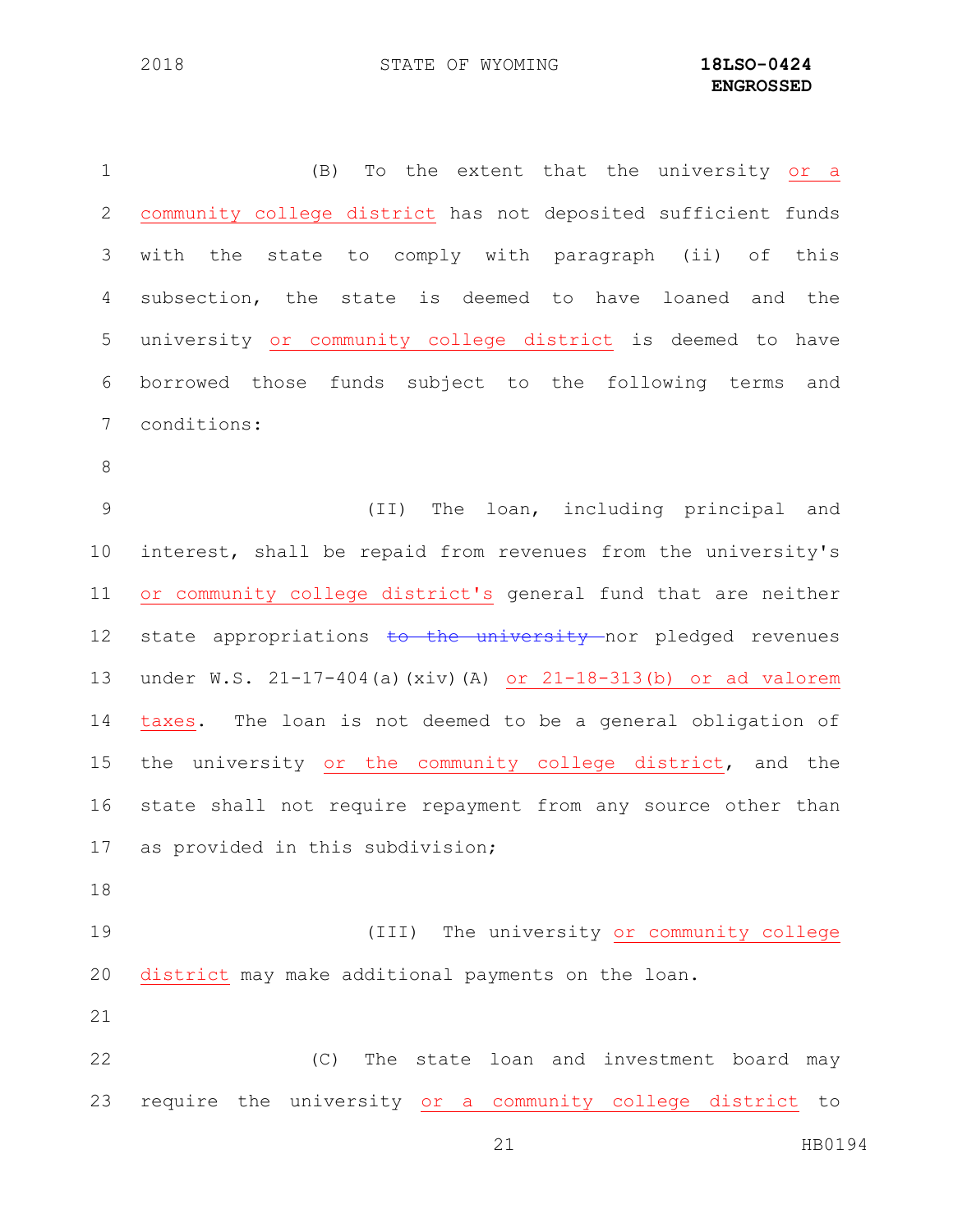| $\mathbf{1}$    | modify its fiscal practices and its general operations if the  |
|-----------------|----------------------------------------------------------------|
| 2               | board determines that there is a substantial likelihood that   |
| 3               | the university or community college district will not be able  |
| 4               | to make future payments required under paragraph (ii) of this  |
| 5               | subsection.                                                    |
| 6               |                                                                |
| 7               | The aggregate sum of community college district<br>(e)         |
| $8\,$           | revenue bonds for which supplemental coverage may be provided  |
| $\mathsf 9$     | in accordance with this section shall not exceed sixty million |
| 10              | dollars (\$60,000,000.00).                                     |
| 11              |                                                                |
| 12              | 21-18-102. Definitions.                                        |
| 13              |                                                                |
| 14              | (a) As used in this act:                                       |
| 15              |                                                                |
| 16              | $(xxiii)$ "This act" means W.S. 21-18-101 through              |
| 17 <sub>2</sub> | 21<br>$-18-317-21-18-319$ .                                    |
| 18              |                                                                |
| 19              | Section 3.                                                     |
| 20              |                                                                |
| 21              | (a) As used in sections 3 through 13 of this act:              |
| 22              |                                                                |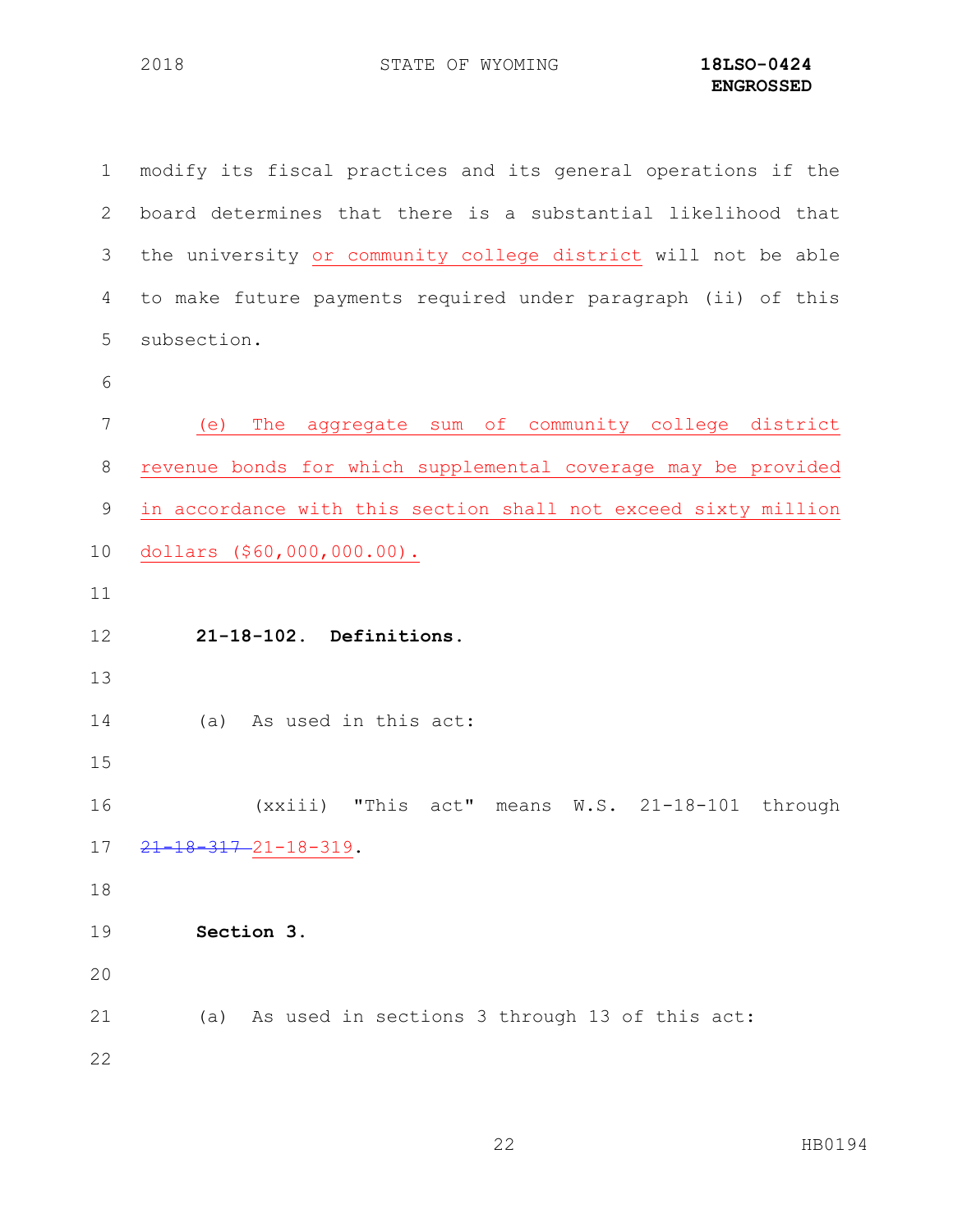(i) "Appropriation" means the authorizations granted by the legislature under this act to make expenditures from and to incur obligations against the general and other funds as specified; (ii) "Approved budget" means as defined in W.S.  $7 \quad 9 - 2 - 1005$  (e); (iii) "FF" means federal funds; (iv) "PR" means private funding sources; (v) "SR" means an agency's account within the special revenue fund; (vi) "T5" means the penitentiary permanent land fund; (vii) "S10" means the legislative stabilization reserve account. 22 [CAPITAL CONSTRUCTION]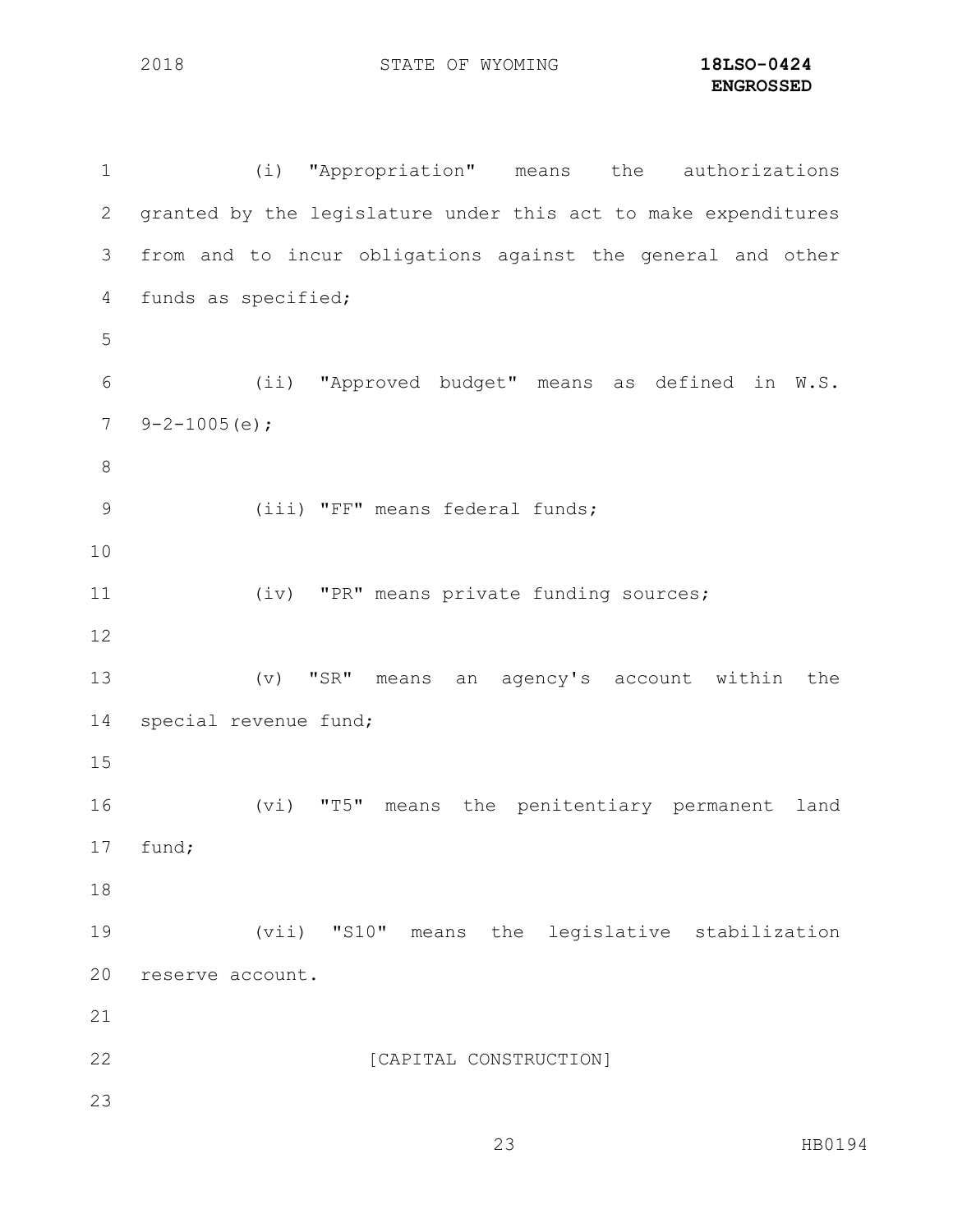#### **Section 4**.

 (a) The following sums of money are appropriated for the capital construction projects specified. Appropriations for these projects remain in effect until the project is completed, unless otherwise provided. Appropriated funds under this section shall be expended only on the projects specified and any unused funds remaining at project completion shall revert to the accounts from which they were appropriated. The amounts appropriated in this section are intended to provide a maximum amount for each project and shall not be construed to be an entitlement or guaranteed amount:

 (i) Appropriations for projects with state funding administered through the state construction department:

17 GENERAL GENERAL FEDERAL OTHER TOTAL 18 APPROPRIATION FUND FUND FUNDS FUNDS APPROPRIATION FOR  $\frac{19}{19}$  FOR **Section 027. CAPITAL CONSTRUCTION PROJECTS** PROGRAM SBC Contingency 9,000,000 9,000,000 NWCCD- Health Science Bldg. 385,000 385,000 LCCC- PE Building Reno 7,300,000 PR 7,300,000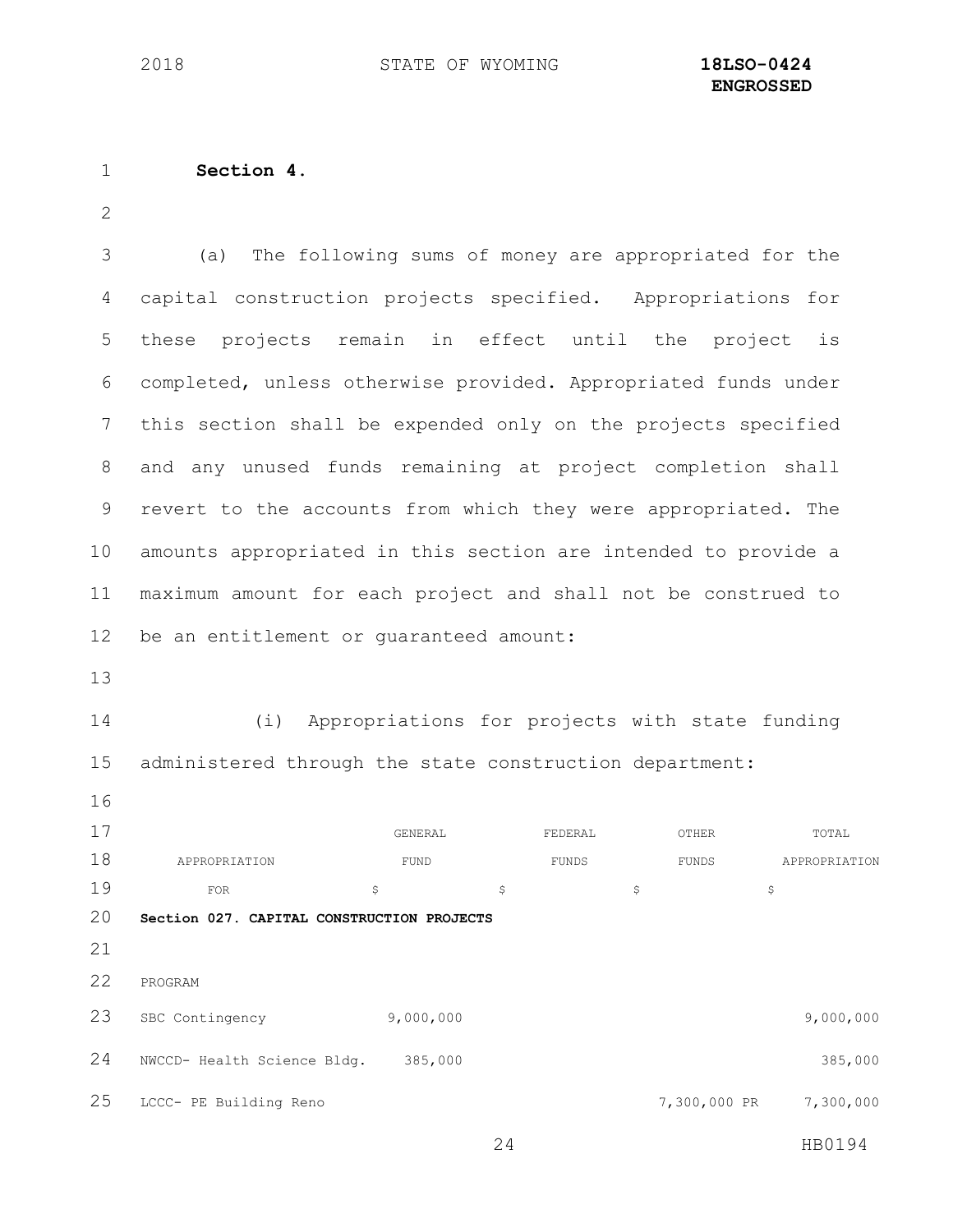### STATE OF WYOMING **18LSO-0424 ENGROSSED**

| 550,000 PR<br>1,100,000<br>1,300,000 PR 1,300,000<br>6,000,000 PR<br>12,000,000<br>1,750,000 PR<br>3,500,000 |
|--------------------------------------------------------------------------------------------------------------|
|                                                                                                              |
|                                                                                                              |
|                                                                                                              |
|                                                                                                              |
| 1,071,200                                                                                                    |
| 7,000,000 PR<br>14,000,000                                                                                   |
| 28,900,000                                                                                                   |
| TOTAL                                                                                                        |
| APPROPRIATION                                                                                                |
| $\varsigma$                                                                                                  |
|                                                                                                              |
| 22,300,000                                                                                                   |
| 17,000,000                                                                                                   |
| 2,170,000                                                                                                    |
| 4,300,000 SR<br>4,300,000                                                                                    |
| 210,000 SR<br>210,000                                                                                        |
| 770,000 SR 770,000                                                                                           |
| 8,184,125 T5<br>8, 184, 125                                                                                  |
| 15,000,000 S10 15,000,000                                                                                    |
|                                                                                                              |
| 149,480,325                                                                                                  |
|                                                                                                              |
|                                                                                                              |

which the funds are appropriated shall expend the entire appropriation of other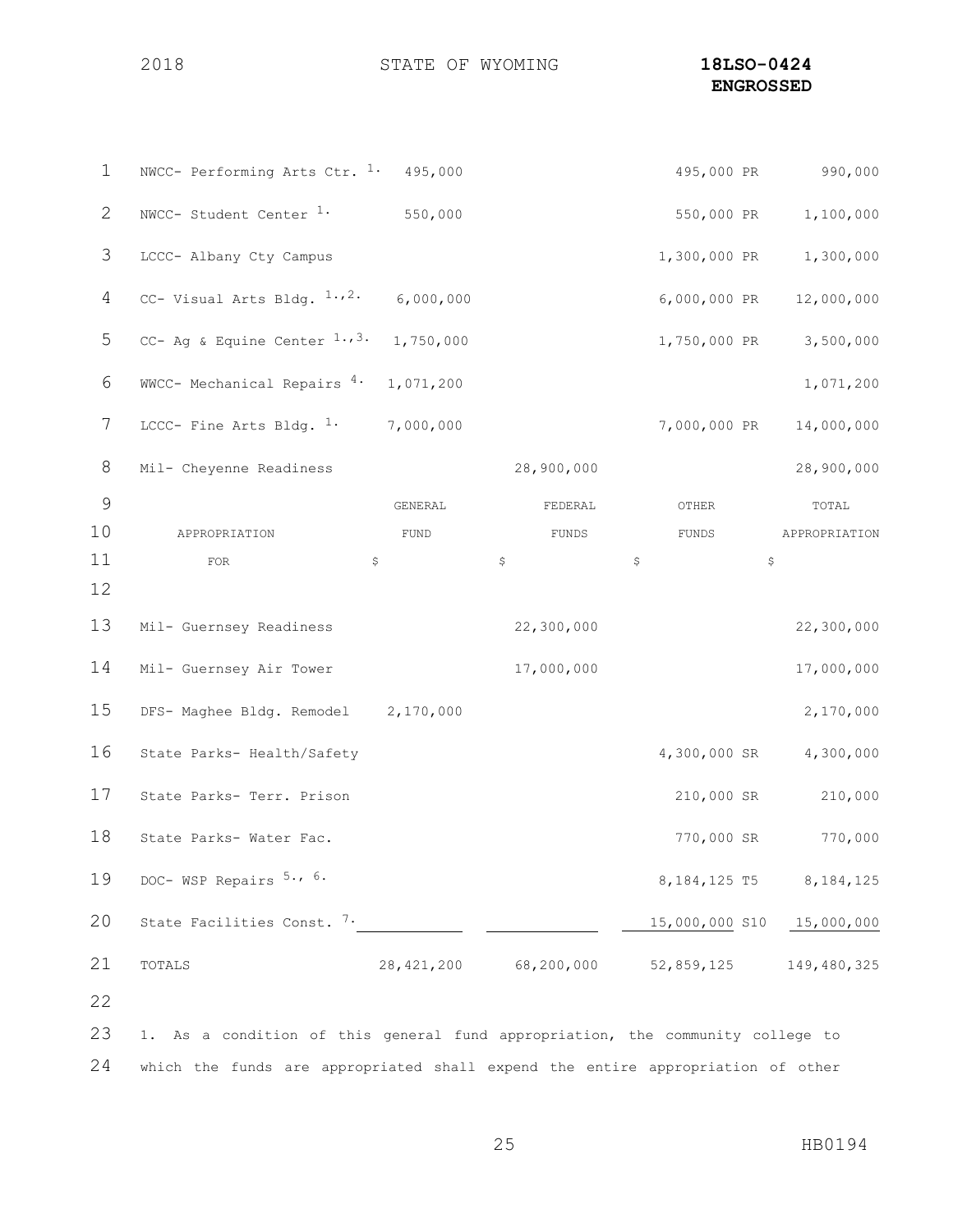funds prior to the release of any general funds appropriated for purposes of the authorized capital construction project.

 2. Casper College shall complete requirements specified in footnotes 1 and 3 of this section for the Casper College-Agriculture and Equine Center appropriation before release of the general fund appropriation for the Casper College-Visual Arts Building.

 3. For the Casper College-Agriculture and Equine Center, any funds expended pursuant to 2014 Wyoming Session Laws, Chapter 26, Section 3, Section 006, footnote 5 shall be considered expenditures of other funds for purposes of footnote 1 of this section if the Casper College-Agriculture and Equine Center is constructed on the property acquired from that expenditure.

 4. Of this general fund appropriation, five hundred thousand dollars (\$500,000.00) shall only be expended upon a determination by the governor, in consultation with Western Wyoming Community College and the state construction department, that insufficient appropriations are available to address emergency repair needs related to building system failures at the college.

 5. Of this other funds appropriation, three million one hundred eighty-four thousand one hundred twenty-five dollars (\$3,184,125.00)T5, or as much thereof as is available, is effective immediately and shall be expended on water mitigation projects, maintenance and repairs at the Wyoming state penitentiary recommended pursuant to the penal facility peer review study conducted under 2017 Wyoming Session Laws, Chapter 120, Section 332 and on file with the legislative service office.

 6. Of this other funds appropriation, five million dollars (\$5,000,000.00)T5, or as much thereof as is available, shall be expended for operations, major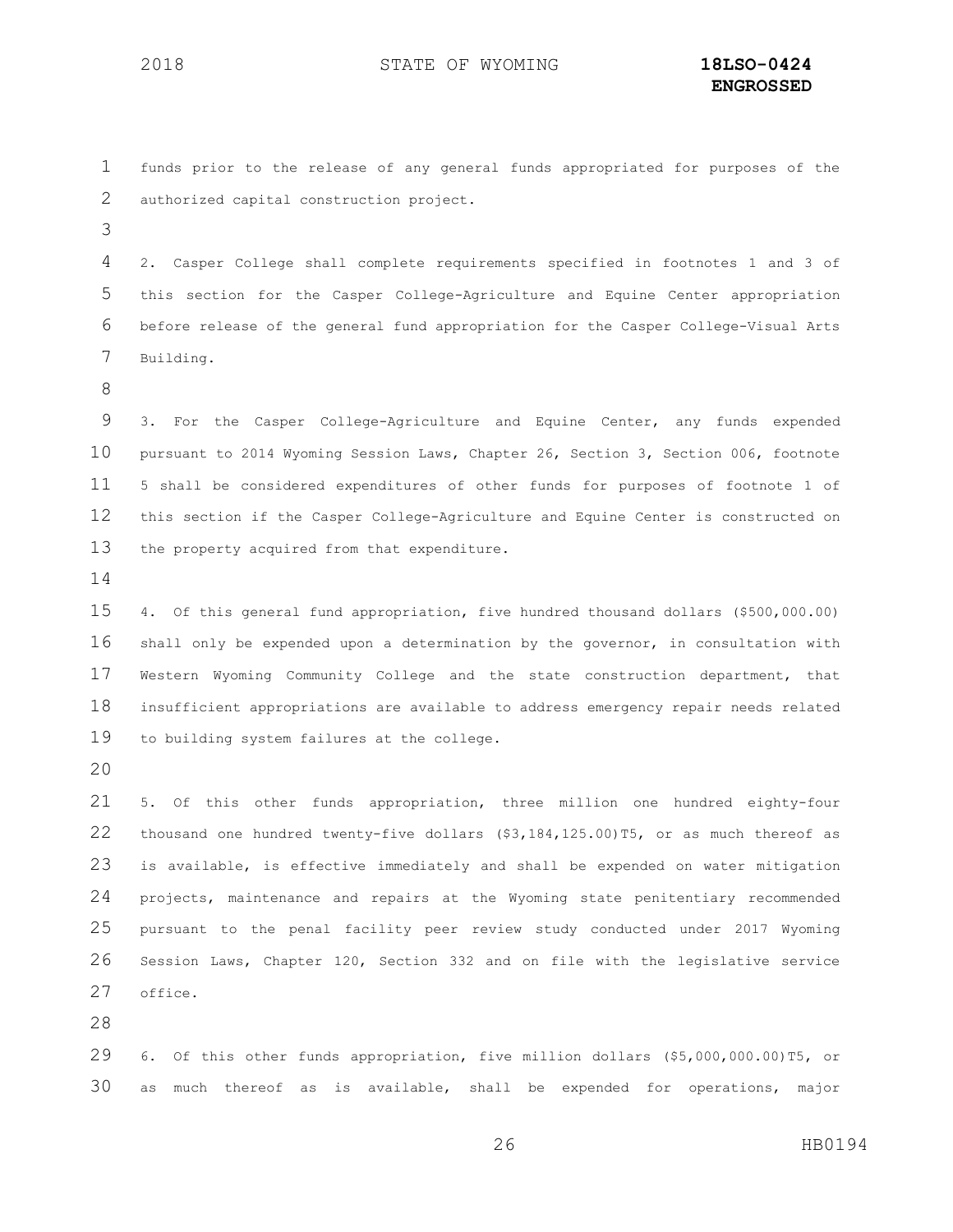maintenance, capital construction, repairs or inmate relocation in the event hazardous conditions resulting from subsurface movement or other building failure at the Wyoming state penitentiary warrants an immediate response. Expenditures of the appropriation subject to this footnote shall be made only upon the approval of the governor after consultation with the joint appropriations committee. The department of corrections shall report quarterly to the joint appropriations committee on expenditures made from this appropriation subject to this footnote. Any unexpended, unobligated funds remaining from the appropriation subject to this footnote shall revert as provided by law on June 30, 2020. 7. Funds from this appropriation shall be deposited in the state facilities construction account. This appropriation shall be effective immediately. (ii) Appropriations for University of Wyoming projects: GENERAL FEDERAL OTHER TOTAL 18 APPROPRIATION FUND FUND FUNDS FUNDS APPROPRIATION 19 FOR  $\qquad \qquad$   $\qquad \qquad$   $\qquad \qquad$   $\qquad \qquad$   $\qquad \qquad$   $\qquad \qquad$   $\qquad \qquad$   $\qquad \qquad$   $\qquad \qquad$  PROGRAM UW Family Med- Cheyenne **1.** 875,000 SR 875,000 TOTALS 0 0 875,000 875,000 1. Of this other funds appropriation, five hundred thousand dollars (\$500,000.00)SR is effective immediately. **INITIATIVERSITY OF WYOMING SCIENCE INITIATIVE**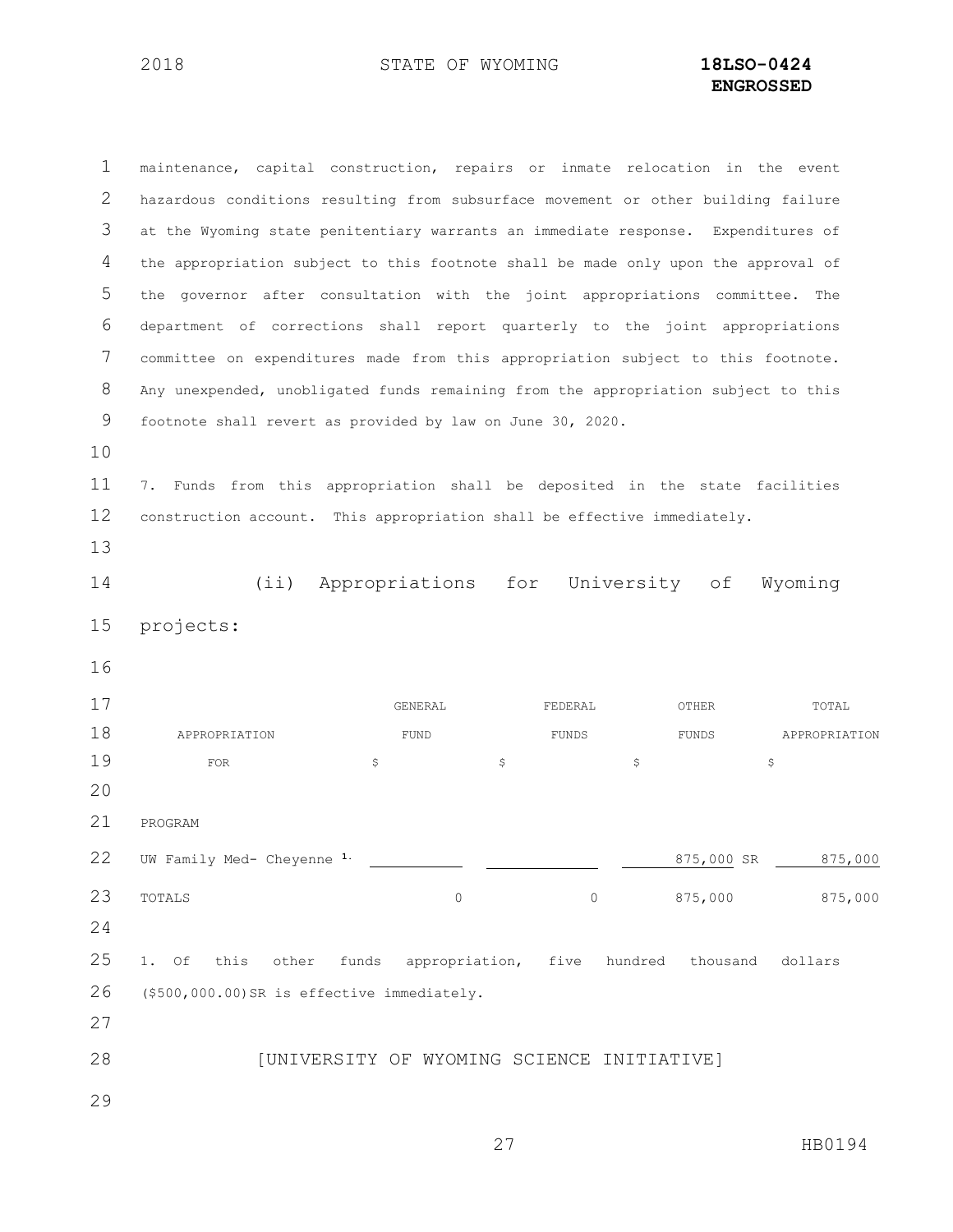**Section 5.** Of the unobligated, unexpended funds in the University of Wyoming science initiative account created by W.S. 9-4-222, up to eighty million dollars (\$80,000,000.00) is continuously appropriated to the University of Wyoming for purposes of construction of the science initiative facility. This appropriation shall remain in effect until the project is complete. Appropriated funds under this section shall be expended only after the university provides matching funds of twenty million dollars (\$20,000,000.00) from reserve funds or other sources of funding and then only on the science initiative facility. Any unexpended, unobligated funds remaining at project completion shall revert to the account from which it was appropriated. The amount appropriated in this section is intended to provide a maximum amount for the project and shall not be construed to be an entitlement or guaranteed amount. [AMENDMENTS-PRIOR DEPARTMENT OF CORRECTIONS CAPITAL CONSTRUCTION FUNDS]

 **Section 6.** 2016 Wyoming Session Laws, Chapter 97, Section 3(a)(i) is amended to read: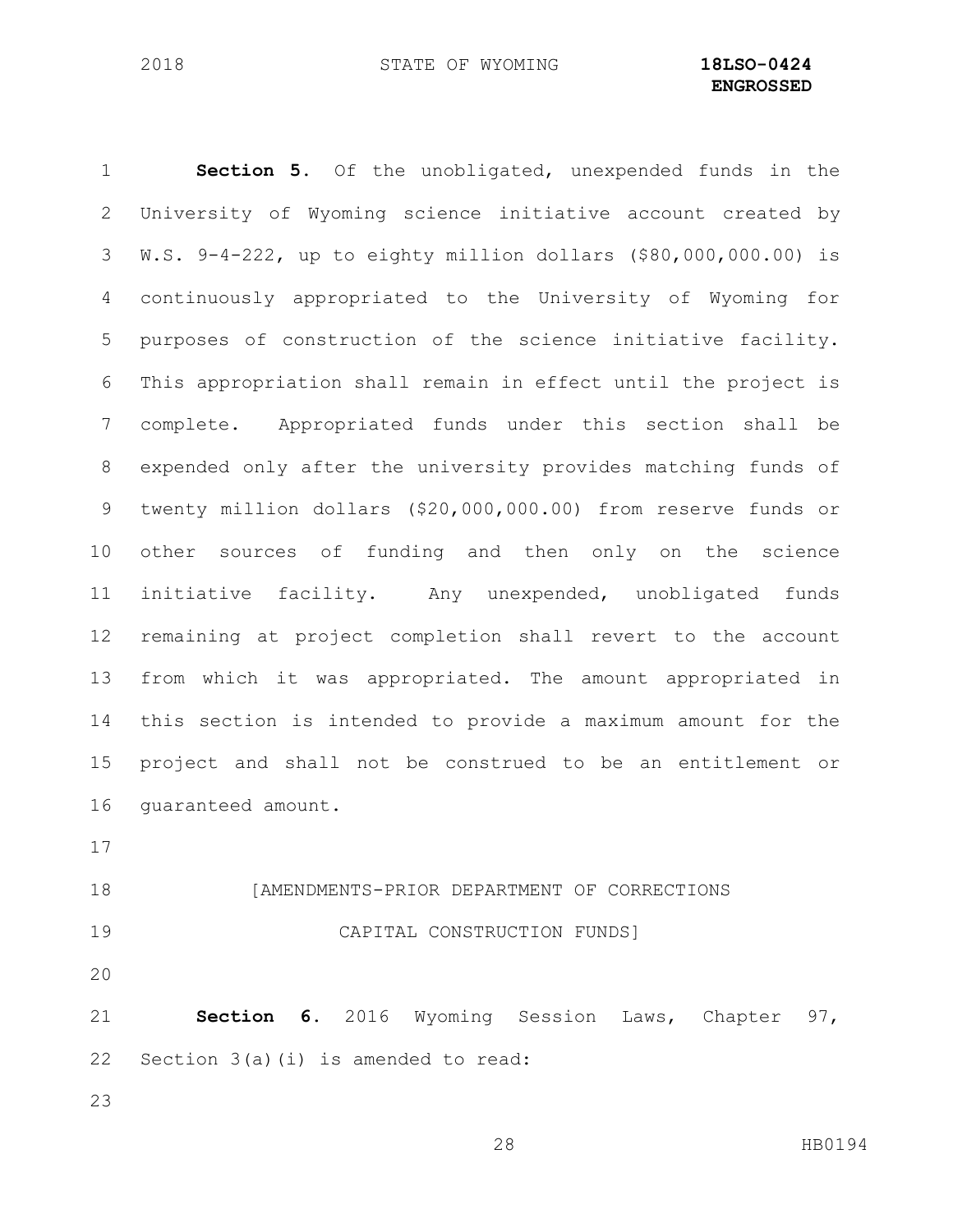| $\mathbf 1$  | [CAPITAL CONSTRUCTION]                               |
|--------------|------------------------------------------------------|
| $\mathbf{2}$ |                                                      |
| 3            | Section 3.                                           |
| 4            |                                                      |
| 5            | following sums<br>(a)<br>The<br>of<br>money<br>are   |
| 6            | appropriated for the capital construction projects   |
| 7            | specified. Appropriations for these projects remain  |
| 8            | effect until the project is completed.<br>in         |
| $\mathsf 9$  | Appropriated funds under this section shall<br>be    |
| 10           | expended only on the projects specified and any      |
| 11           | unused funds remaining at project completion shall   |
| 12           | revert to the accounts from which they were          |
| 13           | appropriated. The amounts appropriated in<br>this    |
| 14           | section are intended to provide a maximum amount for |
| 15           | each project and shall not be construed to be an     |
| 16           | entitlement or guaranteed amount:                    |
| 17           |                                                      |
| 18           | (i) Appropriations for projects with                 |
| 19           | state funding administered through the department of |
| 20           | administration and information:                      |
| 21           |                                                      |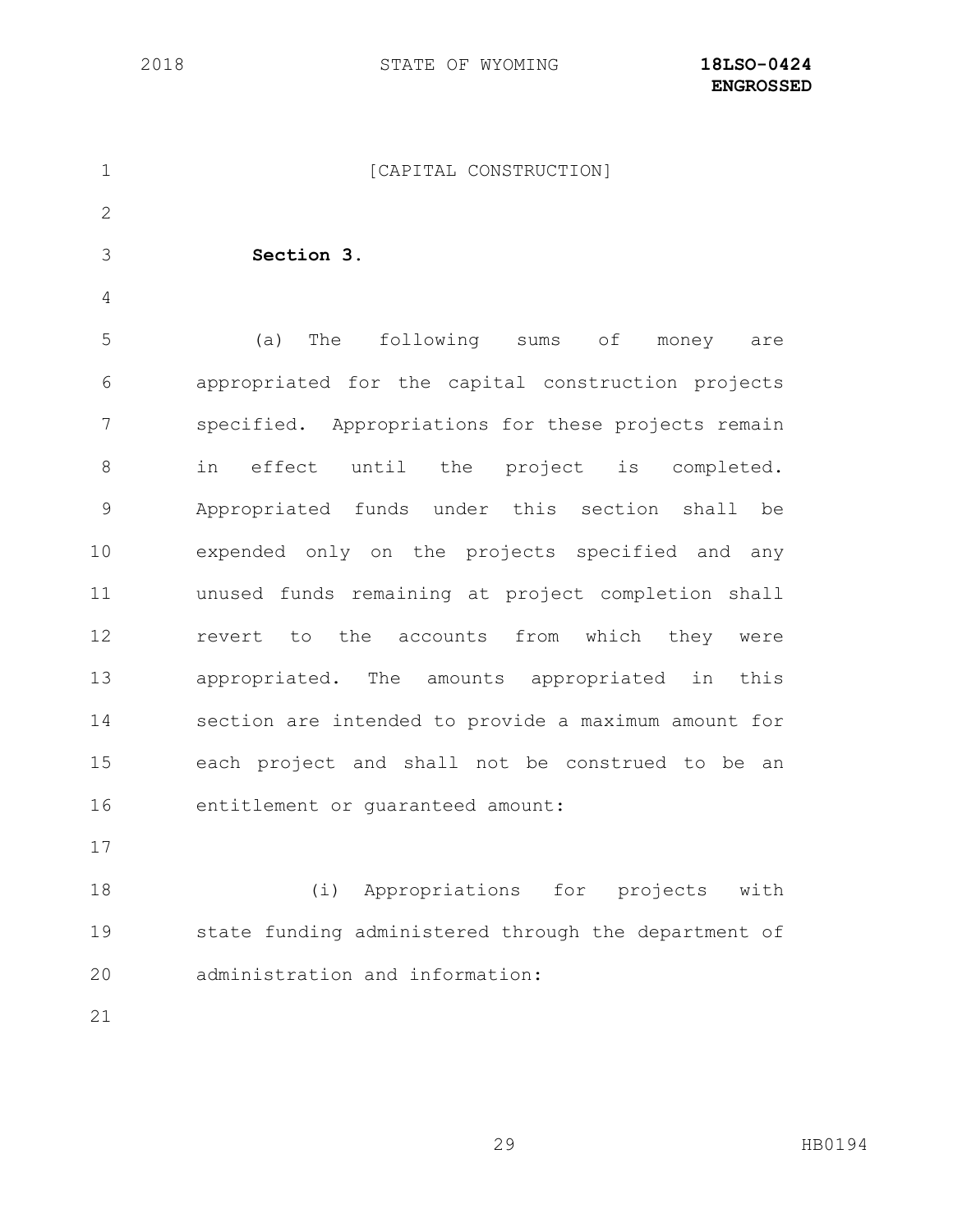# **ENGROSSED**

| $\mathbf 1$     |                                                  | GENERAL     | FEDERAL |              | OTHER         | TOTAL         |
|-----------------|--------------------------------------------------|-------------|---------|--------------|---------------|---------------|
| $\mathbf{2}$    | APPROPRIATION                                    | <b>FUND</b> | FUNDS   |              | FUNDS         | APPROPRIATION |
| 3               | FOR                                              | \$          | \$      | \$           |               | \$            |
| $\overline{4}$  |                                                  |             |         |              |               |               |
| 5               | PROGRAM                                          |             |         |              |               |               |
| 6               | OSLI-Forestry Level III 6,866,375                |             |         |              |               | 6,866,375     |
| 7               | A&I-State Fac.-Casper I <sup>1.</sup> 13,000,000 |             |         |              |               | 13,000,000    |
| 8               | A&I-State Fac.-Casper II 1.,5. 7,000,000         |             |         |              |               | 7,000,000     |
| $\mathsf 9$     | CC-CWC Ag/Animal Science 2.                      | 5,250,000   |         |              | 5,250,000 PR  | 10,500,000    |
| 10              | CC-NWCCD Tech Ed Ctr. 2.                         | 6,500,000   |         |              | 6,500,000 PR  | 13,000,000    |
| 11              | CC-LCCC Ludden Library <sup>8.</sup>             |             |         |              | 5,000,000 PR  | 5,000,000     |
| 12 <sup>°</sup> | CC-LCCC Residence Hall                           |             |         |              | 13,000,000 PR | 13,000,000    |
| 13              | CC-LCCC Children's Ctr.                          |             |         |              | 2,900,000 PR  | 2,900,000     |
| 14              | CC-NWCCD Residence Hall                          |             |         |              | 11,162,785 PR | 11, 162, 785  |
| 15              | State Parks-Health/Safety <sup>3.</sup>          |             | 500,000 |              | 3,500,000 SR  | 4,000,000     |
| 16              | State Parks-Terr. Prison                         |             |         |              | 210,000 SR    | 210,000       |
| 17              | State Parks-Water Fac.                           |             | 300,000 |              | 1,700,000 SR  | 2,000,000     |
| 18              | Dept. of Health-Facs. I <sup>4</sup> 45,000,000  |             |         |              |               | 45,000,000    |
| 19              | Dept. of Health-Facs. II 4.                      | 25,000,000  |         |              |               | 25,000,000    |
| 20              |                                                  |             |         |              |               |               |
| 21              | WSP Repairs 6.,7.                                |             |         |              | 7,750,000 T5  | 7,750,000     |
| 22              |                                                  |             |         |              |               |               |
| 23              | TOTALS                                           | 108,616,375 | 800,000 | 70           | 172.785       | 79.889.       |
| 24              |                                                  |             |         | 56, 972, 785 |               | 166, 389, 160 |
| 25              |                                                  |             |         |              |               |               |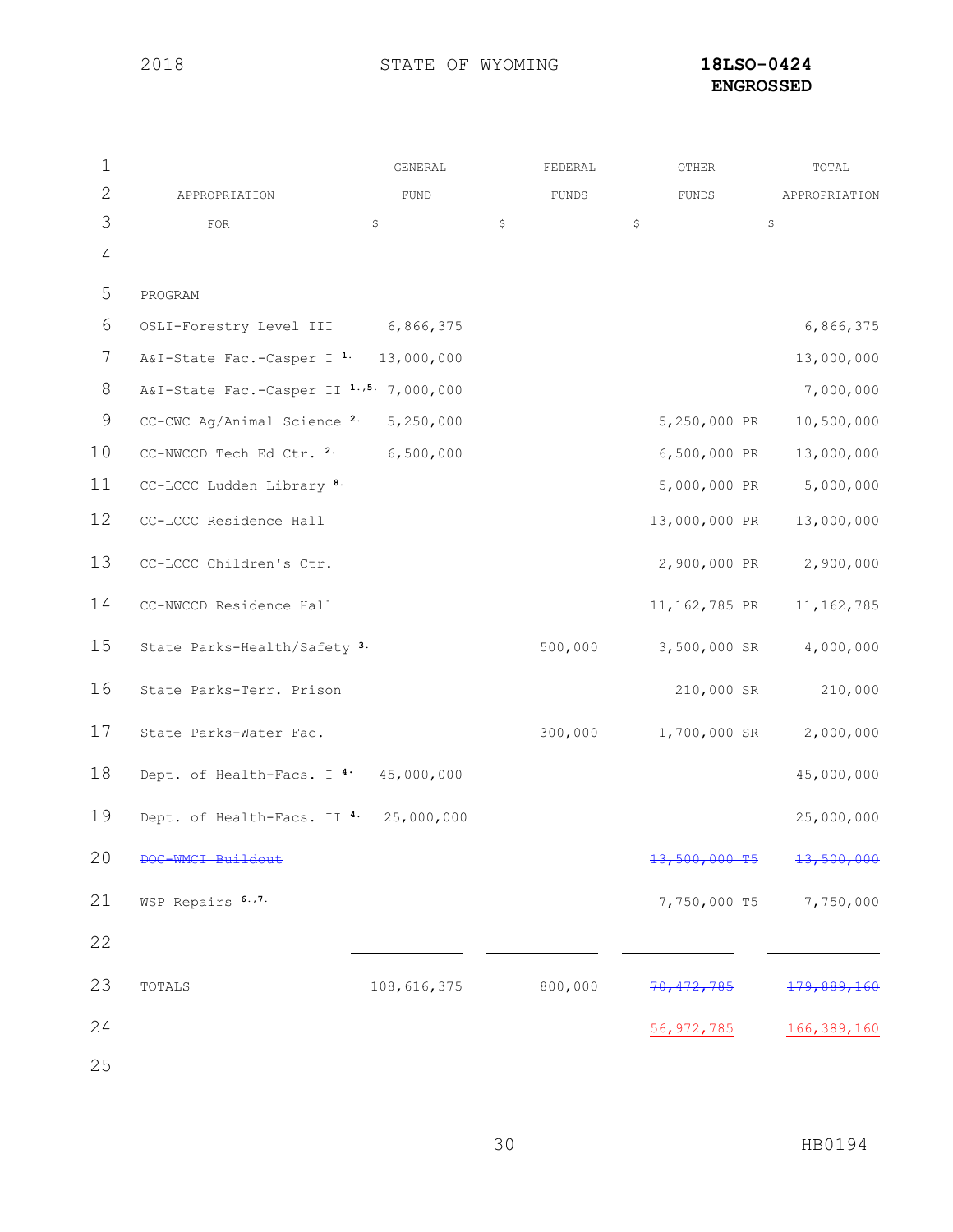1. This appropriation shall be deposited into the Casper state facilities account and expended pursuant to Option 2 as requested in the department of administration and information's 2017-2018 biennial budget request with adjacent surface parking. 2. As a condition of this appropriation, the applicable college must expend the entire appropriation of other funds prior to the release of any general funds or funds from the strategic investments and project account appropriated for purposes of the authorized capital construction project. 3. Of these federal and other funds appropriations, funds may be expended for rehabilitation of existing facilities, but no funds shall be expended for the construction of new facilities without further legislative authorization. 4. Funds from this appropriation shall be deposited in the state facilities construction account. 5. This appropriation shall only be expended upon approval of the state building commission for land acquisition purchases pursuant to Option 2 as requested in the department of administration and information's 2017-2018 biennial budget request with adjacent surface parking. 6. Of this other funds appropriation, seven hundred fifty thousand dollars (\$750,000.00)T5 shall only be expended for consultants in order to facilitate the evaluation of remedies outlined in 2016 Senate File 91, if enacted into law. Any consulting contract shall be subject to the approval of the governor after consultation with the select committee created by 2016 Senate File 91, if enacted into law.

 7. (a) No funds for repairs or other construction shall be expended from this appropriation unless the governor has first consulted with the select committee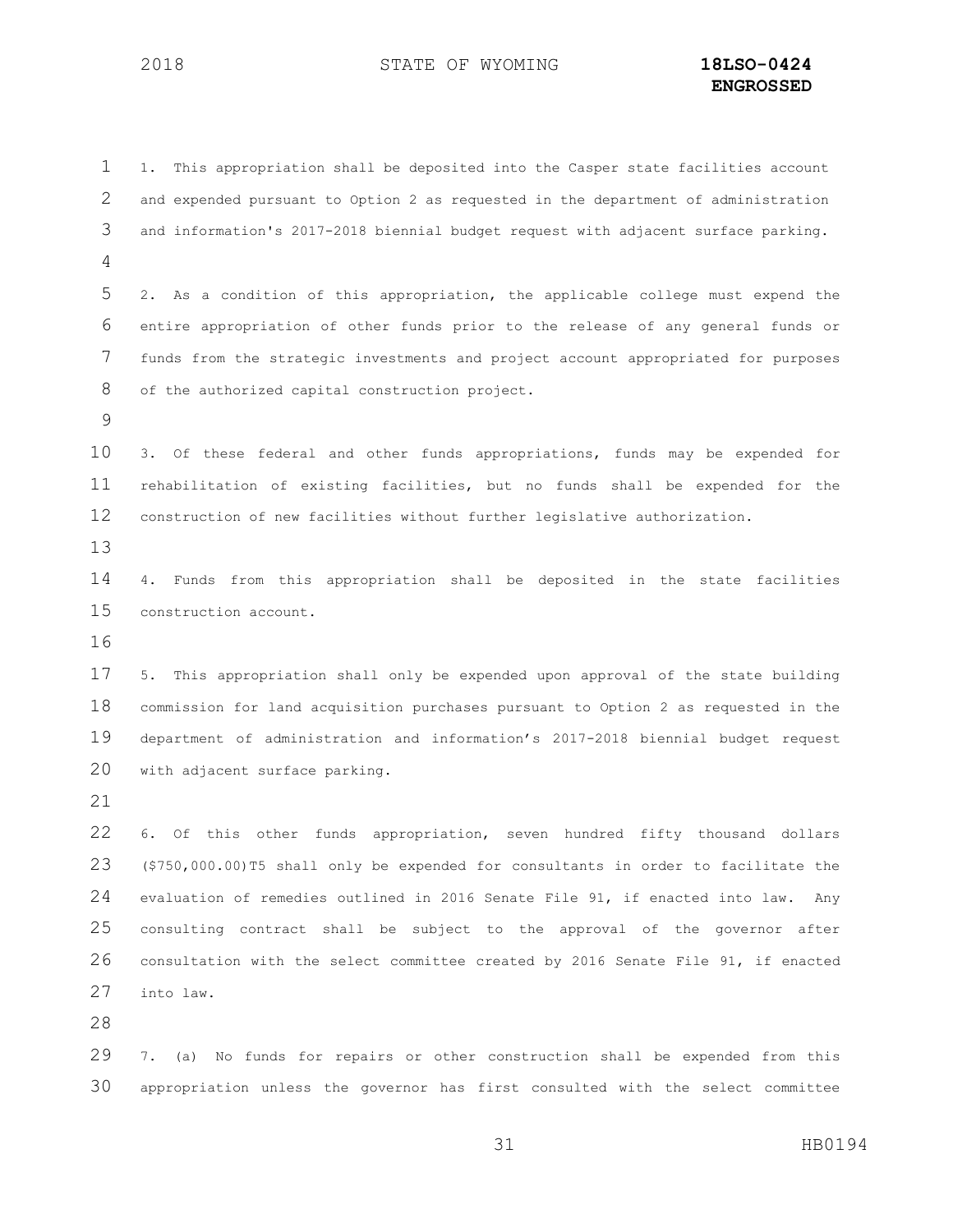| 1            | created by 2016 Senate File 91, if enacted into law, and in all events the governor |
|--------------|-------------------------------------------------------------------------------------|
| $\mathbf{2}$ | has determined:                                                                     |
| 3            |                                                                                     |
| 4            | That the expenditure will cause a significant portion of the<br>(i)                 |
| 5            | existing facilities to remain useful for a significant life cycle that warrants the |
| 6            | expenditure;                                                                        |
| 7            |                                                                                     |
| 8            | That if it is determined that replacement of portions of the<br>(i)                 |
| 9            | facility that are damaged due to construction defects should be undertaken, the     |
| 10           | expenditure of these funds, without additional funding, is warranted; and           |
| 11           |                                                                                     |
| 12           | (iii) That repair or replacement of the facility with these funds                   |
| 13           | cannot be delayed until the select committee has completed its work under Senate    |
| 14           | File 91, as enacted into law.                                                       |
| 15           |                                                                                     |
| 16           | 8. As a condition of this appropriation, Laramie County Community College must      |
| 17           | raise and expend one-half (1/2) of this other funds appropriation prior to the      |
| 18           | release of any funds appropriated in section 7 of this act for purposes of the      |
| 19           | authorized capital construction project. Any costs of the project in excess of      |
| 20           | five million dollars (\$5,000,000.00) shall be borne by the college.                |
| 21           |                                                                                     |
| 22           | [AMENDMENTS-CONDITIONAL APPROPRIATIONS FROM INVESTMENT                              |
| 23           | EARNINGS DERIVED IN FISCAL YEAR 2018 AND INTERFUND LOAN]                            |
| 24           |                                                                                     |
| 25           | Section 7. 2016 Wyoming Session Laws, Chapter 97,                                   |
| 26           | Sections 8 and 9 is amended to read:                                                |
| 27           |                                                                                     |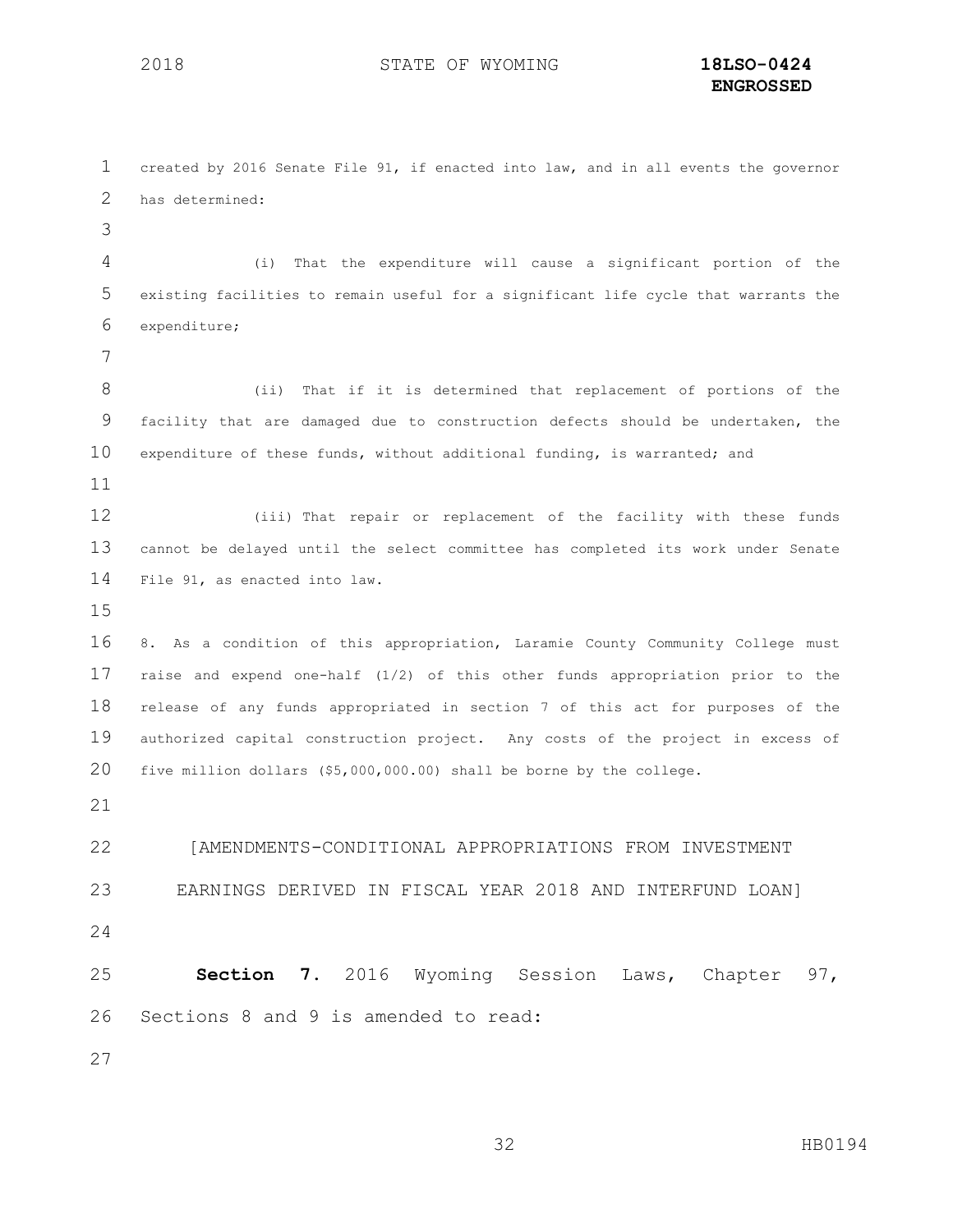STATE OF WYOMING **18LSO-0424**

# [CONDITIONAL APPROPRIATIONS FROM INVESTMENT EARNINGS DERIVED IN FISCAL YEAR 2018]

 **Section 8.** The following sums of money are appropriated for the capital construction projects specified from revenues credited to the strategic investments and projects account under W.S. 9-4-719(q) attributable to earnings from the fiscal year beginning July 1, 2017 and ending June 30, 2018. Appropriations for these projects remain in effect until the project is completed. Any unexpended, unobligated appropriations remaining in a capital construction project budget upon completion of the project shall be deposited into the capitol building rehabilitation and restoration account created by W.S. 9-5-109(j). To the extent funds are available, the appropriations shall be made available as soon as practicable on or after June 30, 2018, but not later than ninety (90) days after the end of the 2018 fiscal year. The amounts appropriated in this section are intended to provide a maximum amount for each project and shall not be construed to be an entitlement or guaranteed amount.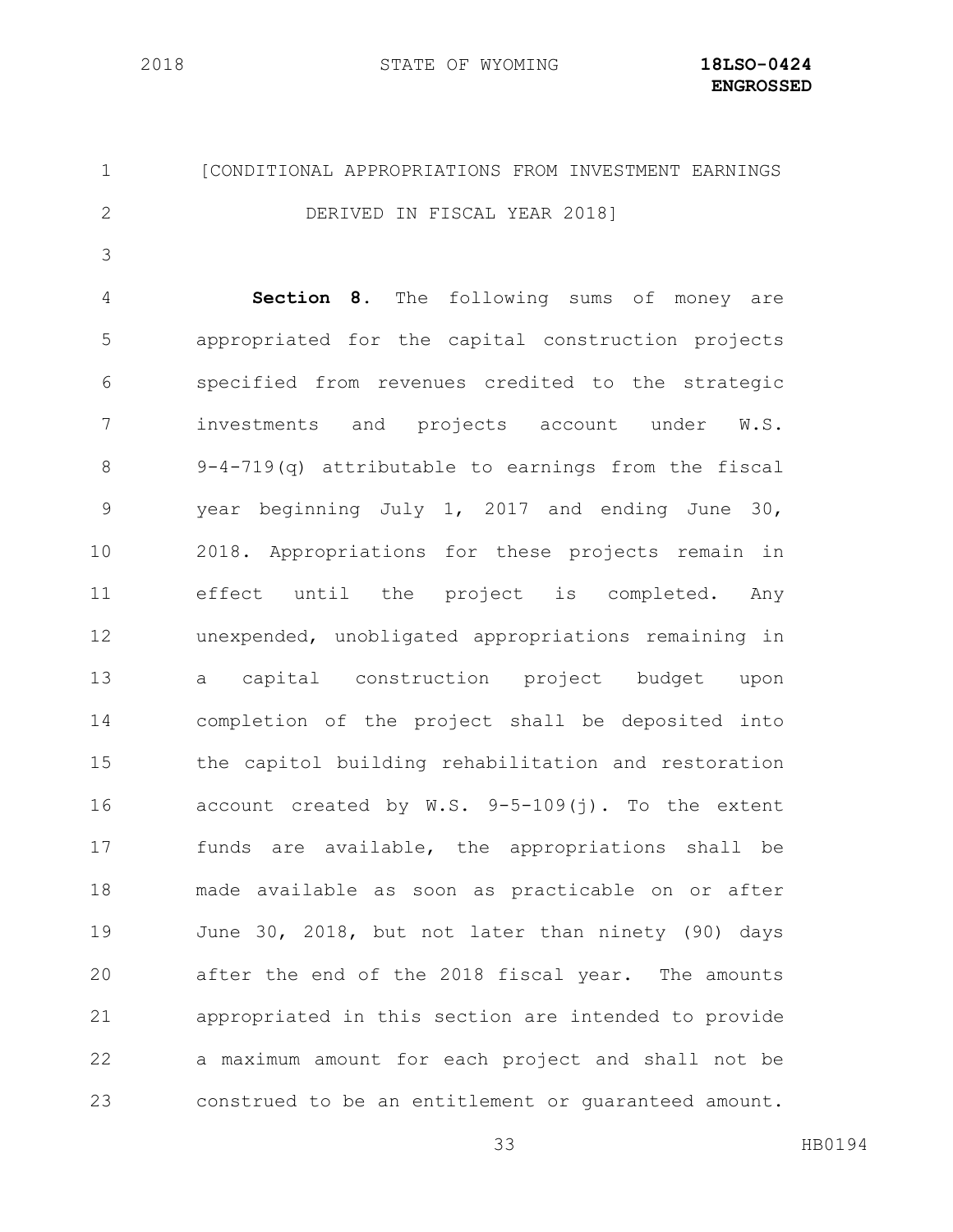In the event there are insufficient funds to accomplish the purposes of all appropriations in this section from earnings deposited to the strategic investment and projects account in fiscal year 2018 the state treasurer and the state auditor may utilize interfund loans from the legislative stabilization reserve account as authorized in section 9 of this act. If there are insufficient funds in the strategic investment and projects account and the legislative stabilization reserve account to accomplish the purposes of all appropriations in this section, appropriations shall be made in priority order, with the total appropriation funded for each priority before funding the next priority as specified: 17 Priority Agency Description Amount (\$)

| 18 | Ι.          | 006 | State facilities construction account <sup>2.16</sup>             | 20,000,000     |
|----|-------------|-----|-------------------------------------------------------------------|----------------|
| 19 |             | 027 |                                                                   | 37,000,000     |
| 20 | II.         | 067 | University science initiative <sup>3.</sup>                       | 24,400,000     |
| 21 | <b>TILL</b> | 006 | State facilities - Casper <sup>4.</sup>                           | 12,000,000     |
| 22 | $\pm v$ .   | 006 | Capitol bldg. rehabilitation and restoration account <sup>1</sup> | 20,000,000     |
| 23 | $\vee$ .    | 045 | Mineral impacted roads <sup>5.</sup>                              | be determined. |
| 24 |             |     |                                                                   |                |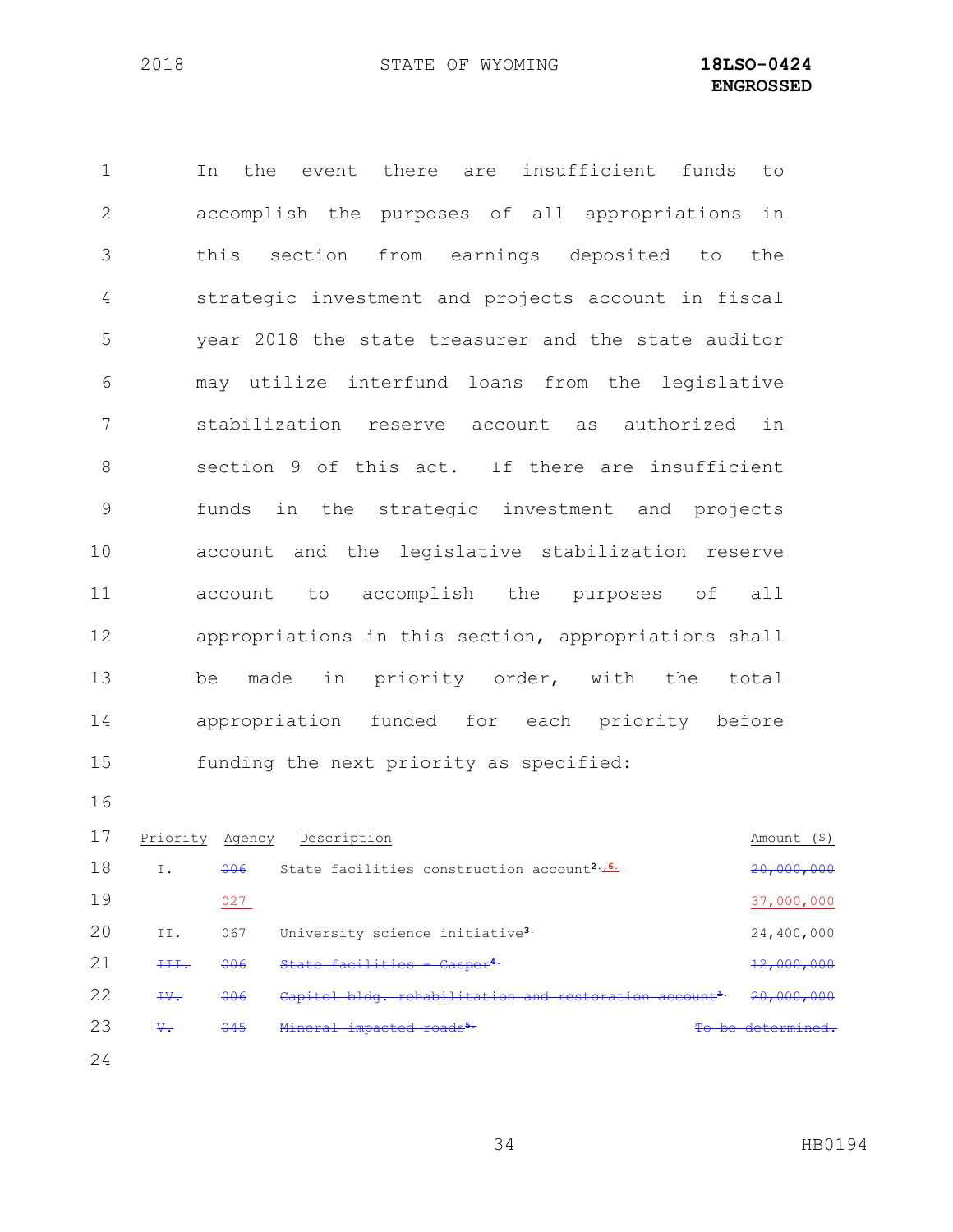| 1  | ch <sub>211</sub>                                                                   |
|----|-------------------------------------------------------------------------------------|
| 2  |                                                                                     |
| 3  |                                                                                     |
| 4  | 2. Funds from this appropriation shall be deposited in the state facilities         |
| 5  | construction account.                                                               |
| 6  |                                                                                     |
| 7  | The state treasurer shall deposit this appropriation in the University of<br>3.     |
| 8  | Wyoming science initiative account.                                                 |
| 9  |                                                                                     |
| 10 |                                                                                     |
| 11 |                                                                                     |
| 12 |                                                                                     |
| 13 |                                                                                     |
| 14 | completely<br>$\pm$ hosc                                                            |
| 15 | $+he$<br>Funde                                                                      |
| 16 |                                                                                     |
| 17 |                                                                                     |
| 18 | 6. In addition to amounts appropriated in 2017 Wyoming Session Laws, Chapter 78     |
| 19 | for the Wyoming state hospital and Wyoming life resource center, up to thirty-two   |
| 20 | million dollars (\$32,000,000.00) from the state facilities construction account is |
| 21 | appropriated for the purposes of preconstruction and construction activities        |
| 22 | necessary to plan, contract for, construct and renovate facilities at the Wyoming   |
| 23 | state hospital and Wyoming life resource center, consistent with the Level III      |
| 24 | design study authorized by 2016 Wyoming Session Laws, Chapter 97, Section 4.        |
|    |                                                                                     |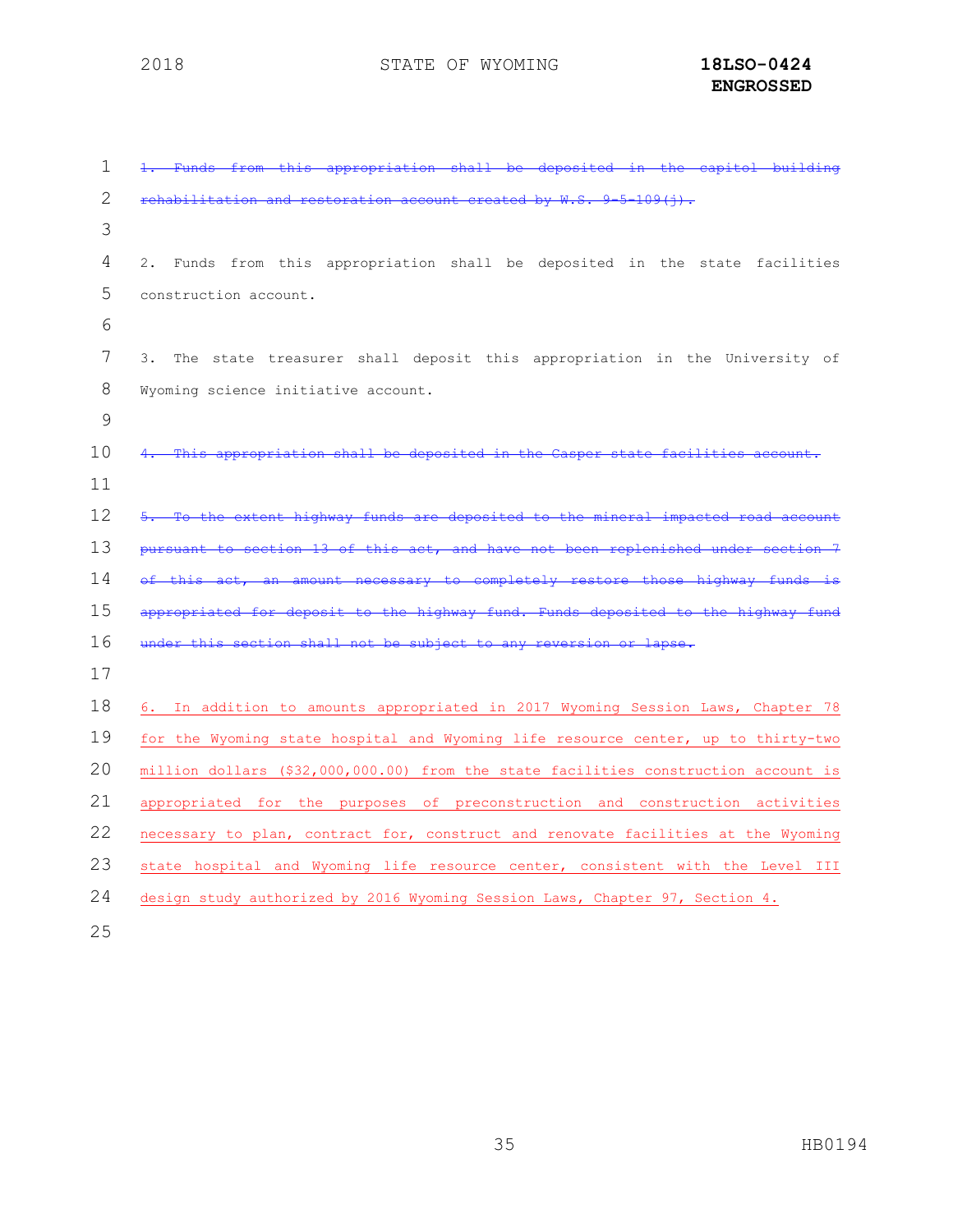2 [INTERFUND LOAN] **Section 9.** In addition to the authority provided under W.S. 9-1-417 the state treasurer and the state auditor may utilize up to one hundred fifty million dollars (\$150,000,000.00) in interfund loans from the unexpended, unobligated balance of the legislative stabilization reserve account for deposit to the strategic investments and projects account as necessary to meet appropriations from that account and contract obligations of the 13 department of administration and information state construction department and University of Wyoming incurred for purposes of this act. The state treasurer and the state auditor shall not utilize interfund loans under this section to meet appropriations for Mineral impacted roads in section 7, priority VI and section 8, priority V, appropriations for the Ludden library in section 7, 21 priority II, or appropriations for the Capitol bldg. rehabilitation and restoration account in section 7, priority V and section 8, priority IV or the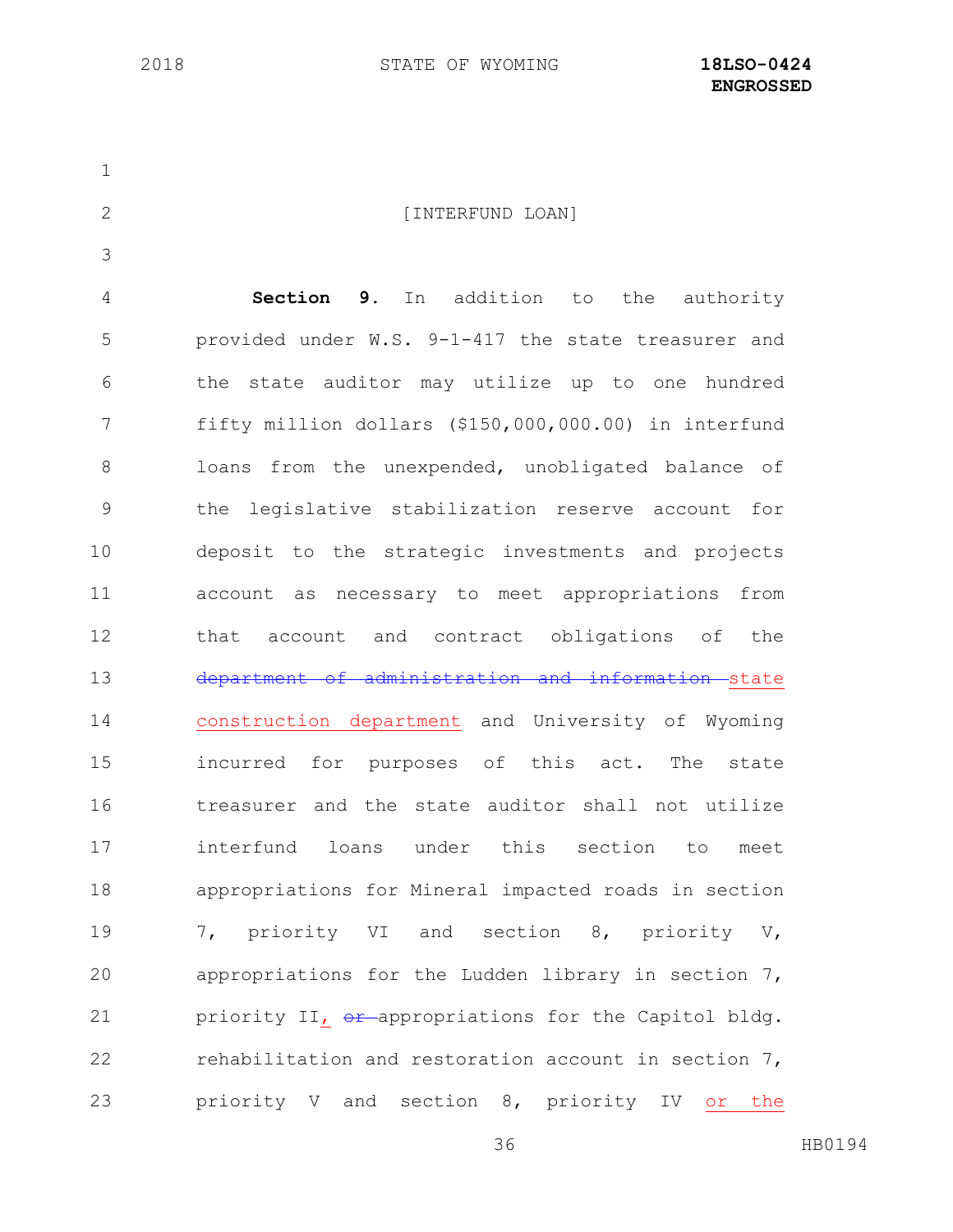| 1 | appropriation for the university science initiative          |
|---|--------------------------------------------------------------|
| 2 | in section 8, priority II of this act.                       |
| 3 |                                                              |
| 4 | [CITY OF CASPER APPROPRIATION - COMMUNITY IMPACT ASSISTANCE] |
| 5 |                                                              |
| 6 | Section 8.                                                   |
|   |                                                              |
|   |                                                              |

 (a)There is appropriated up to four hundred thousand dollars (\$400,000.00), or as much thereof as is available from the unobligated, unexpended funds previously received or due on or before March 31, 2021 to the department of administration and information, general services division for rental payments for the state property described as "rail yard rentals" in subsection (c) of this section, for purposes of community impact assistance related to the state occupied facility located at 135 North Ash Street, Casper, Wyoming 82601. This appropriation shall be for the period beginning with the effective date of this section and ending March 31, 2021. Notwithstanding W.S. 9-2-1008, 9-2-1012(e) and 9-4-207, this appropriation shall not lapse or revert at the end of the fiscal period.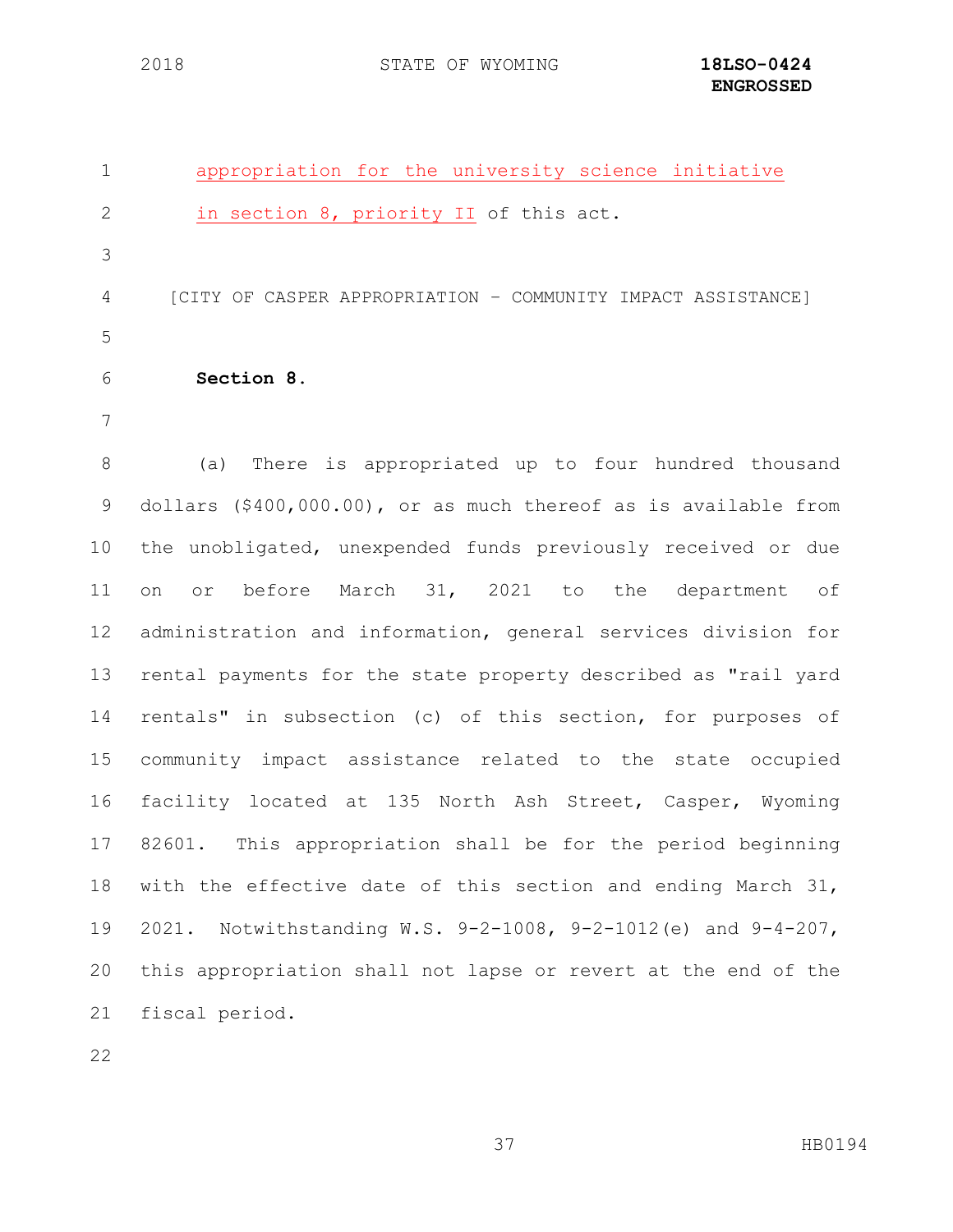(b) The city of Casper shall report to the joint appropriations committee not later than December 1, 2018 on the expenditure of funds appropriated under this section and any amendments or changes to agreements between the city of Casper, the Casper downtown development authority and the department of administration and information related to the state occupied facility located at 135 North Ash Street, Casper, Wyoming 82601. 

 (c) As used in this section "rail yard rentals" means the properties owned by the state of Wyoming for which the state receives rental payments from lessees located at 330 West Collins Drive, 340 West Collins Drive, 350 West Collins Drive, 370 West Collins Drive, 380 West Collins Drive, 382 West Collins Drive, 384 West Collins Drive, 404 West Collins Drive, 444 West Collins Drive, 500 West Collins Drive, 510 West Collins Drive, 550 West Collins Drive, 600 West Collins Drive, 675 South Walnut, 501 West Midwest Avenue and 535 West Midwest Avenue, all within the city of Casper, Wyoming.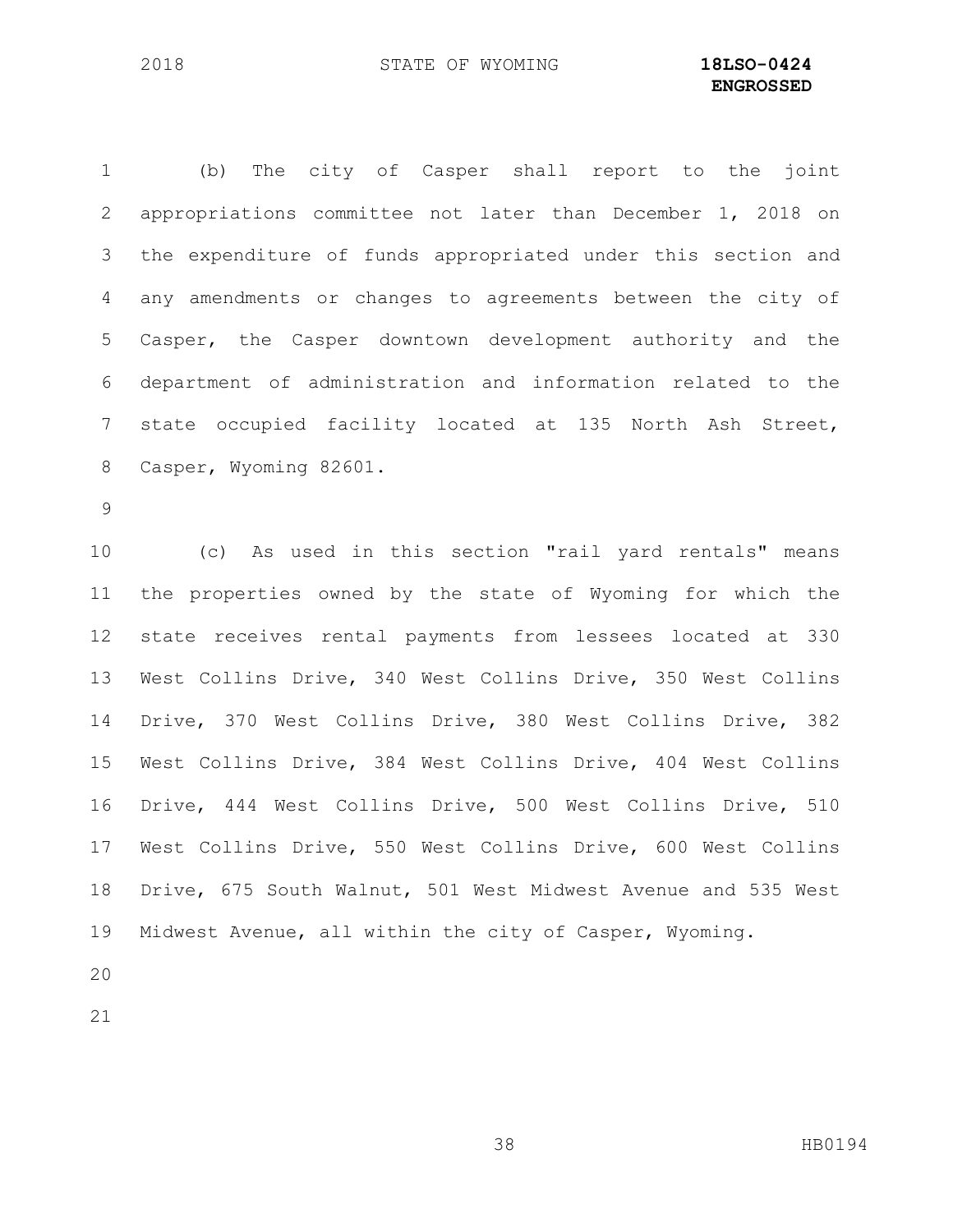1 [STATE OF WYOMING - CASPER PROPERTIES] **Section 9.** (a) For the state owned property described as parcels 1, 2 and 3 in subsection (c) of this section, the department of administration and information and the state construction department shall: (i) Seek a long-term tenant for the parcels, which may include use of the parcels as a parking lot. A long-term lease negotiated under this subsection shall take into consideration property improvements related to public safety and the costs of continuing routine and major maintenance and 15 repairs to the property and improvements; (ii) Report to the governor and the joint appropriations committee not later than December 1, 2018 concerning any lease negotiated or executed for the parcels. (b) For the state owned property and facility located at 100 West Midwest Avenue, Casper, Wyoming 82601, with the legal description: CASPER BLK 2 LOT 24-25 INCL COMM EXEMPT, the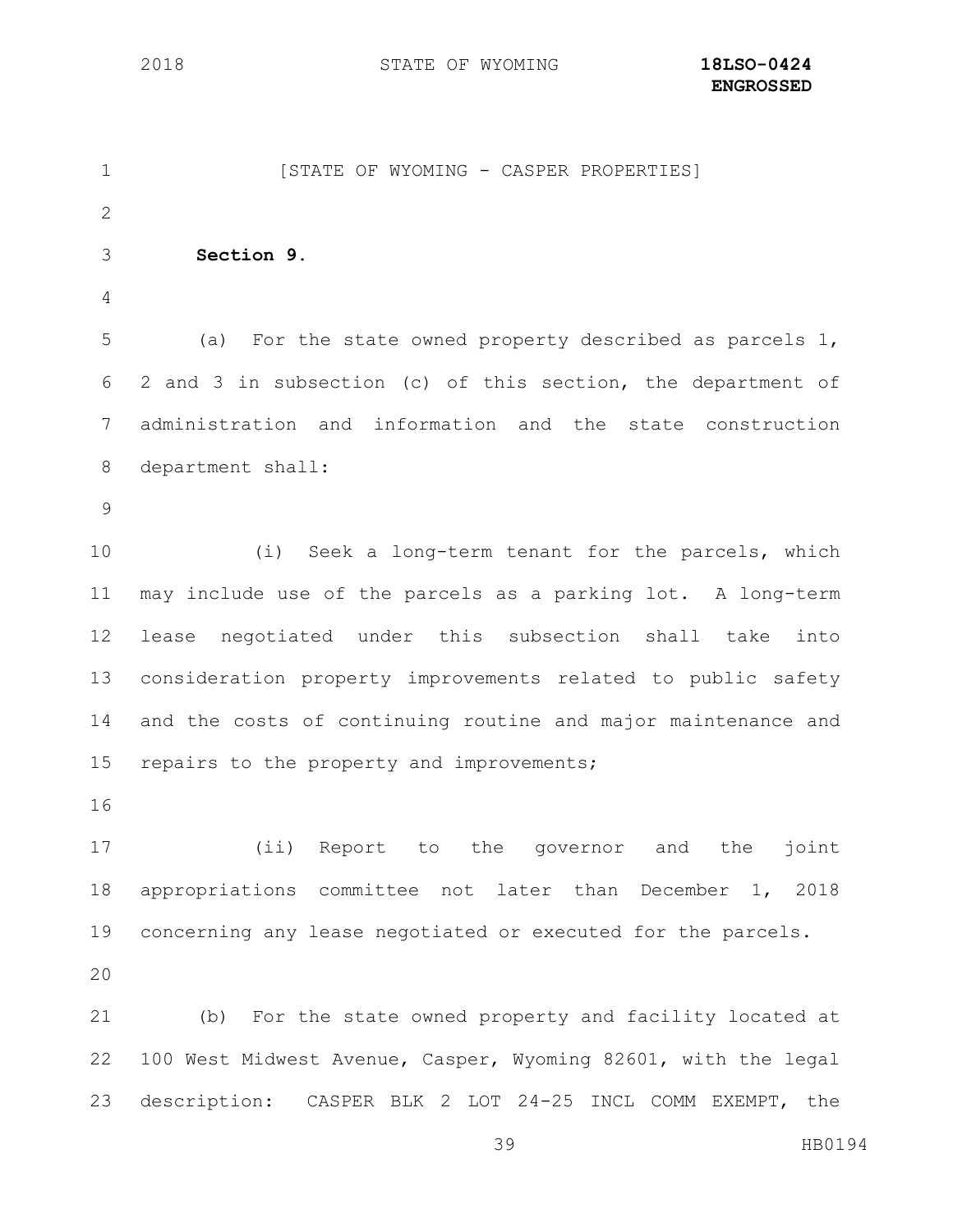department of administration and information and the state construction department shall:

 (i) Undertake negotiations for the future use of the property. A lease negotiated under this subsection shall take into consideration the highest and best use of the property and facility in relation to current and planned development goals for the downtown area of the city of Casper; 

 (ii) Report to the governor and the joint appropriations committee not later than December 1, 2018 concerning whether the sale, transfer, demolition or other actions are necessary to meet the highest and best use of the property. Recommendations should include proposals for reasonable deed restrictions or allowances for use of the property to ensure the greatest public benefit for the state and the city of Casper.

(c) As used in this section:

 (i) "Parcel 1" means the following: A PARCEL LOCATED IN AND BEING A PORTION OF THE NW1/4NE1/4, SW1/4NE1/4, SE1/4NW1/4 AND THE NE1/4NW1/4, SECTION 9, TOWNSHIP 33 NORTH,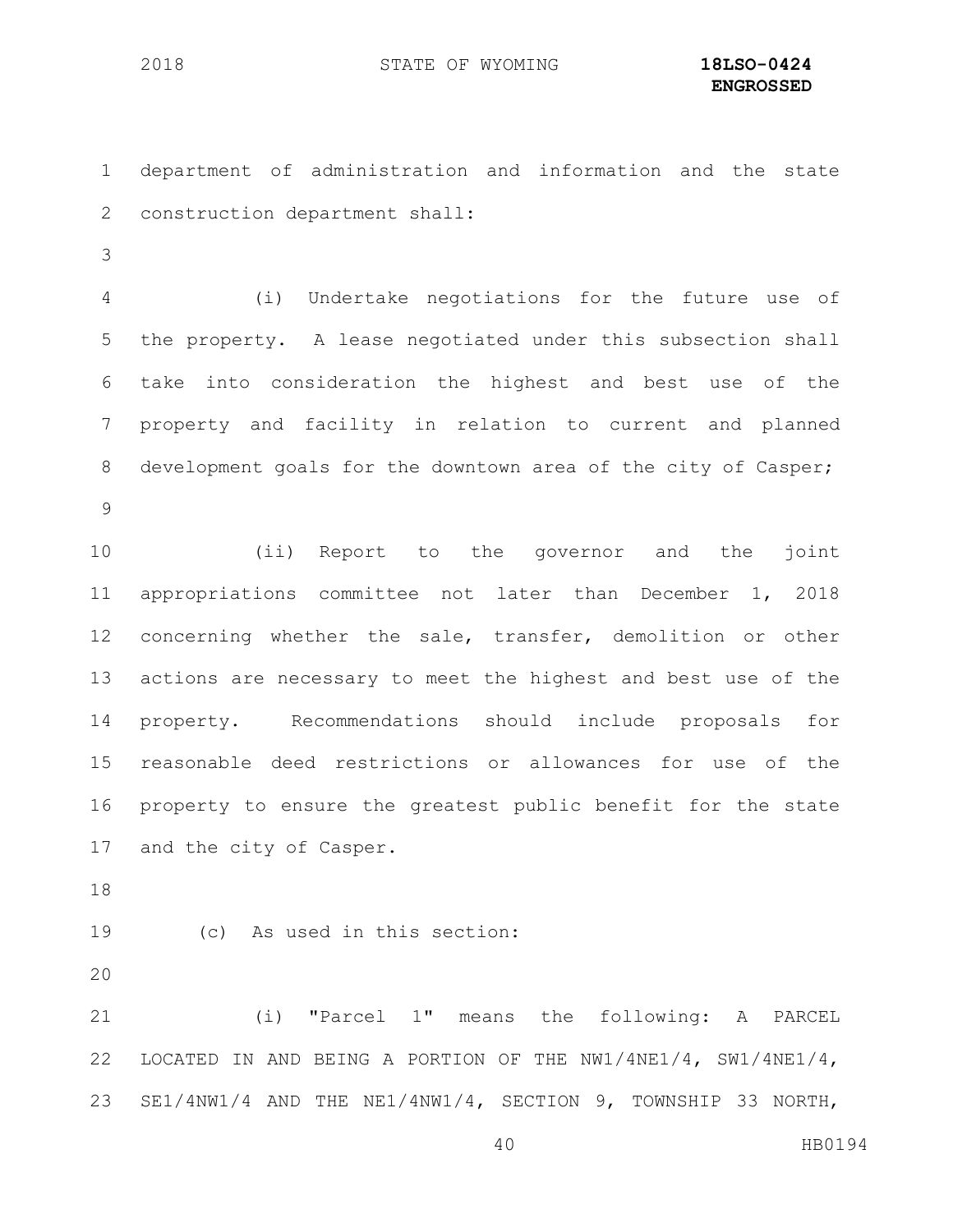RANGE 79 WEST OF THE 6TH PRINCIPAL MERIDIAN, NATRONA COUNTY, WYOMING BEING MORE PARTICULARLY DESCRIBED BY METES AND BOUNDS AS FOLLOWS: BEGINNING AT THE NORTHEASTERLY CORNER OF SAID PARCEL AND A POINT IN THE INTERSECTION OF THE SOUTHERLY LINE OF WEST MIDWEST AVENUE WITH THE WESTERLY LINE OF THE PROPOSED EXTENSION OF SOUTH DAVID STREET, IN SAID NW1/4NE1/4, SECTION 9; THENCE FROM SAID POINT OF BEGINNING AND ALONG THE EASTERLY LINE OF SAID PARCEL AND THE WESTERLY LINE OF SAID PROPOSED EXTENSION OF SOUTH DAVID STREET, S.0°02'01"E., 231.80 FEET TO THE SOUTHEASTERLY CORNER OF SAID PARCEL AND A POINT IN AND INTERSECTION WITH THE NORTHERLY LINE OF BLOCK 1, C & NW TRAIL ADDITION TO THE CITY OF CASPER, NATRONA COUNTY, WYOMING ACCORDING TO THE PLAT RECORDED NOVEMBER 27, 2001 AS INSTRUMENT NO. 682443; THENCE ALONG THE SOUTHERLY LINE OF SAID PARCEL AND THE NORTHERLY LINE OF SAID BLOCK 1, C & NW TRAIL ADDITION S.63°38'05"W., 235.02 FEET TO A POINT; THENCE ALONG THE SOUTHERLY LINE OF SAID PARCEL AND THE NORTHERLY LINE OF SAID BLOCK 1, C & NW TRAIL ADDITION, S.66°46'59"W., 96.99 FEET TO THE SOUTHWESTERLY CORNER OF SAID PARCEL, THE NORTHWESTERLY CORNER OF SAID BLOCK 1, C & NW TRAIL ADDITION AND A POINT IN AND INTERSECTION WITH THE EASTERLY LINE OF SOUTH ASH STREET; THENCE ALONG THE WESTERLY LINE OF SAID PARCEL AND THE EASTERLY LINE OF SAID SOUTH ASH STREET, N.0°09'36"W., 228.04 FEET TO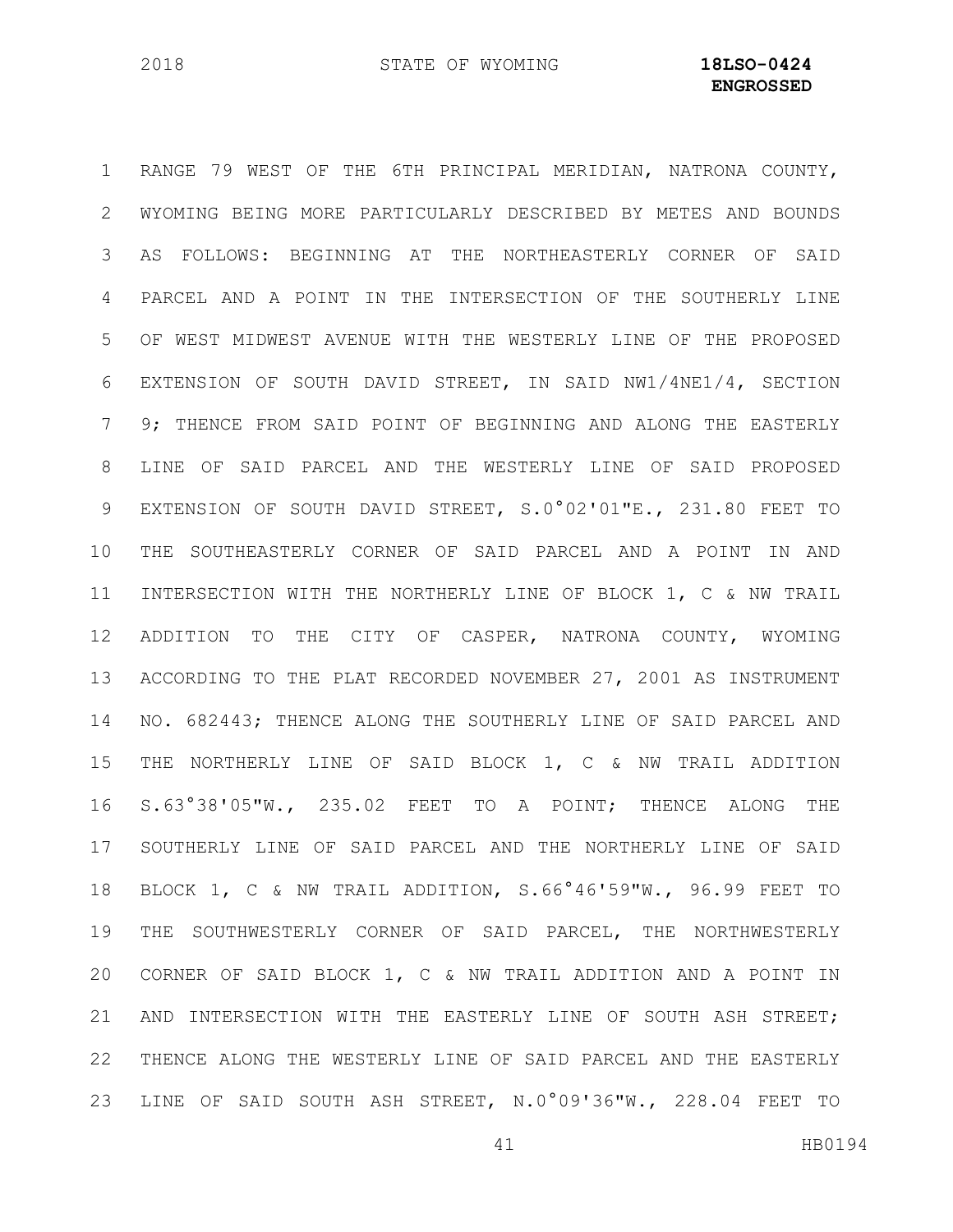THE NORTHWESTERLY CORNER OF SAID PARCEL AND A POINT IN THE INTERSECTION OF SAID EASTERLY LINE OF SOUTH ASH STREET WITH THE SOUTHERLY LINE OF SAID WEST MIDWEST AVENUE; THENCE ALONG THE NORTHERLY LINE OF SAID PARCEL AND THE SOUTHERLY LINE OF SAID WEST MIDWEST AVENUE, N.64°00'30"E., 333.99 FEET TO THE POINT OF BEGINNING;

 (ii) "Parcel 2" means the following: A PARCEL LOCATED IN AND BEING A PORTION OF THE SE1/4NW1/4 AND THE SW1/4NE1/4, SECTION 9, TOWNSHIP 33 NORTH, RANGE 79 WEST OF THE 6TH PRINCIPAL MERIDIAN, NATRONA COUNTY, WYOMING BEING MORE PARTICULARLY DESCRIBED BY METES AND BOUNDS AS FOLLOWS: BEGINNING AT THE SOUTHWESTERLY CORNER OF SAID PARCEL AND A POINT IN THE INTERSECTION OF THE NORTHERLY LINE OF WEST COLLINS AVENUE WITH THE EASTERLY LINE OF SOUTH ASH STREET, IN SAID SE1/4NW1/4, SECTION 9; THENCE FROM SAID POINT OF BEGINNING AND ALONG THE WESTERLY LINE OF SAID PARCEL AND THE EASTERLY LINE OF SAID SOUTH ASH STREET, N.0°09'13"W., 246.44 FEET TO THE NORTHWESTERLY CORNER OF SAID PARCEL AND THE SOUTHWESTERLY CORNER OF BLOCK 1, C & NW ADDITION, TO THE CITY OF CASPER, NATRONA COUNTY, WYOMING ACCORDING TO THE PLAT RECORDED NOVEMBER 27, 2001 AS INSTRUMENT NO. 682443; THENCE ALONG THE NORTHERLY LINE OF SAID PARCEL AND THE SOUTHERLY LINE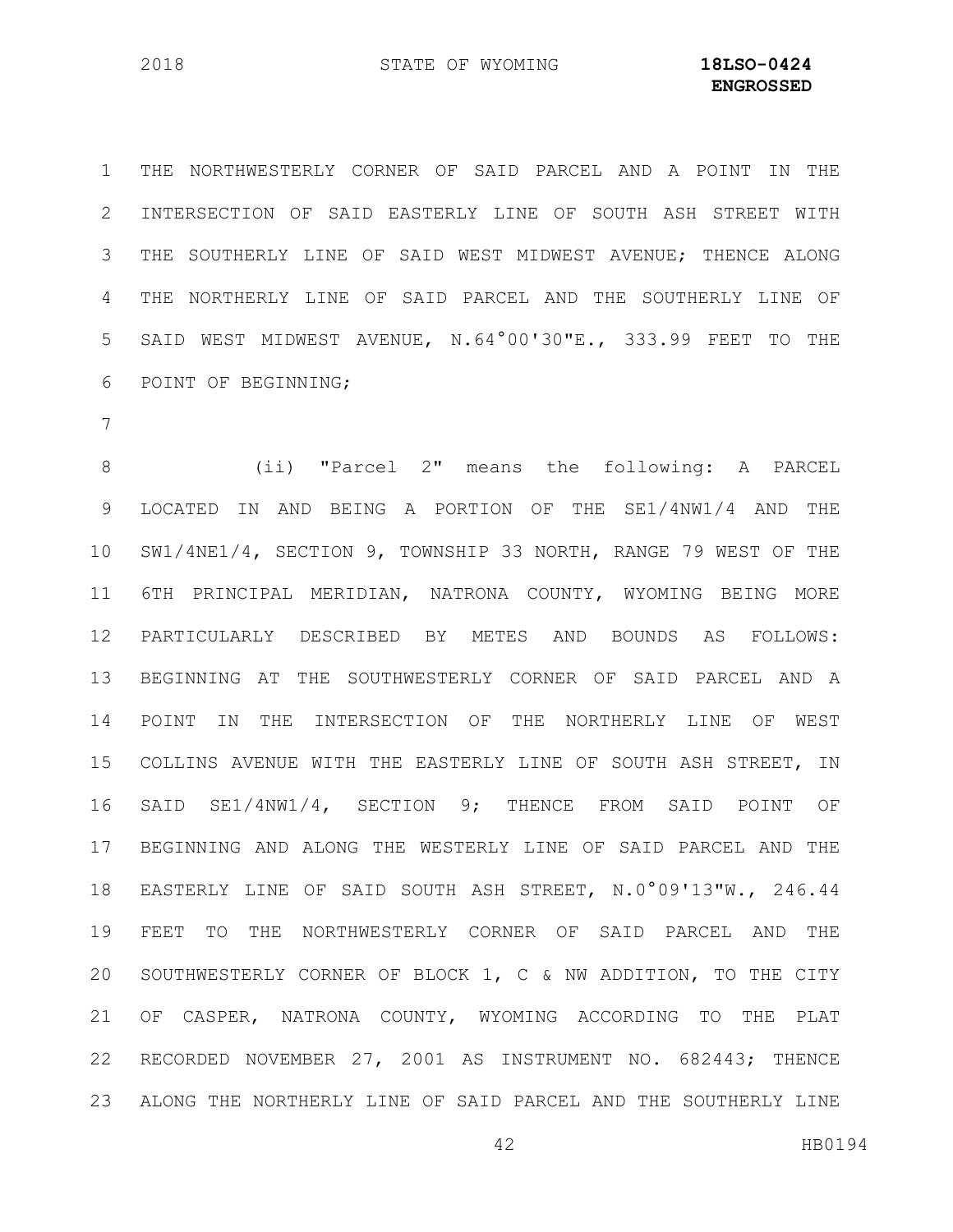OF SAID BLOCK 1, C & NW TRAIL ADDITION, N.69°16'30"E., 11.90 FEET TO A POINT OF CURVE; THENCE ALONG THE NORTHERLY LINE OF SAID PARCEL AND THE SOUTHERLY LINE OF SAID BLOCK 1, C & NW TRAIL ADDITION, ALONG THE ARC OF A NON-TANGENT CURVE TO THE LEFT, HAVING A RADIUS OF 1006.73 FEET AND THROUGH A CENTRAL ANGLE OF 5°46'34", NORTHEASTERLY, 101.49 FEET, AND THE CHORD OF WHICH BEARS N.66°40'5l"E., 101.45 FEET TO A POINT OF TANGENCY; THENCE ALONG THE NORTHERLY LINE OF SAID PARCEL AND THE SOUTHERLY LINE OF SAID BLOCK 1, C & NW TRAIL ADDITION, N.63°49'53"E., 217.76 FEET TO THE NORTHEASTERLY CORNER OF SAID PARCEL AND A POINT IN AND INTERSECTION WITH THE WESTERLY LINE OF THE PROPOSED EXTENSION OF SOUTH DAVID STREET; THENCE ALONG THE EASTERLY LINE OF SAID PARCEL AND THE WESTERLY LINE OF SAID PROPOSED EXTENSION OF SOUTH DAVID STREET, S.0°02'01"E., 143.05 FEET TO THE SOUTHEASTERLY CORNER OF SAID PARCEL; THENCE ALONG THE SOUTHERLY LINE OF SAID PARCEL, PARALLEL TO THE NORTHERLY LINE OF SAID WEST COLLINS AVENUE, S.63°58'15"W., 195.78 FEET TO A POINT; THENCE ALONG THE EASTERLY LINE OF SAID PARCEL, S.26°01'15"E., 87.79 FEET TO A POINT IN AND INTERSECTION WITH THE NORTHERLY LINE OF SAID WEST COLLINS AVENUE; THENCE ALONG THE SOUTHERLY LINE OF SAID PARCEL AND THE NORTHERLY LINE OF SAID WEST COLLINS AVENUE, S.63°58'15"W., 180.02 FEET TO THE POINT OF BEGINNING;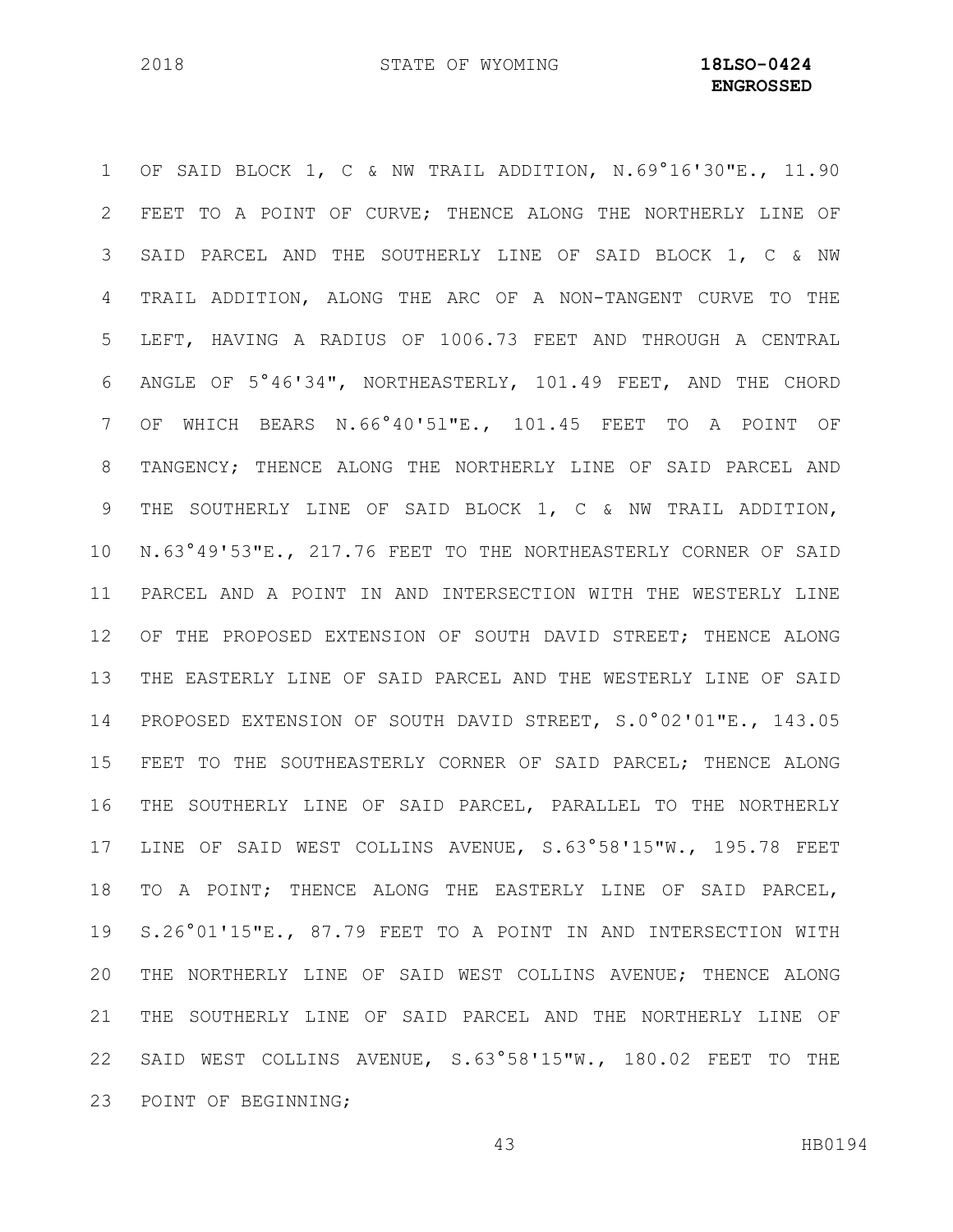**ENGROSSED**

 (iii) "Parcel 3" means the following: A PARCEL LOCATED IN AND BEING A PORTION OF THE SW1/4NE1/4, SECTION 9, TOWNSHIP 33 NORTH, RANGE 79 WEST OF THE 6TH P.M., NATRONA COUNTY, WYOMING, BEING DESCRIBED AS FOLLOWS: BEGINNING AT THE SOUTHWESTERLY CORNER OF THE PARCEL BEING DESCRIBED AND A POINT IN THE NORTHERLY LINE OF WEST COLLINS STREET AND FROM WHICH POINT THE POINT OF INTERSECTION OF THE NORTHERLY LINE OF SAID WEST COLLINS STREET WITH THE EASTERLY LINE OF SOUTH ASH STREET, BOTH IN THE CITY OF CASPER, WYOMING, BEARS S.64°02'W., 180.02 FEET; THENCE FROM SAID POINT OF BEGINNING AND ALONG THE WESTERLY LINE OF SAID PARCEL AND LEAVING SAID NORTHERLY LINE OF WEST COLLINS STREET AND ALSO ALONG THE WESTERLY LINE OF THAT CERTAIN TRACT IDENTIFIED AS THE O.L. WALKER TRACT, N.25°57'30"W., 87.79 FEET TO THE NORTHWESTERLY CORNER OF SAID PARCEL AND ALSO THE NORTHWESTERLY CORNER OF SAID O.L. WALKER TRACT; THENCE ALONG THE NORTHERLY LINE OF SAID PARCEL AND O.L. WALKER TRACT AND PARALLEL TO THE NORTHERLY LINE OF SAID WEST COLLINS STREET, N.64°02'E., 196.27 FEET TO THE NORTHEASTERLY CORNER OF SAID PARCEL AND A POINT IN AND INTERSECTION WITH THE WESTERLY LINE OF PROPOSED DAVID STREET EXTENSION; THENCE ALONG THE EASTERLY LINE OF SAID PARCEL AND THE WESTERLY LINE OF SAID PROPOSED DAVID STREET EXTENSION, S.0°00'03"W., 97.62 FEET TO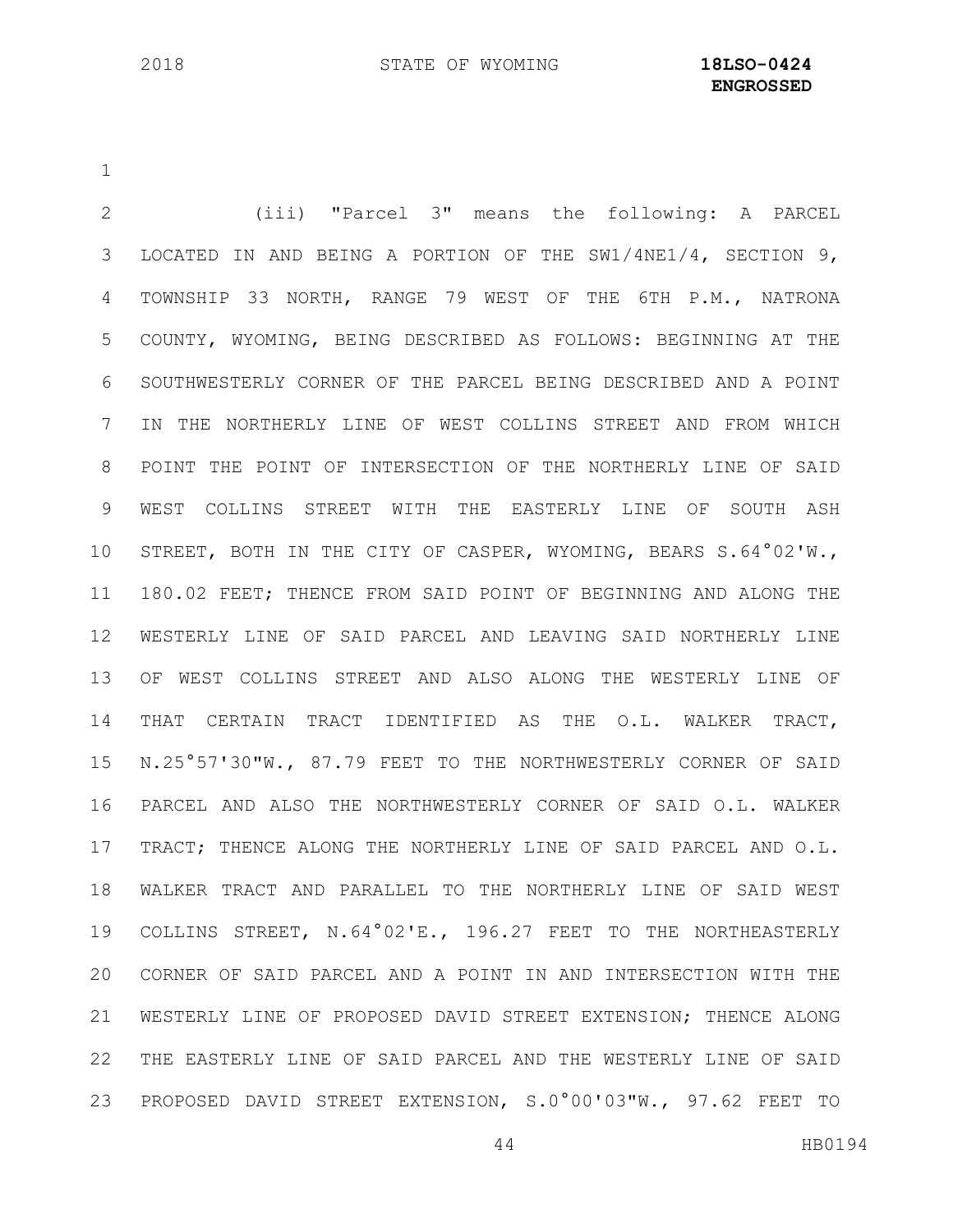THE SOUTHEASTERLY CORNER OF SAID PARCEL AND A POINT IN AND INTERSECTION WITH THE NORTHERLY LINE OF SAID WEST COLLINS STREET; THENCE ALONG THE SOUTHERLY LINE OF SAID PARCEL AND THE NORTHERLY LINE OF SAID WEST COLLINS STREET, S.64°02'W., 153.53 FEET TO THE POINT OF BEGINNING. [MINERAL IMPACTED ROADS] **Section 10.** (a) Seven million five hundred thousand dollars (\$7,500,000.00) is appropriated from the legislative stabilization reserve account to the department of transportation for relocation, construction or improvement of roads and bridges directly impacted by development of coal resources. This appropriation shall be used to provide funding for a single project in which a county has provided a binding commitment to pay at least fifty percent (50%) of the anticipated cost of the project from county or private funding sources of up to fifteen million dollars (\$15,000,000.00) plus any project costs in excess of thirty million dollars (\$30,000,000.00). The department of transportation shall contribute the same sum as is appropriated from legislative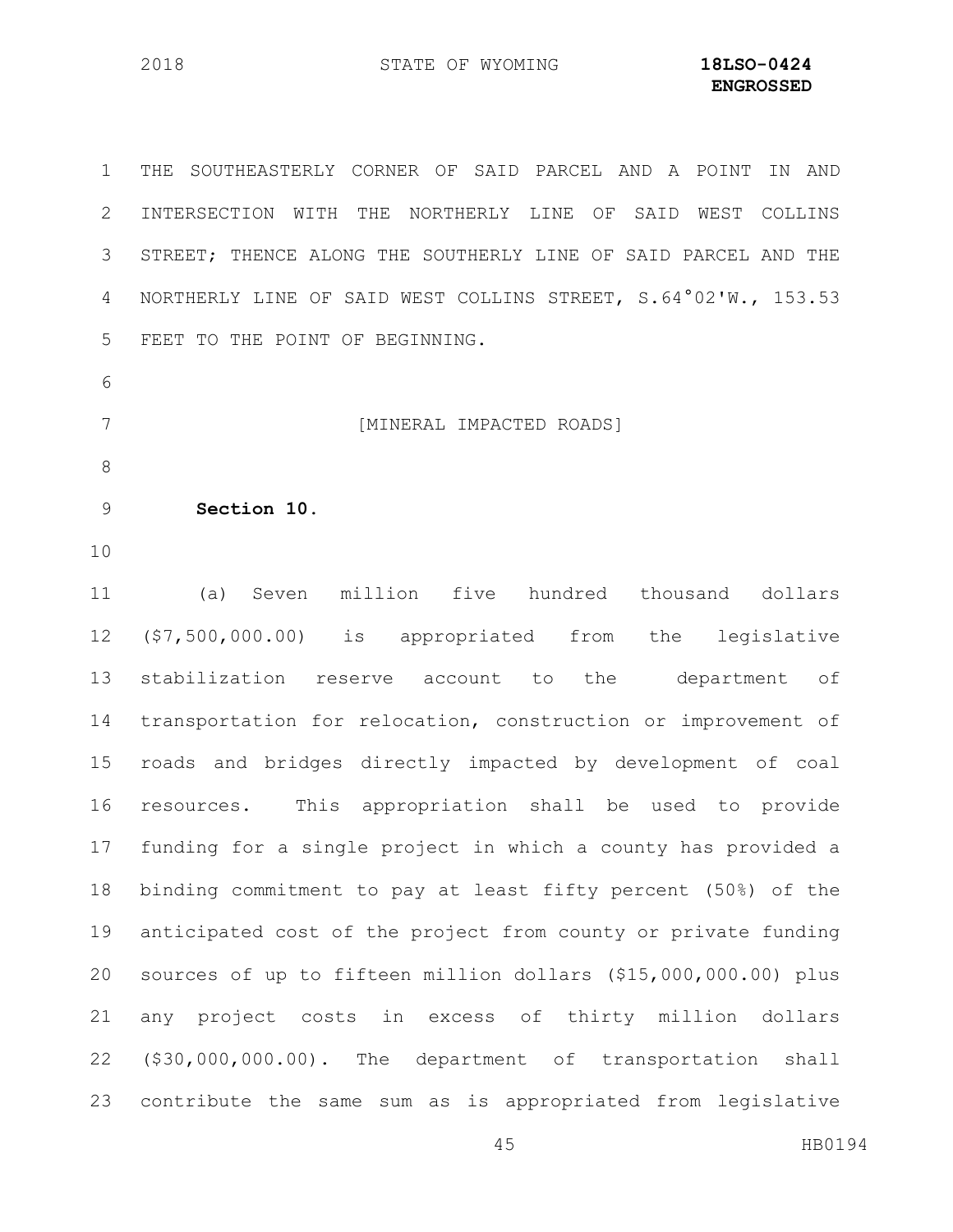stabilization reserve account under this subsection, up to seven million five hundred thousand dollars (\$7,500,000.00), from any available funds within the department. No funds appropriated under this subsection shall be expended unless a county has executed an agreement with the department of transportation that stipulates: (i) The anticipated cost of the project and 9 construction management of the project; (ii) All funds provided by the county shall be expended prior to the expenditure of any state funds on the project; (iii) No funds shall be returned to the county if the actual cost of the project is less than the anticipated cost. (b) The determination as to whether a binding commitment has been received shall be made by the attorney general.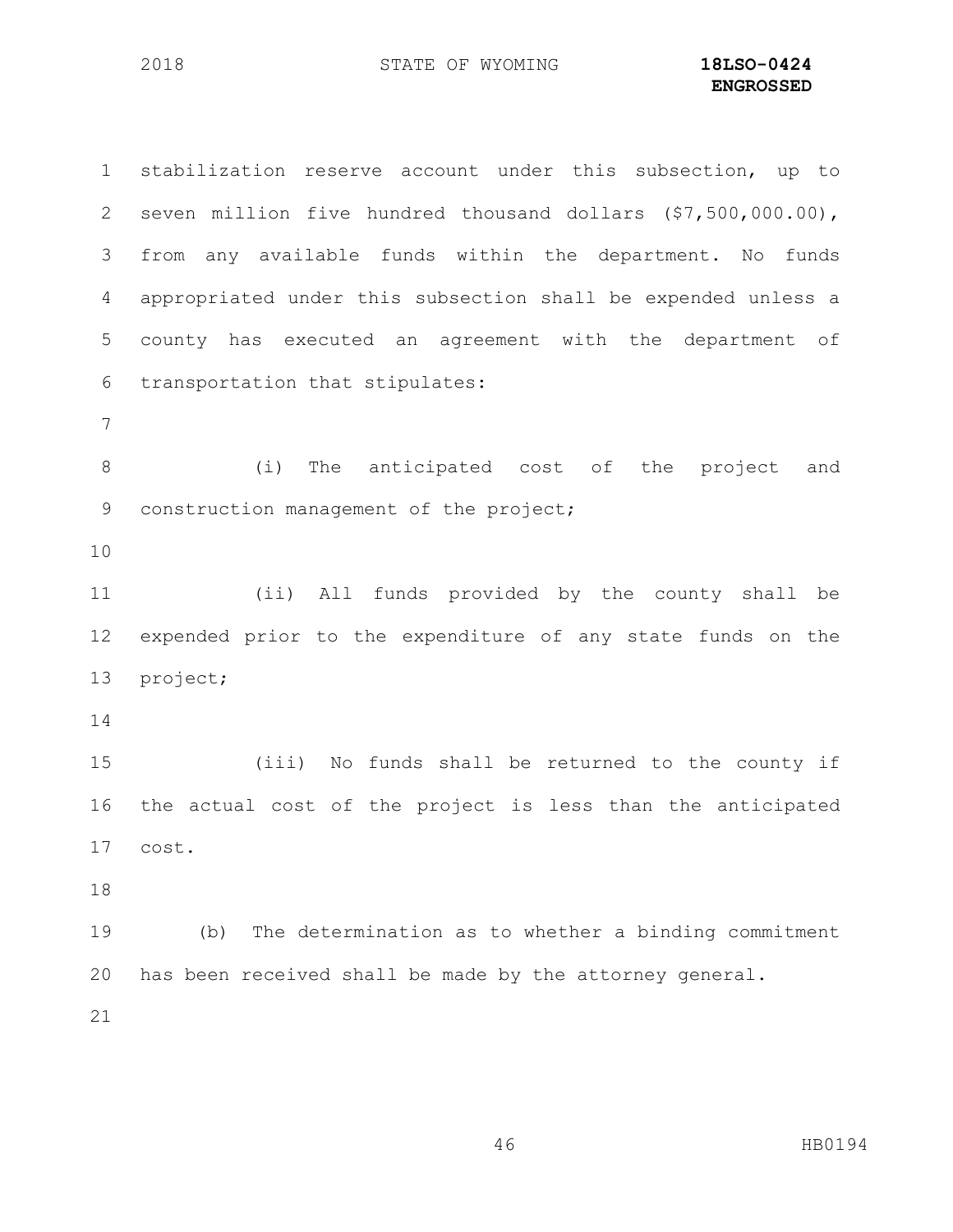1 [RANCH A ACCOUNT APPROPRIATION] **Section 11.** There is appropriated one hundred thousand dollars (\$100,000.00) from the general fund to the Ranch A account created under W.S. 36-8-1701. Notwithstanding W.S. 6 9-2-1008, 9-2-1012(e) and  $9-4-207(a)$ , this appropriation shall not lapse or revert at the end of any fiscal period. [VETERANS' SKILLED NURSING CENTER-LOAN AUTHORIZATION] **Section 12.**  (a) The state construction department through the veterans' commission and the department of health is authorized to borrow from the legislative stabilization reserve account up to thirty-five percent (35%) of the actual development costs for a facility with the number of beds authorized by the United States department of veterans affairs for limited level I/II and III planning and design, permit procurement, project land procurement, construction engineering and ultimate construction and operations of a veterans' skilled nursing center that shall be designed and

constructed according to a "green house" look-alike concept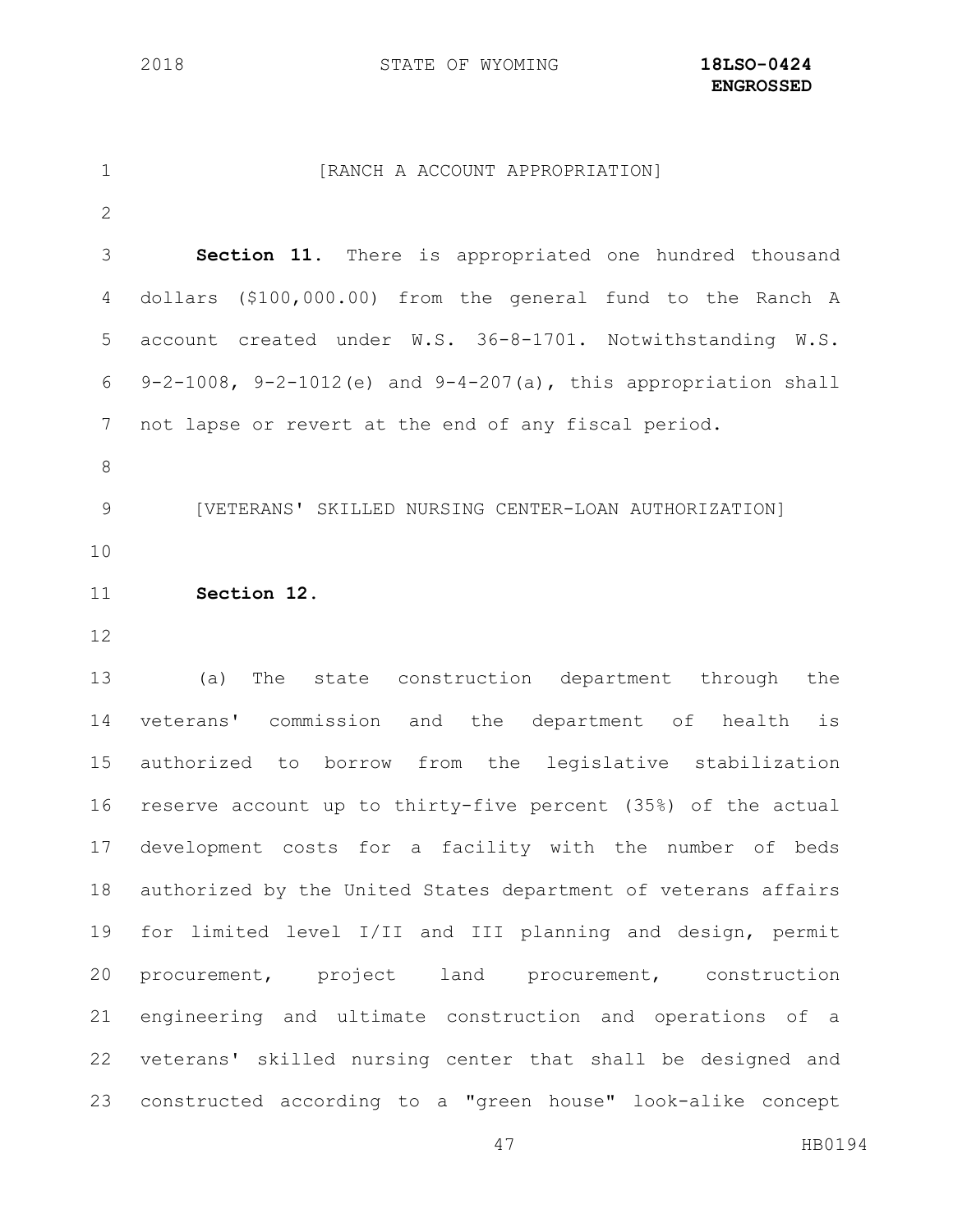for alternative elder care. Amounts borrowed under this subsection shall be deposited in the veterans' skilled nursing special revenue account. The department of health shall repay amounts borrowed under this subsection from operations revenue deposited to the veterans' skilled nursing special revenue account. Repayment of the amounts borrowed under this subsection shall occur annually on June 30, after costs and maintenance for the center are paid until the total loan amount is amortized, which shall not be later than fifteen (15) years from the date of construction completion of the veterans' skilled nursing center or as required for receipt of federal funds, whichever is earlier. Interest charged on the amounts borrowed under this subsection shall be at a rate equal to the average interest earned on pooled investments of state funds in the four (4) calendar quarters preceding the quarter in which the loan occurred.

 (b) The director of the state construction department shall report to the joint appropriations committee and the joint transportation, highways and military affairs interim committee within thirty (30) days of exercise of the loan authority under subsection (a) of this section. On or before September 1 of each year, the state construction department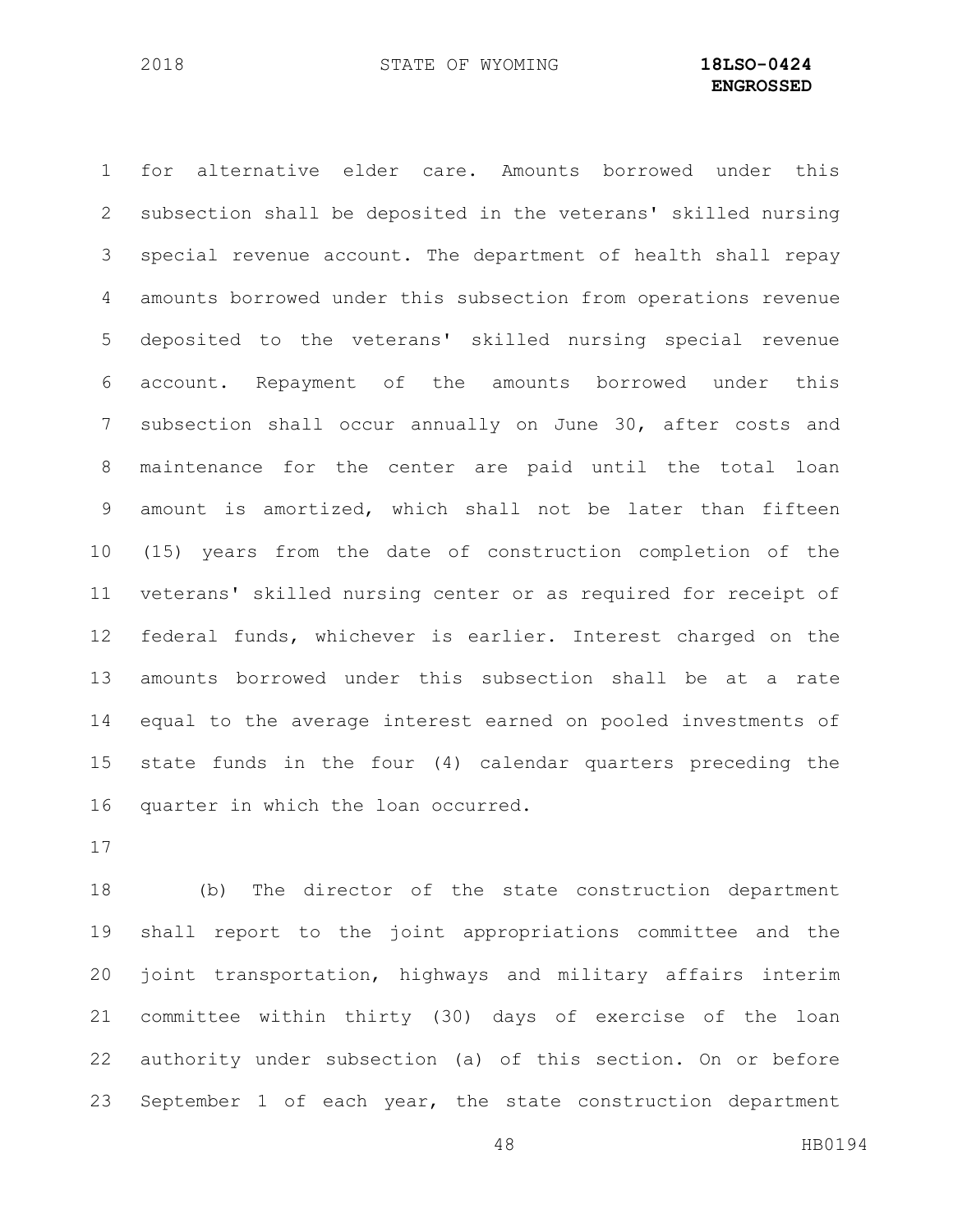through the veterans' commission and department of health shall report to the joint appropriations committee and joint transportation, highways and military affairs interim committee the total amounts repaid to the legislative stabilization reserve account. 7 [EFFECTIVE DATES] **Section 13.** (a) Except as provided in subsection (b) of this section, this act is effective July 1, 2018. (b) The following portions of this act are effective immediately upon completion of all acts necessary for a bill to become law as provided by Article 4, Section 8 of the Wyoming Constitution: (i) Sections 3, 6, 7, 8, 9 and 12 of this act; (ii) The appropriation in section 4(a)(i) to the 22 DOC- WSP Repairs pursuant to footnote 5;